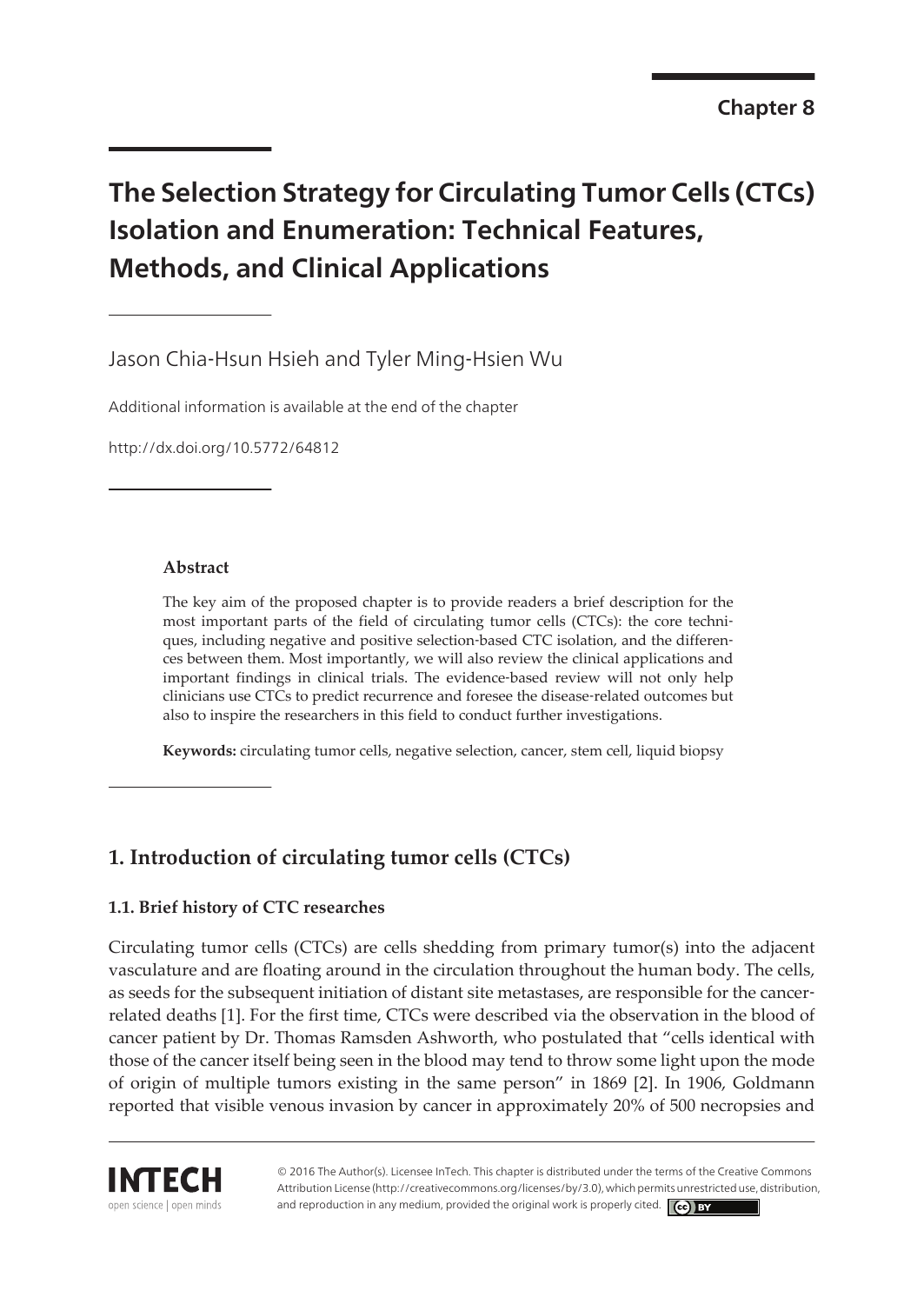microscopic invasion of vasculature in nearly 10% [[3](#page-22-0)]. In very early 1900s, several reports of observation of free cancer cells by morphology have been discussed in patients with melano‐ ma, gastric cancer [[4](#page-22-0)–[6](#page-22-0)], and lung cancer [\[7\]](#page-22-0). However, long being in the technical limitation on isolation of these rare cells in circulation, the realization of CTCs isolated from living cancer patients and analysis of their clinical impacts began since 1930s [[8](#page-22-0)–[10\]](#page-22-0). One of the first systemic surveys in 40 living cancer patients was done by Pool and Dunlop in 1934 [\[11](#page-22-0)]. In this period, morphology and cytochemical characteristics remained the most important method to identify "abnormal" or "atypical" cells. Tumor cell embolization was observed [\[12](#page-22-0)] and widely accepted to be one of the major mechanisms for dissemination of cancer [[13,](#page-22-0) [14\]](#page-22-0). Since 1986 with the development of polymerase chain reaction (PCR), investigators began to utilize these nucleic acid‐based detection methods to help identify CTCs, including circulating tumor mutated DNA and mRNAs [\[15](#page-22-0)–[23\]](#page-23-0). In early 2000s, semi‐automated devices appeared and facilitate the advances of CTC testing in clinical study enrolling healthy subjects and patients with various types of cancer [\[24](#page-23-0)–[26\]](#page-23-0), given the fact that numerous previous methods were relatively operator-dependent and often lacked of validated sensitivity, specificity, coefficient of variation and reproducibility [[22,](#page-23-0) [27](#page-23-0)–[31\]](#page-24-0). In 2004, CellSearch™ (Veridex, Janssen Diagnostics, USA) got approval from United States (US) Food and Drug Administration (FDA) for testing in patients with breast, colorectal, and prostate cancer [\[32](#page-24-0), [33](#page-24-0)]. Since 2012, a rapid exploration of number of CTC isolation devices having nearly fully automated design emerged [[34–](#page-24-0)[40](#page-25-0)].

Recently, CTC studies are focusing on devices harboring high sensitivity, high specificity, reduced sample requirement, label-free isolation, and the ability to catch living CTCs for invitro culture. Owing to the less invasive nature than conventional cancer tissue biopsy, CTCs, as serum circulating tumor DNA (ctDNA) and microRNA (miRNA), are termed to be "liquid biopsies."

#### **1.2. Natures of CTCs**

It has been a long time after CTCs were noticed and efficiently captured by many methods; however, little is known about the behavior of CTCs [\[41](#page-25-0)]. Investigators have observed some phenomenon about what CTCs look like, how CTCs shed, migrate, live, defense human immune system, and initiate distant metastases.

First, CTCs were believed to be larger than normal blood cells, which contributed the development size‐based isolation strategy. Marrinucci et al. [[42\]](#page-25-0) supported that the fact of CTCs being larger than white blood cells and having high nuclear to cytoplasmic ratios with voluminous cytoplasm. In addition, the morphology of CTCs is highly similar to that of cells from original biopsied cancer tissues. Numerous devices were developed on the basis of this characteristics and collect cells with larger size (often >15 μm), including dielectrophoresis (DEP) [\[43](#page-25-0), [44\]](#page-25-0), optically induced dielectrophorestic (ODEP) [[45\]](#page-25-0) force‐dependent devices, and filter-based systems [[46–](#page-25-0)[61](#page-26-0)]. However, other investigators found that the size of real CTCs could be greatly differed from cell lines [\[62](#page-27-0)], and might even vary interindividually and intraindividually [\[63](#page-27-0), [64\]](#page-27-0). The size criteria of CTC definition remain in debate.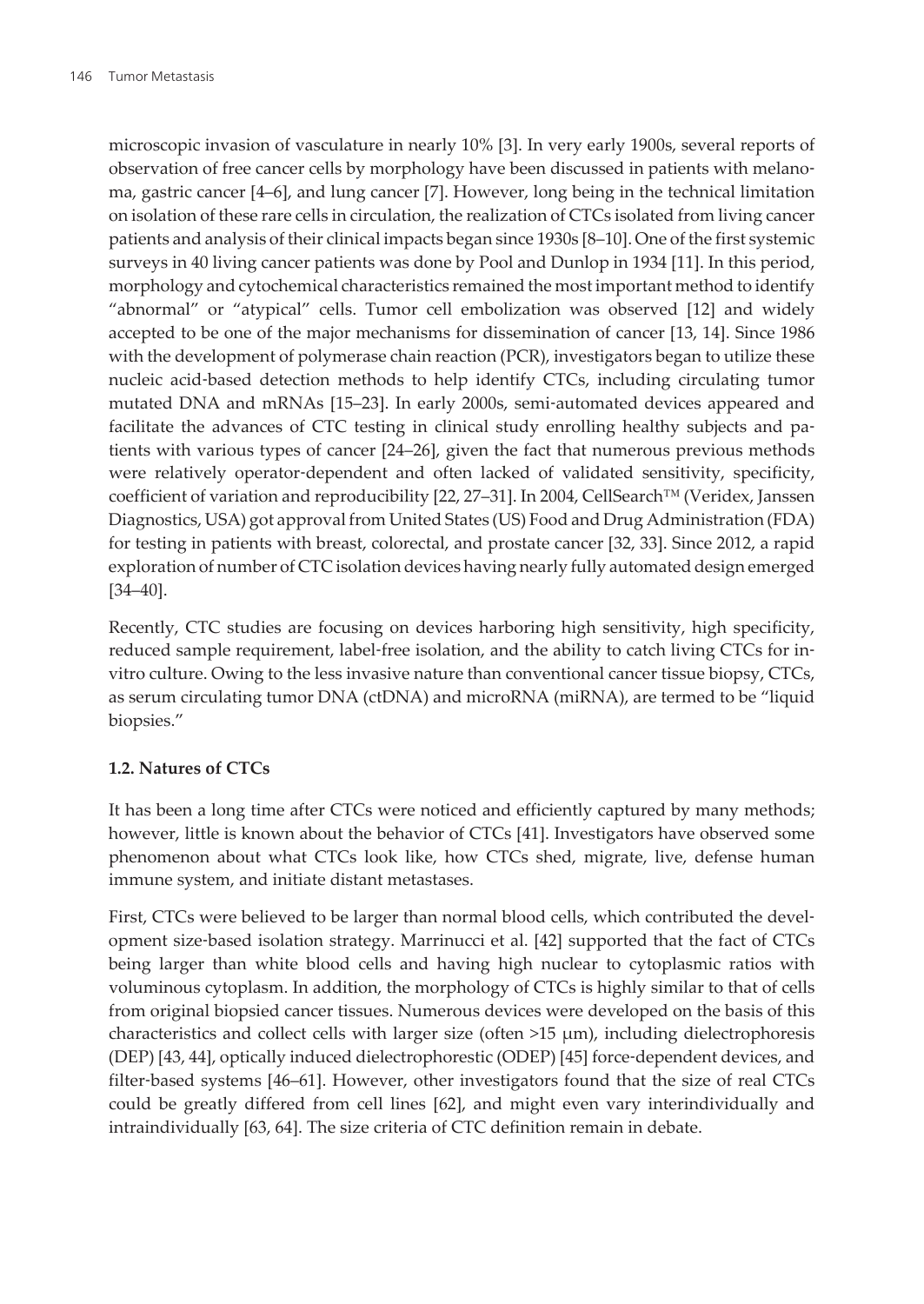Second, CTCs exist in almost all staged cancer and could be detected in the course of the disease [[27\]](#page-23-0). In 1995, Hansen et al. analyzed the blood samples drawn from surgical fields during 61 oncologic surgeries and 93.4% samples found tumor cells [\[65](#page-27-0)], which suggest one of the possible routes of early dissemination of cancer cells. In 2000, Yamashita et al. found that signals of CTCs (carcinoembryonic antigen messenger RNA, CEA mRNA) from preopera‐ tively negative to postsurgically positive might suggest a specific type of surgery could contribute to the cancer cell dissemination [\[66](#page-27-0)]. Similar results were reported by other investigators to support the findings in various types of cancer (but breast cancer mainly) [[67–](#page-27-0) [73\]](#page-28-0). Although CTCs were found in early‐stage cancer patients, the cells do not result in metastasis all the times. The clearance of human immune systems and inadequate "soil" of distant organs are one of the plausible explanations. To look on the bright side, CTCs in very early stage cancer could help early diagnosis of cancer and prevent overwhelming dissemination and cancer death [\[74](#page-28-0)].

Third, CTCs would form cell clusters, clumps, or circulating tumor microemboli (CTM) and were found to highly correlate to cancer progression [\[75](#page-28-0)–[79\]](#page-28-0) and resistance to systemic anticancer therapies [\[78](#page-28-0), [80](#page-28-0)], which was established on the basis of many animal model and preclinical reports [[81–85](#page-28-0)]. Recently, Sarioglu et al. [[86\]](#page-29-0) designed a Cluster‐Chip for efficient capture of CTC clusters and enable the detailed characterization of the biological properties and role of CTC clusters in metastasis [[86\]](#page-29-0). Studies of cancer metastasis have emphasized the novel concept of "seed and soil" as a key determinant of metastatic propensity [\[87](#page-29-0)]. This model matches the importance of mutated genetic drivers within tumor cells conferring proliferative and invasive properties, with that of the microenvironment of the distant organ or "niche," which may facilitate metastasis occurrence. However, the physical characteristics of single CTCs and CTC clusters may also contribute to metastatic propensity, especially as they impact the ability of epithelial tumor cells to survive the loss of cell adherence and shear forces in the blood stream, i.e., different survival signals among the cancer cell "seeds" may be important. For instance, in a mouse endogenous pancreatic cancer model, noncanonical Wnt signaling is elevated within CTCs, where it appears to suppress anoikis [\[88](#page-29-0)], while in a subcutaneous tumor xenograft model, the admixture of tumor and stromal cells within microemboli may contribute to stromal‐derived survival signals [\[77](#page-28-0), [89, 90](#page-29-0)].

Fourth, CTCs could also be detected in cancer patients who underwent curative surgery, indicating minimal residual disease in the circulation [\[91](#page-29-0)–[99\]](#page-30-0) and suggesting the correlation to disease recurrence in the following months [\[92](#page-29-0), [95](#page-30-0), [100, 101\]](#page-30-0). van Dalum et al. [\[99](#page-30-0)] found that the presence of CTC in blood drawn pre and one and two years after surgery, but not postsurgery is associated with shorter Relapse-free survival (RFS) and OS for stages I–III breast cancer, which could partially answer the question of how frequent and how long oncologists should follow patients' CTCs up and the timing of CTC testing after curative surgery. This phenomenon indicates that postsurgical adjuvant therapy might be required in specific population on the basis of CTC testing which remains uncertain to date.

Fifth, the captured CTCs according to their method of isolation, sometimes are alive for invitro culture [[48,](#page-25-0) [61](#page-26-0), [102,](#page-30-0) [103](#page-30-0)] and might play a very important role to continuously obtain primary cancer cell lines in the near future. Furthermore, CTC‐derived cell lines and xenografts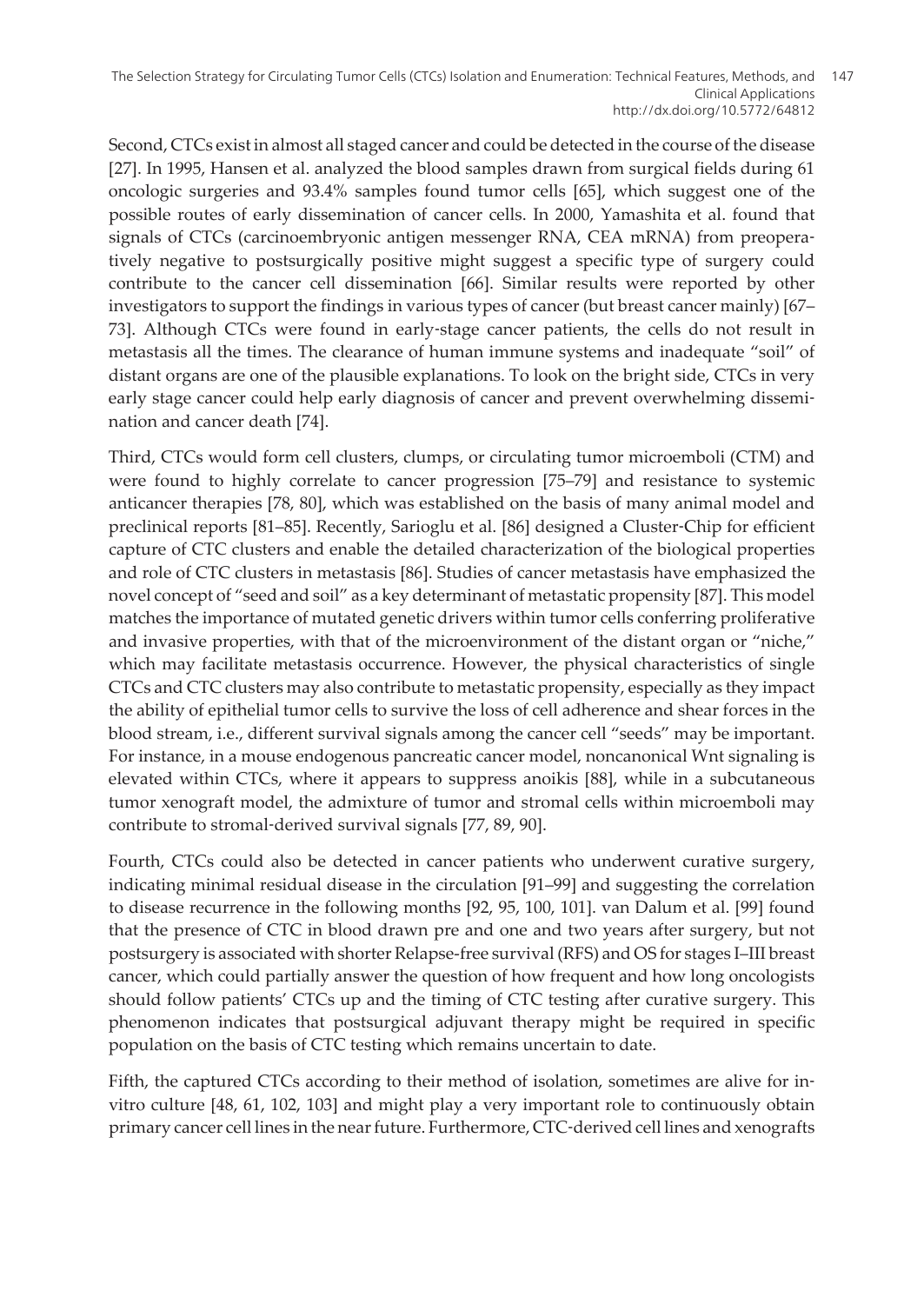might reveal new therapeutic targets and can be used for drug screening [\[104,](#page-30-0) [105](#page-30-0)]. The phenomenon is the main difference of CTCs from ctDNA possibly being released from dead cancer cells. In addition, living CTCs can also colonize their tumors of origin, in a process that is call "tumor self-seeding." Kim et al. [[106](#page-31-0)] successfully revealed the self-seeding phenomenon in breast cancer, colon cancer, and melanoma tumors in mice model, which was predominantly mediated by CTCs with aggressive features, including those with bone, lung, or brain metastatic tropism. The cancer-derived cytokines IL-6 and IL-8 acted as CTC attractants and the markers MMP1/collagenase‐1 and the actin cytoskeleton component fascin‐1 as mediators of CTC infiltration into mammary tumors. The important findings of tumor self‐seeding phenomenon could explain the relationships between tumor size, anaplasia, vascularity and prognosis, and local recurrence seeded by disseminated cells following ostensibly complete tumor excision.

Sixth, CTCs could represent a merged status of a whole tumor mass, including static and active parts with expression of specific functional markers [\[107–110\]](#page-31-0) and could serve as a multifunctional biomarker [[108](#page-31-0), [111\]](#page-31-0). Functional analyses on CTCs might provide the possibility to identify the biological characteristics of metastatic cancer cells, including the identification of metastasis‐initiating cells [[104](#page-30-0)].

#### **1.3. CTCs in cancer progression**

#### *1.3.1. Cancer migration, invasion, epithelial‐mesenchymal transition (EMT), mesenchymal‐epithelial transition (MET) and cancer stem cells (CSCs)*

As mentioned above, Hansen et al. [\[65](#page-27-0)] found that CTCs exist in the 93% blood samples drawn from surgical fields. That correlated to one of the two common routes of cancer migration: hematologic and lymphatic spreading. In clinical aspect, tumor migration and invasion means tumor growth or progression and can be analyzed via the time from disease-free status to recurrence or time from baseline to enlargement of tumor size. Early in 1999, Palmieri et al. have found a significant correlation among clinical stages, tumor progression, and presence of circulating cancer‐associated antigens in stages I–III melanoma patients [[112](#page-31-0)]. In other cancer types, investigators widely agreed with the observation that the higher CTCs signals indicate to higher cancer stage and recurrence rate, suggesting larger number of CTCs might promote cancer progression [\[113–117\]](#page-31-0). However, not only CTC count but also the specific properties of cancer cells matter. Two of them have been widely reported are epithelialmesenchymal transitions (EMTs) or stem‐like properties of CTCs [[118](#page-32-0)].

In many animal species, EMTs normally occur during critical phases of embryonic develop‐ ment. The formation of mesenchymal cells (nonepithelial) that are loosely embedded in an extracellular matrix from a primitive epithelium is an important feature of most metazoans [[119](#page-32-0)]. During this transition, mesenchymal cells acquire a morphology that is appropriate for migration in an extracellular environment and settlement in areas that are involved in organ formation, which involves interactions between epithelial and mesenchymal cells. Mesenchy‐ mal cells can also participate in the formation of epithelial organs through mesenchymalepithelial transition (MET) [[119](#page-32-0)]. CTCs may also undergo phenotypic EMT changes, which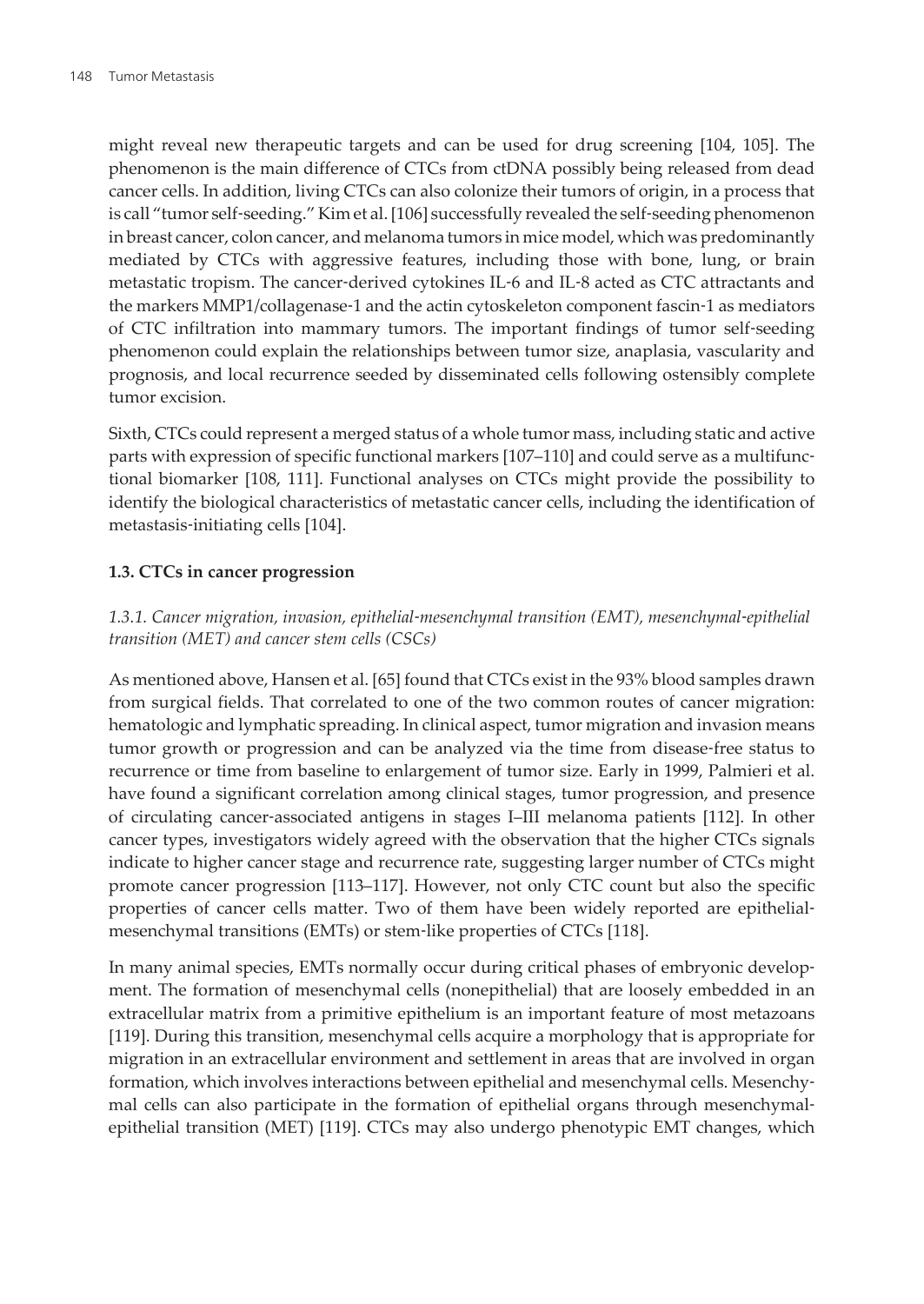allow them to travel to the site of metastasis formation without getting affected by conventional treatment [[118](#page-32-0), [120](#page-32-0), [121\]](#page-32-0). The acquired molecular changes by CTCs undergoing EMT that facilitates cancer progression and resistance to conventional therapies [[122, 123\]](#page-32-0). EMT markers, including vimentin, twist, ZEB1, ZEB2, snail, slug, and N‐cadherin in CTCs, primary HCC tumors and adjacent nontumoral liver tissues were evaluated by Li et al. [\[123\]](#page-32-0) and the twist and vimentin expression levels in CTCs could be promising biomarkers for evaluating metastasis and prognosis in liver cancer patients. Most importantly, CTCs would abandon their epithelial properties (EpCAM) [\[88](#page-29-0), [124](#page-32-0)] and escape from CTC capture by positive selection strategy (will discuss below) and become one of the main downsides of the strategy of CTC isolation. Several investigators have noticed that phenomenon and suggested that there is an urgent need for optimizing CTCs detection methods through the inclusion of EMT markers [\[120,](#page-32-0) [125–](#page-32-0)[129\]](#page-33-0). Deeper understanding of those processes is of fundamental importance for the development of new strategies of early cancer detection and effective cancer treatment approaches that will be translated into clinical practice [[122](#page-32-0)].

Stemness features of CTCs, sometimes termed as circulating cancer stem cells (CSCs), have also been getting noticed as EMT of CTCs in recent years. The CSC hypothesis claims that a small subset of cells within a tumor has the ability of both tumor initiation and sustaining tumor growth [\[130–132\]](#page-33-0). These cells with expression of stemness markers are capable of forming floating spheres in serum‐free medium, a property associated with stem cells and are able to differentiate into an aberrant cell phenotype constituting tumor heterogeneity [\[133\]](#page-33-0). Among all the possible molecular markers of stemness feature, CD133, CD44, ICAM‐1, and CXCR4 are common used antibodies for labeling the subpopulation from other CTCs and actually technically available [\[134–136\]](#page-33-0). These are not the only markers to identify CSCs and depend on cancer types. Sun et al. [[137](#page-33-0)] found that stem cell-like phenotypes (labeled with CD133 and ABCG2) in EpCAM‐positive CTCs, and a preoperative CTC of more than 2 cells/7.5 ml blood is a novel predictor for tumor recurrence in HCC patients after surgery, especially in patient subgroups with AFP levels of less than 400 ng/ml or low tumor recurrence risk. Many other studies in various types of cancer have come across with the similar conclusions, including breast, colorectal, gastric, liver, and NSCLC, etc. [\[120, 123,](#page-32-0) [138](#page-33-0)[–145\]](#page-34-0).

Therefore, the subpopulation of CTCs, CSCs, and CTC with EMT features is probably the one of the key determinants of future CTC and cancer metastasis investigations.

# **1.4. The impact of CTCs on multidrug resistance**

In 2011, Gradilone et al. reported an interesting study aiming to test the hypothesis that drug‐ resistant CTCs might have predictive value in metastatic breast cancer (MBC) and possibly retain stem‐like properties [[146](#page-34-0)]. As the study presented, the extraction of mRNA from CTCs for multiple drug resistance proteins (MRPs) analysis are most commonly used protocol. They also found the expression status of MRP1 and MRP2 in CTCs was found to correlate to response to anthracyclines (doxorubicin or epirubicin) [[147](#page-34-0)]. In 2013, Nadal et al. found an interesting phenomenon that a relative enrichment of cytokeratin CK(+)/CD133(+) CTCs in triple negative and HER2‐amplified tumors was found. While CK(+)/CTCs decreases after chemotherapy when analyzing the whole population, CK(+)/CD133(+) CTCs were enriched in posttreatment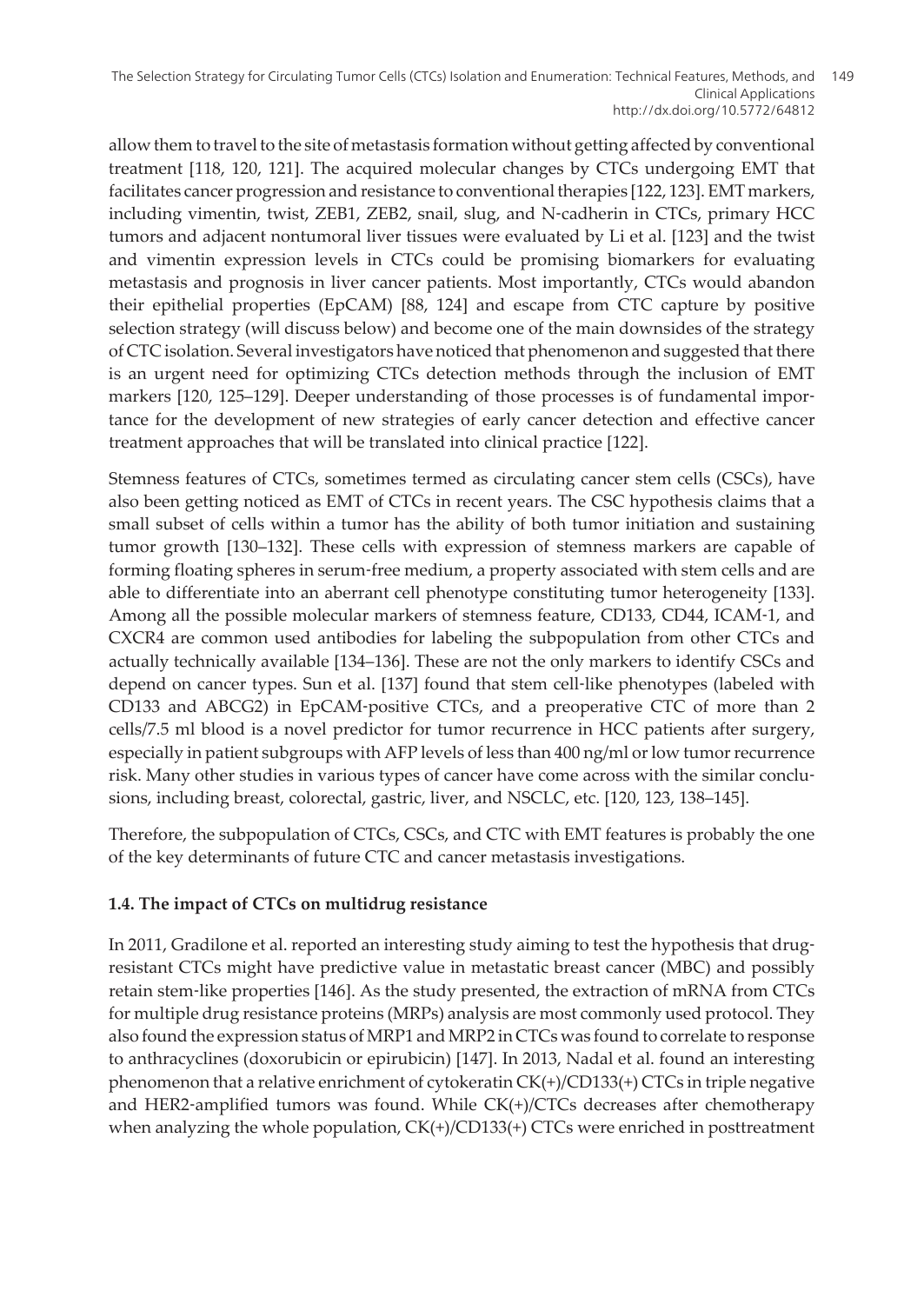samples in nonluminal BC subtypes. These findings suggest the potential role of CD133 as a promising marker of chemoresistance in nonluminal BC patients [\[148\]](#page-34-0). Similar results were also reported in recent years and the authors have come across with the same conclusion that multiple drug resistance profiling (MRPs mainly, sometimes with CD133 [\[148\]](#page-34-0), ALDH1 [\[149\]](#page-34-0), and ERCC1 [\[150\]](#page-34-0)) of CTCs could predict the responses to given chemotherapies [\[146, 148](#page-34-0), [150–](#page-34-0) [152](#page-35-0)].

One direct proof of CTC exhibiting drug resistance comes from a study in 2014. Pavese et al. observed that CTC and DTC cell lines, established from mice bearing human prostate cancer orthotopic implants, exhibit increased cellular invasion in vitro, increased metastasis in mice, and express increased EMT biomarkers. In addition, CTC cell lines are selectively resistant to growth inhibition by mitoxantrone‐like agents. The findings are important and suggested that CTC formation is accompanied by phenotypic progression without obligate reversion. Their increased metastatic potential, selective therapeutic resistance, and differential expression of potential therapeutic targets provide a rational basis to test further interventions [\[153\]](#page-35-0).

Therefore, developing an in‐vitro chemosensitivity test on CTCs is not impossible though it required large‐scale clinical trials to test and validate. Yu et al. applied pharmacogenomic (PGx) modeling testing on CTCs, while PGx testing was used on cancer tissue to predict the efficacy of chemotherapeutic agents in preclinical cancer models, and reported the feasibility in 2014. In the report, clinical benefit was seen for study participants treated with chemother‐ apy regimens predicted to be effective versus chemotherapy regimens predicted to be ineffective with regard to progression-free (10.4 months versus 3.6 months; *P* < 0.0001; HR, 0.14) and overall survival (17.2 months versus 8.3 months; *P* < 0.0249; HR, 0.29) [[151](#page-34-0)]. In another study, thymidylate synthase expression in CTCs could possibly serve as a new tool to predict 5‐fluorouracil resistance in metastatic colorectal cancer patients [[152](#page-35-0)]. Other than conventional imaging studies evaluating two-dimensional tumor size every 8–12 weeks for routine tumor assessment during anticancer therapy, CTCs could possibly serve as a rapid responding biomarker to real‐time change of cancer cells, including the early response or resistance to given therapeutic drugs [\[154–156\]](#page-35-0).

# **2. The strategies for CTC isolation and enumeration**

There are hundreds of methods/protocols reported to be able to efficiently detect or isolate CTCs. In a simple way to discuss here, we have several common strategies of CTC isolation could be worthy of development in the future. The first one is **label‐free isolation strategy**, including size‐based, physical properties‐based, morphology‐based isolation strategy; the second one is **positive selection strategy**, including positively identification of cancer-specific markers on nucleus or cell surface, or specific DNA mutation(s), mRNA(s) overexpression; and the third one is **negative selection strategy**, consisting of depletion of red and white blood cells by any means. Finally, the fourth one is combination of two or more strategies mentioned above.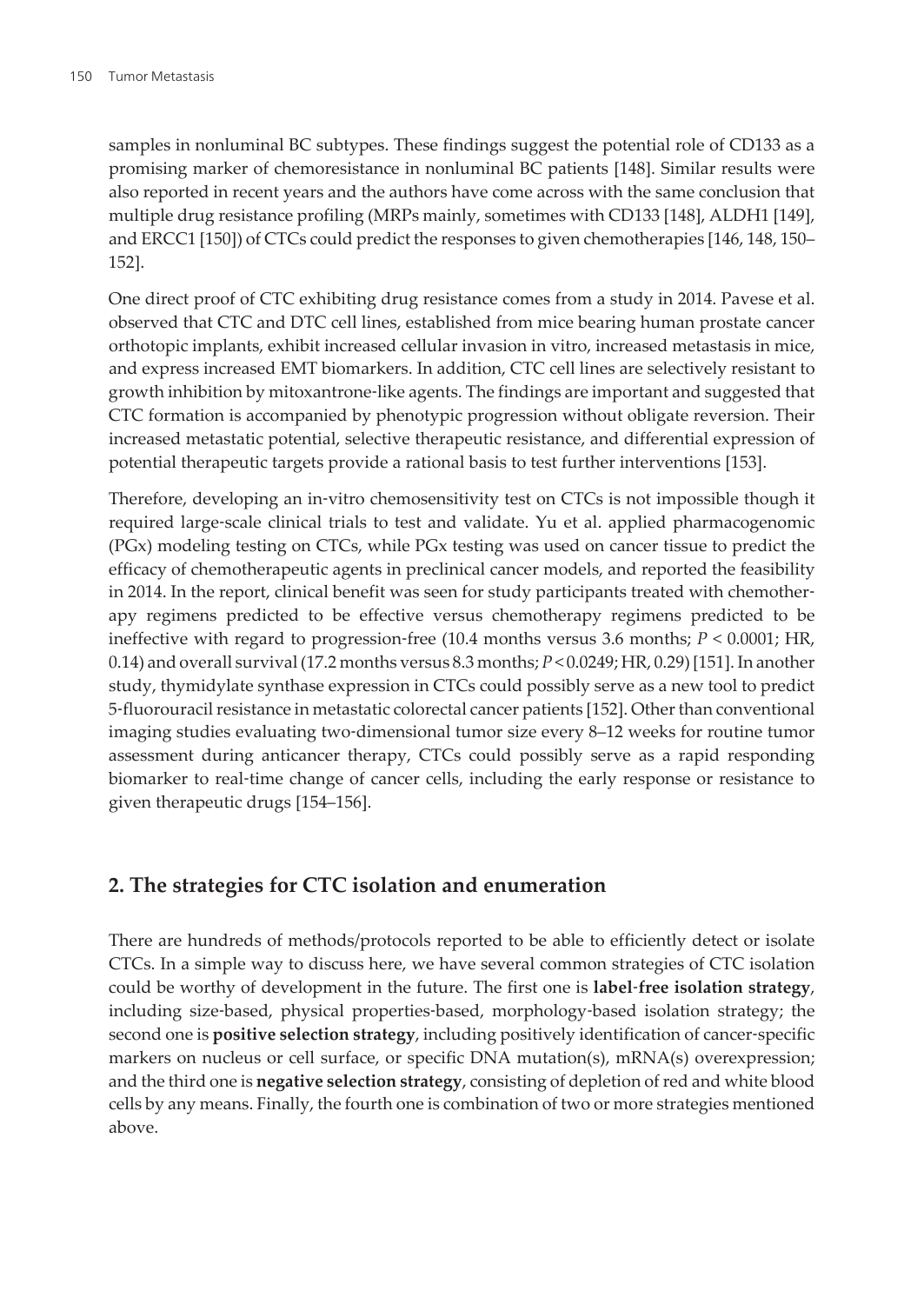# **2.1. Label‐free isolation strategy**

Several novel studies using size as a key criterion of CTC identification were reported [\[157–](#page-35-0) [160](#page-35-0)]. Early in 2004, ISET system was used for a well‐designed clinical trial evaluating 44 patients with primary liver cancer and without metastases, 30 patients with chronic active hepatitis, 39 with liver cirrhosis, and 38 healthy individuals, and all participants were followed up for a mean period of 1 year. Both the presence  $(P = 0.01)$  and number  $(P = 0.02)$  of CTCs and microemboli were significantly associated with a shorter overall survival. Beta‐catenin mutations could be found in 3 of 60 CTCs which might be suggesting their impact on the initiation of cancer cells invasion [[161](#page-35-0)]. Similar positive findings by size‐based CTC isolation were reported in melanoma [[162](#page-35-0)–[164](#page-36-0)], gastric cancer [\[76](#page-28-0), [165](#page-36-0)], prostate cancer [\[166, 167\]](#page-36-0), lung cancer [[168](#page-36-0)–[170](#page-36-0)], pancreatic cancer [\[103\]](#page-30-0), liver cancer [\[127\]](#page-32-0), sarcoma [\[171\]](#page-36-0), and breast cancer [[172](#page-37-0)]. Separation by physical properties, i.e., gravity, density gradients, using microfluidic technology [\[45](#page-25-0), [46,](#page-25-0) [56, 60](#page-26-0), [173](#page-37-0)–[186](#page-38-0)], or microfiltration [[53,](#page-26-0) [172,](#page-37-0) [187, 188\]](#page-38-0) were also reported to be able to capture CTCs efficiently.

By means of label‐free isolation, combined molecular analysis could be easily performed after CTC isolation owing to no chemicals exposure and less procedures done during isolation. For instance, Zheng et al. [\[189\]](#page-38-0) reported a novel device designed based on membrane microfilter device to isolate CTCs and then send them to PCR-based genomic analysis by performing onmembrane electrolysis with embedded electrodes reaching each of the individual 16,000 filtering pores. Immunocytochemistry and FISH assays following label‐free isolation were reported to be successfully performed directly on the filter system [[157](#page-35-0), [176,](#page-37-0) [190,](#page-38-0) [191\]](#page-38-0). Interestingly, some investigators compared the isolation efficiency of ISET and CellSearch™ systems [\[76](#page-28-0), [93\]](#page-29-0) and one team concluded that a combination of ISET plus CellSearch™ would have better performance in CTC detection in NCSCL patients than ISET or CellSearch™ alone [[93\]](#page-29-0).

There are several disadvantages of physical methods should be noticed. First, the isolation process based on physical properties can cause the deformation and damage of CTCs by filter pores [[192](#page-38-0)]. Second, larger size cells could not always be cancer cells and the isolated popula‐ tion often mixed up with megakaryocytes, which are very common to see in the circulation of cancer patients just underwent chemotherapy. Third, small‐size CTCs would be inevitably missed by this isolation strategy.

# **2.2. Positive versus negative selection‐based CTC isolation**

#### *2.2.1. Positive selection methods*

Positive selection strategy is the most commonly used method of CTC isolation in the literature. CellSearch™ is the most evidenced and the only one device having class III approval from US FDA since 2004; therefore, hundreds of clinical trials chose to apply the device for CTC testing for validation [\[114,](#page-31-0) [193](#page-38-0)–[204](#page-40-0)], mainly in patients with breast, colorectal, and prostate cancer. Other representative positive selection platforms are magnetic‐activated cell sorting system (MACS) and Isoflux. The main process of positive selection is to label targets cells by anti‐CK (AE1/AE3) antibody with ferric beads and immunofluorescence dye. The approximate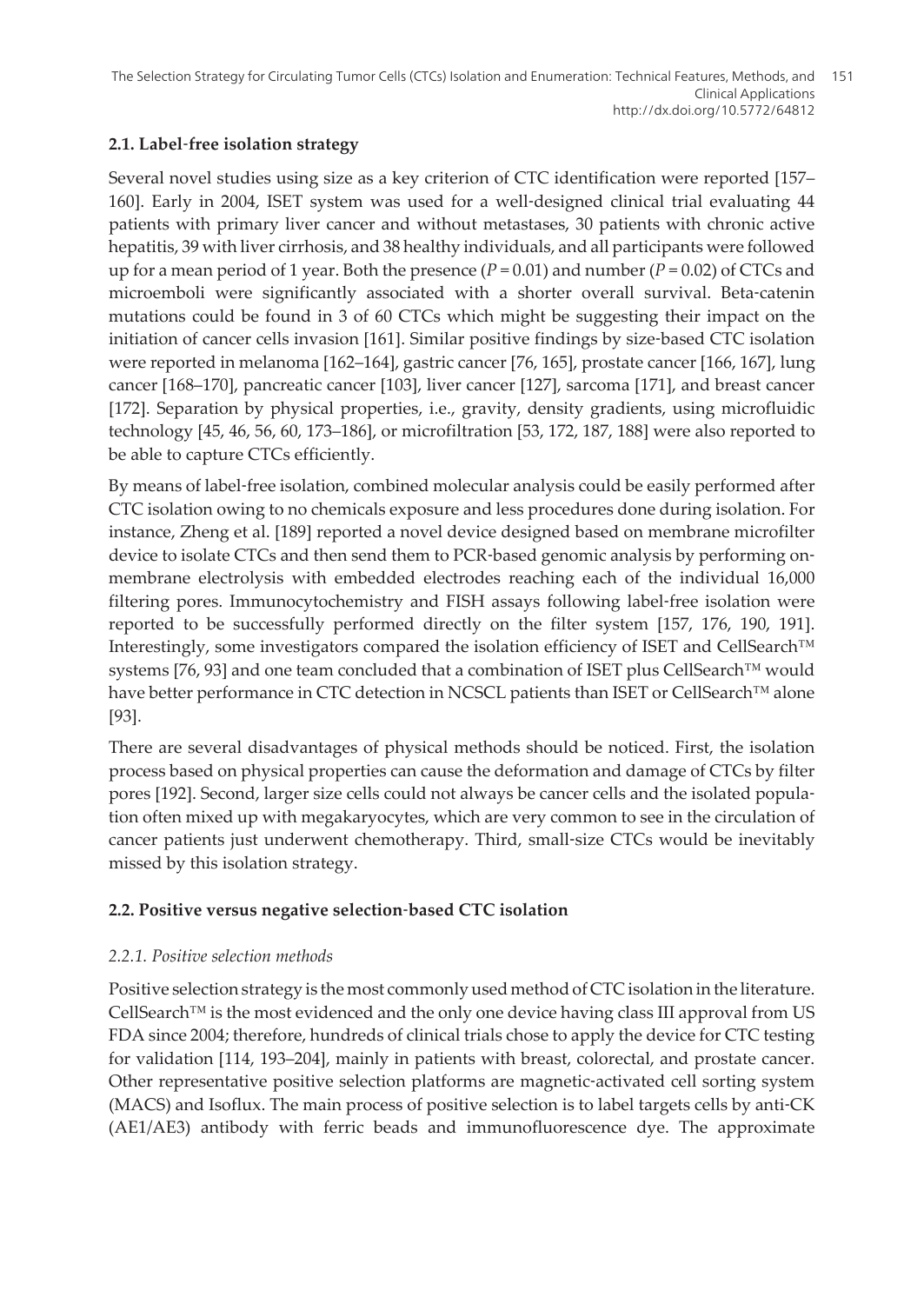sensitivity of detection is  $10<sup>7</sup>$  (CTCs/hematologic cells). Another system, MACS used 50–100 nm‐sized ferric beads. However, lower sensitivity and lower recovery rate of CTCs were observed. The device was firstly introduced in 1998 [[205](#page-40-0)] and then CTCs obtained by the system could correlated with breast cancer stages [\[206\]](#page-40-0) and could correlate with progression-free survival in colorectal cancer patients [\[207\]](#page-40-0). These systems are all based on immunomagnetic beads technology for CTC isolation and have long been limited by relatively low efficiency of antibody conjugation due to tumor heterogeneity [[192](#page-38-0)]. This limitation further causes the difficulty of molecular analysis [[208](#page-40-0)]. Fortunately, the technique of single CTC isolation and analysis has been much more mature in recent years [[166](#page-36-0), [209, 210\]](#page-40-0). However, fewer sampling (CTCs) could greatly contribute to the bias for prediction of target population behavior (the whole tumors in the body). Another downside of positive selection strategy was the limitation of EpCAM‐dependent nature. Hyun et al. [[124](#page-32-0)] demonstrated that EMT‐induced breast cancer cells maintained in prolonged mammosphere culture conditions possess increased EMT markers and cancer stem cell markers, as well as reduced cell mass and size by quantitative phase microscopy. In addition, EpCAM expression is dramatically decreased in these cells. Moreover, CTCs isolated from breast cancer patients using a label-free microfluidic flow fractionation device had differing expression patterns of EpCAM, indicating that affinity approaches reliant on EpCAM expression may underestimate CTC number and potentially miss critical subpopulations.

In addition to conventional immunomagnetic bead separation methods, density separation and flow cytometry or cell sorting systems have been postulated to be potential tools of CTC isolation and identification considering their high sensitivity and purity since 1998 [\[27](#page-23-0)]. This method could be seen as a combination of negative selection strategy and a positive confirmation with surface markers, such as EpCAM or cytokeratins. Later in 2011, leukapheresis and fluorescence‐activated cell sorting (FACS) elutriation were also reported to be effective for large volume blood process for CTC isolation with molecular analysis [\[211\]](#page-40-0). Recently, many microscale on‐chip sorting systems were developed considering the high purity of isolation for CTC culture or tumor related genetic analysis. In 2014, Kim et al. have postulated an onchip multi-imaging flow cytometry system to obtain morphometric parameters of cell clusters such as cell number, perimeter, total cross-sectional area, number of nuclei, and size of clusters as "imaging biomarkers," with simultaneous acquisition and analysis of both bright‐field and fluorescent images at 200 frames per second [\[212\]](#page-40-0). Moreover, laser scanning cytometry is also a novel innovation developed to help identify CTCs [[213](#page-40-0), [214](#page-40-0)]. These methods, are mainly based on flow cytometry and sorting techniques, which could possibly yield an extremely high purity of CTCs (more than 80%). However, one of the drawbacks of the cytometric systems is operator‐dependent and multiple quality and internal controls are often required when setting a criterion of CTC identification. Another downside of conventional sorting systems is cell damage and decreased viability after sorting process.

Recently, by the advances of nanotechnology, nanoplates [\[215\]](#page-40-0), nanowires [\[216\]](#page-40-0), for positively trapping of CTCs are becoming hot devices with theoretically higher sensitive capturing efficiency than conventional ones. These techniques are often developed by biomedical engineers who are good at medicine, biology and engineering; however, the devices seem to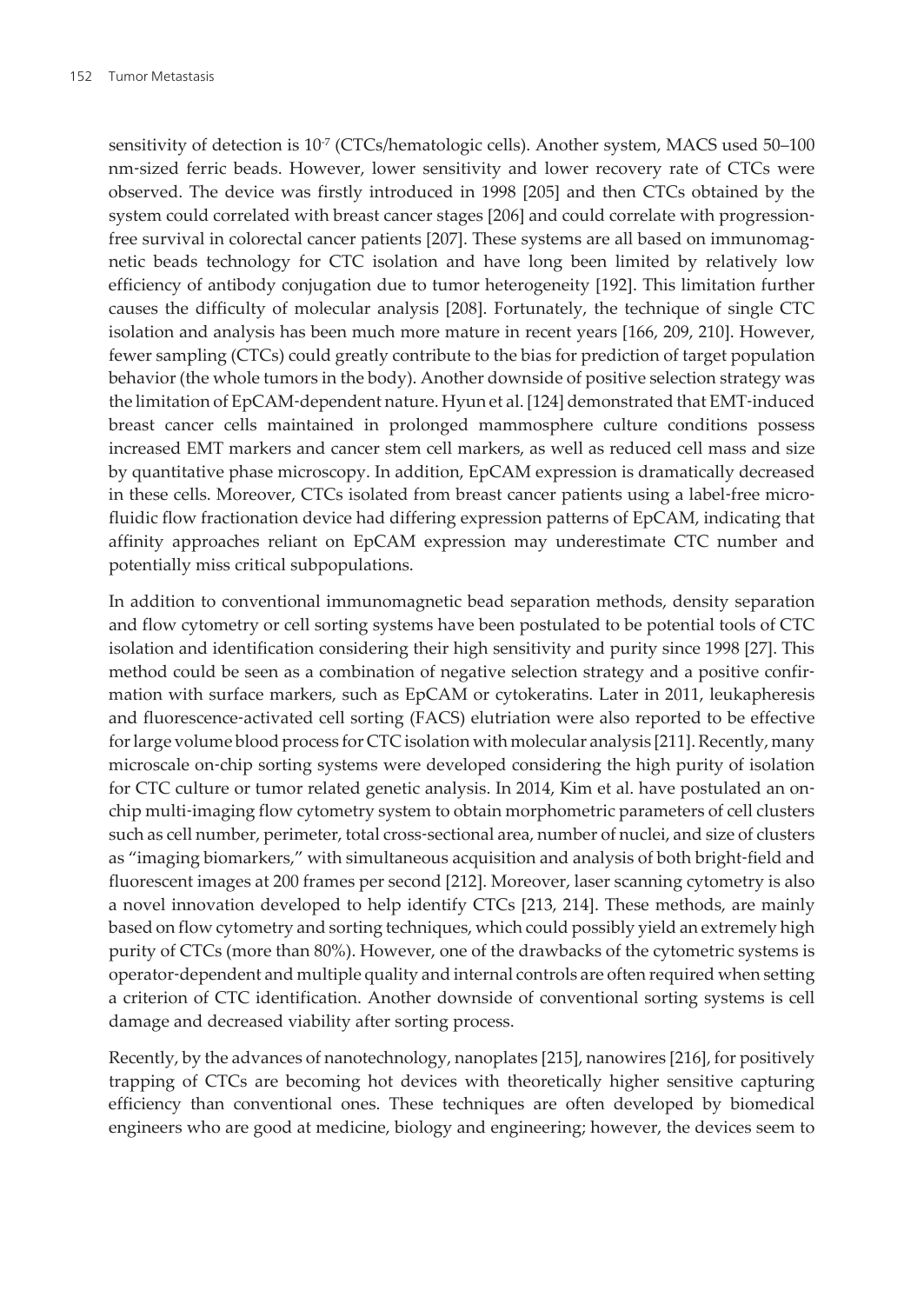be still in proof‐on‐concept phase. Hopefully, these new devices would facilitate the development of easy hands‐on CTC testing and validation in clinical trials in the near future. In brief, positive selection methods hold the greatest clinical application to date.

#### *2.2.2. Negative selection methods*

Negative selection methods are developed on the basis of the disadvantages of positive selection methods-losing non-EpCAM or CK-expressing CTCs and relatively poor recovery rate. The principle of negative selection strategy is to remove all the cells other than CTCs as its first step. Owing to the sequence of isolation has changed, in the negative depletion processing, the cancer information was preserved as possible, which makes the phenomenon that the number of CTCs isolated by a negative method would generally (but not always) larger than those by a positive one. In addition, by the CD45 depletion procedures, CTCs without expression of epithelial markers could be isolated though further clarification of the clinical significance of these cell populations is required [[217](#page-41-0)]. The nature of the isolation strategy increased the sensitivity, recovery rate of CTCs but decrease the specificity with inevitable "background noises."

In the developing history of the negative selection methods, Naume et al. [[29,](#page-24-0) [218](#page-41-0)] have proposed to use CD45 (a common antigen of leukocytes) coated beads to remove white blood cells from tumor cells and red blood cells depleted by lysis buffer or density separation processing for CTC isolation. Based on the concepts, Balasubramanian et al. [\[219\]](#page-41-0) also successfully demonstrated positive staining images for cytokeratin‐positive CTC identification after negative selection processes in 32 cancer blood samples. Among all the negative selection systems, one of the representative systems is epithelial immunospot (EPISPOT) [[220](#page-41-0)–[224](#page-41-0)]. By the procedures, CTCs in the blood sample are enriched by anti‐CD45 immunomagnetic beads. The isolated CTCs are then cultured in tissue culture plates precoated with antibodies which capture cathepsin D, MUC1, or CK19 protein [[225](#page-41-0)]. After the incubation period, cells are washed out and the released protein spots are detected by the incubation with a fluorochrome‐ conjugated antibody and counted. Each spot corresponds to one viable CTC. The device focused on the expression of CK19‐expressing cells, which were found to be detectable in up to 65 and 70% of colorectal cancer and breast cancer patients, respectively, and correlated with status of metastasis and poor survival in breast cancer [[226](#page-41-0), [227\]](#page-41-0). However, a single sample processing in EPISPOT system requires three days for analysis, which prohibits of its clinical use considering the time‐consuming problem.

Nevertheless, the background cells in a negatively isolated sample are often mixed with numerous white blood cells and red blood cells if the process is not well‐performed, thus prohibit the following molecular analyses. For this disadvantages of conventional negative selection method, a better depletion process for red and white blood cells depletion are warranted. Another device developed by Wu et al. [[228](#page-41-0)], CanPatrol™ CTC enrichment, they reported a recovery rate more than 80%. Interestingly, FISH assay could be successfully performed for ALK gene rearrangement from CTC samples; however, further validation in prospective clinical trials was still required.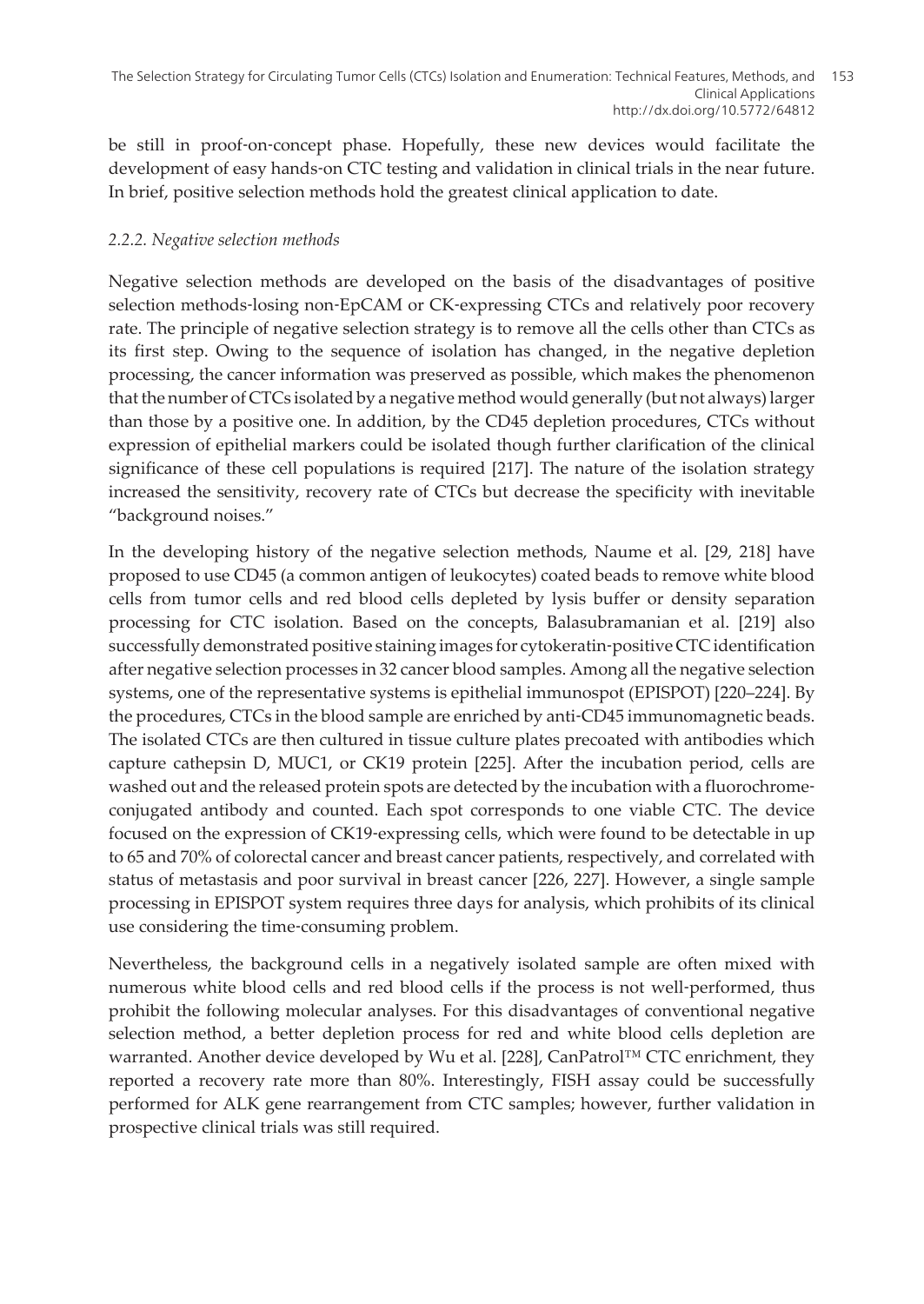Similarly, Lin et al. [[229](#page-42-0)–[231](#page-42-0)] postulated a protocol and a device (PowerMag) to perform red blood cell lysis and immunomagnetic beads conjugation for CD45‐positve cells and identify EpCAM‐positive cells (defined as CTCs) from the blood samples. The protocol was proven to effectively isolate CTCs from patients with colorectal, head and neck cancer and thyroid cancer. Furthermore, the CTCs isolated by this negative selection method are further proven to be alive and are capable of being cultivated for at least several weeks [[229](#page-42-0)].

## **2.3. Other methodologies**

In addition to pure positive and negative or label‐free methods, some investigators proposed their prototypes for CTC isolation. For example, Qin et al. [[50\]](#page-25-0) performed CTC isolation by the size and deformability based separation from castrate resistant prostate cancer patients using resettable cell traps. Compared with CellSearch™, the method could capture more than 10 times of CTCs for subsequent analyses. Basically, it is a label-free method and could be rapidly processed.

Synchrotron X-ray microimaging techniques, high-resolution images of individual flowing tumor cells, and nanotechnology were also proposed to help identification of CTCs. Positively charged gold nanoparticles (AuNPs) which were inappropriate for incorporation into human red blood cells were selectively incorporated into tumor cells to enhance the image contrast, which was reported by Jung et al. [[232](#page-42-0)]. This new technology for in vivo imaging of CTCs would contribute to improve cancer diagnosis and cancer therapy prognosis. Moreover, new chemical materials using a refined carbon‐coated pure iron‐based immunomagnetic nanopar‐ ticle‐enriched assay, and nested‐RT‐PCR was also reported to successfully isolate CTCs efficiently.

Furthermore, not only for general population of CTCs, Hosseini et al. [[233](#page-42-0)] postulated an integrated nano‐electromechanical chip (NELMEC) to isolate CTCs and CTCs with EMT features from white blood cells. These new technologies hold great promising on automation, which might greatly ameliorate current problems in CTC field.

# *2.3.1. Comparison of different strategies*

In comparison between positive selection strategy and negative selection methods, the former is most commonly used CTC isolation platform and widely validated by prospective clinical trials. Several articles of meta‐analysis confirmed the clinical impacts of CTCs obtained by CellSearch™ [[107](#page-31-0), [234](#page-42-0)–[237](#page-42-0)]. However, it is relatively costly and device‐dependent. Interestingly, some investigators compared the ISET and CellSearch™ systems for their performance on CTC isolation [\[76](#page-28-0), [93](#page-29-0)] and one team concluded that a combination of ISET plus CellSearch™ would have better performance in CTC detection in NCSCL patients than ISET or CellSearch™ alone [[93\]](#page-29-0). That intriguing conclusion supports the combination method in the following eras; however, a long processing time of combined platforms also causes cell damage or loss which is a problem the combined systems should be noticed.

In comparison between positive selection method and label‐free strategy, Konigsberg et al. [[238](#page-42-0)] compared the efficiency of CTC isolation of MACS (positive selection system) with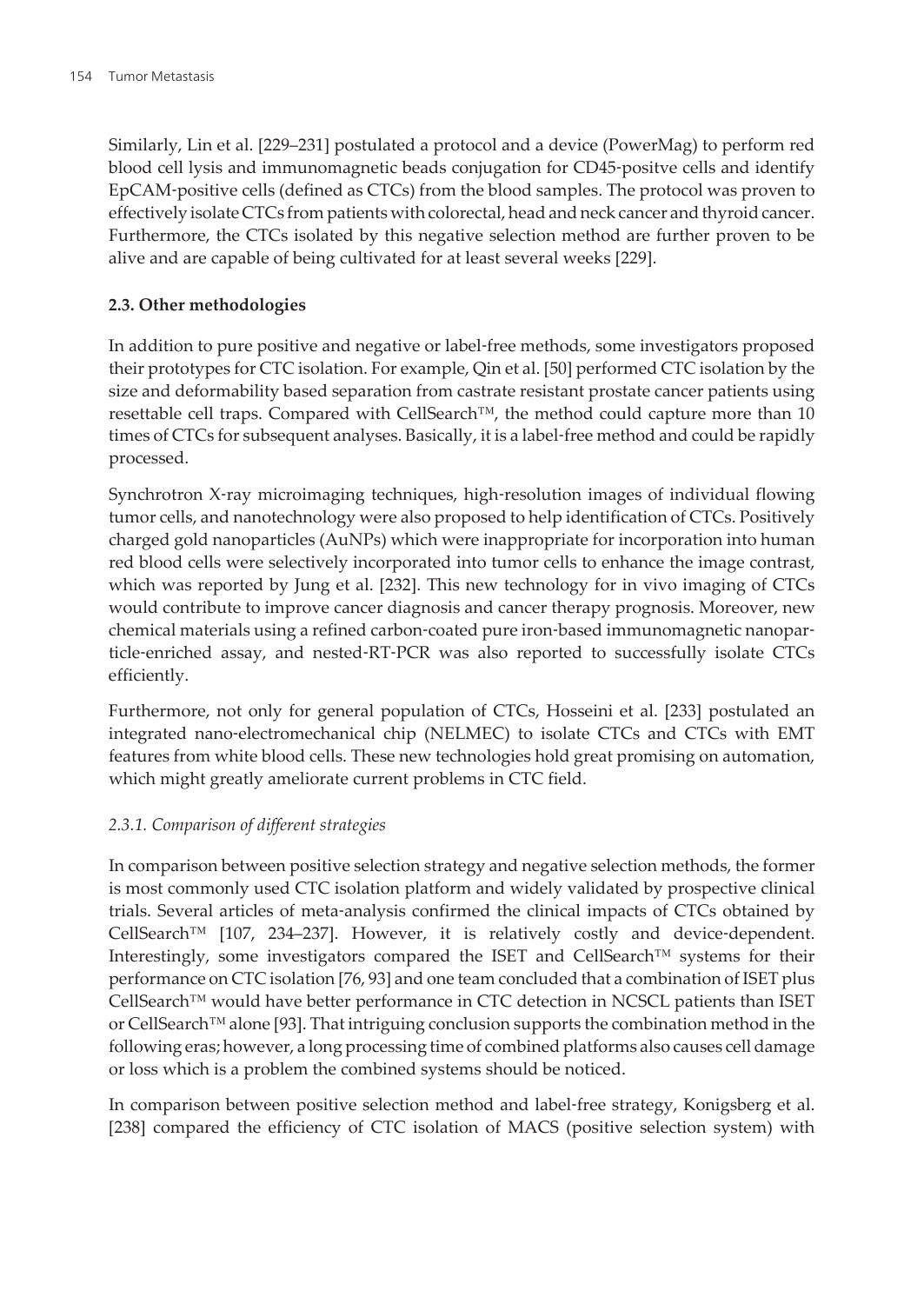<span id="page-10-0"></span>OncoQuick (label‐free system) and found EpCAM‐negative CTCs cannot be detected by EpCAM‐dependent enrichment methods. EpCAM‐independent enrichment technologies seem to be superior to detect the entire CTC population.

| Enrichment System     |                                                 | <b>Detection markers</b>                                  | Pros                                                                                                                                                                                                                                          | Cons                                                                                                                     |
|-----------------------|-------------------------------------------------|-----------------------------------------------------------|-----------------------------------------------------------------------------------------------------------------------------------------------------------------------------------------------------------------------------------------------|--------------------------------------------------------------------------------------------------------------------------|
| strategy              |                                                 |                                                           |                                                                                                                                                                                                                                               |                                                                                                                          |
| Positive<br>selection | CellSearch                                      | EpCAM, CKs, CD45,<br><b>DAPI</b>                          | FDA cleared; reliable;<br>reproducible; visual<br>identification; clinical<br>relevance in metastatic<br>breast, colorectal and<br>prostate cancer; semi-<br>automated processing;<br>capable of detecting smaller<br>CTCs; standardized kits | EpCAM-positivity dependent,<br>expensive; cells losing<br>EpCAM could not be<br>detected; limited number of<br>markers   |
|                       | CTC chip                                        | EpCAM, CKs, CD45,<br>DAPI                                 | High detection rate; visual<br>identification                                                                                                                                                                                                 | EpCAM-positivity dependent,<br>cells losing EpCAM could not<br>be detected; require clinical<br>trial validation         |
|                       | Ariol system                                    | EpCAM, CKs, CD45,<br>DAPI                                 | High detection rate (versus<br>CellSearch)                                                                                                                                                                                                    | EpCAM-positivity dependent                                                                                               |
|                       | Laser-scanning cytometer                        |                                                           | Automated microscopic<br>procedure; high detection<br>rate                                                                                                                                                                                    | EpCAM-positivity dependent                                                                                               |
|                       | Adna test                                       | EpCAM, MUC1,<br>mucin-1, HER2                             | High sensitivity; rapid<br>processing                                                                                                                                                                                                         | No morphology confirmation;<br>EpCAM and MUC1-positivity<br>dependent                                                    |
| Negative<br>selection | <b>EPISPOT</b><br>assay                         | CD45, CK19, mucin-1,<br>cathepsin-D                       | Can detect viable CTCs                                                                                                                                                                                                                        | Lack of enough clinical trials<br>for validation                                                                         |
|                       | PowerMag                                        | CD45 depletion for 4<br>repeated times, EpCAM,<br>Hoechst | Clinically validated in<br>several cancer types; viable<br><b>CTCs</b>                                                                                                                                                                        | Background noise, subjective<br>judgment of CTCs, labor-<br>intensive; limited markers can<br>be used for a sample       |
|                       | Negative +<br>flow<br>cytometry,<br><b>FACS</b> | CD45, EpCAM, CKs,<br>CD133, CD44, Syto62                  | High sensitivity for multiple Controls, cell aggregations,<br>markers, high purity of<br>isolation                                                                                                                                            | laser compensation, operator-<br>dependent                                                                               |
| Label-free<br>(size)  | CTC-filtering<br>devices;                       | Size, CKs, Her2/neu,<br>ALDH1, CD44, CD24                 | Rapid processing;<br>multiplexed imaging and<br>genetic analysis                                                                                                                                                                              | Limited by size of CTCs<br>variation                                                                                     |
|                       | <b>ISET</b>                                     | Size, CKs, EGFR, VE-<br>cadherin, ki67                    | Rapid processing; non-<br>antigen dependent; able to<br>isolate CTM; cell illustrated<br>by IHC staining, able to                                                                                                                             | Size-dependent (may miss<br>cells less than $8 \mu m$ ; require<br>more clinical validation trials;<br>manual processing |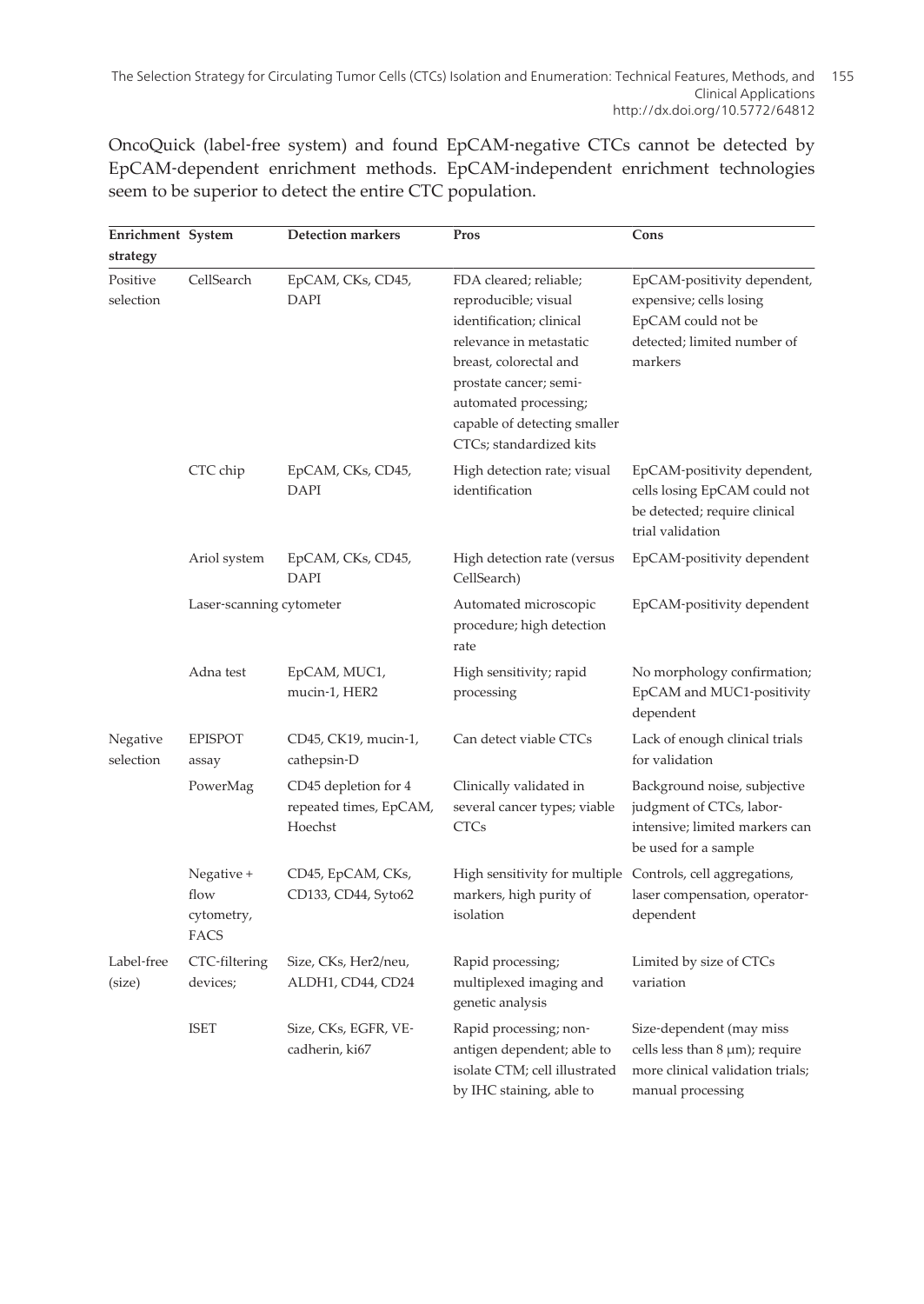| Enrichment System        |                                                                                  | <b>Detection markers</b>                                                    | Pros                                                                                                 | Cons                                                   |
|--------------------------|----------------------------------------------------------------------------------|-----------------------------------------------------------------------------|------------------------------------------------------------------------------------------------------|--------------------------------------------------------|
| strategy                 |                                                                                  |                                                                             |                                                                                                      |                                                        |
|                          |                                                                                  |                                                                             | perform FISH, DNA/RNA<br>analysis                                                                    |                                                        |
|                          | DEP force                                                                        | Size, surface electricity,<br>viability                                     | Rapid processing, can<br>isolate single cell very<br>precisely                                       | Low throughput; time-<br>consuming                     |
|                          | ODEP force                                                                       | Size, surface electricity,<br>viability                                     | Rapid processing, can<br>isolate single cell very<br>precisely; can differ viable<br>from dead cells | Relatively low throughput                              |
|                          | Tracheal<br>carina-<br>inspired<br>bifurcated<br>(TRAB)<br>microfilter<br>system | <b>Size</b>                                                                 | High recovery rate,<br>acceptable purity; viable<br>isolation                                        | Require clinical trial<br>validation                   |
| Label-free<br>(gradient) |                                                                                  | Ficoll + RT-PCR CK-19, HER2, h-MAM,<br>CEA, maspin, GABA A,<br><b>B726P</b> | High sensitivity                                                                                     | No morphology confirmation;<br>not really capture CTCs |
|                          | $Ficoll + RT$<br>$-qPCR$                                                         | CK-19, BST1, PTPRC                                                          | High sensitivity;<br>quantification                                                                  | No morphology confirmation;<br>not really capture CTCs |
|                          | <b>OncoQuick</b>                                                                 | CCNE2, DKFZp762E1312,<br>EMP <sub>2</sub>                                   | High sensitivity;<br>quantification                                                                  | No morphology confirmation;<br>not really capture CTCs |
|                          |                                                                                  | MAL2, PPIC and<br>SLC6A8, hMAM, and<br>EpCAM                                | High sensitivity;<br>quantification                                                                  | No morphology confirmation;<br>not really capture CTCs |

**Table 1.** Overview of analytical methodologies for the detection and molecular characterization of CTCs.

Another report addressed the differences between positive and label‐free method was reported by Qin et al. [\[50](#page-25-0)]. They designed a micropore filtration platform (using resettable cell traps) to perform CTC isolation by the characteristic of CTCs (size and deformability) from patients with castrate resistant prostate cancer. Compared with CellSearch™, the method could capture CTCs 10 times more than CellSearch™ can achieve. The method was also proven to be able to perform subsequent molecular analyses.

Interestingly, some investigators compared the isolation efficiency of ISET and CellSearch™ systems [\[76](#page-28-0), [93\]](#page-29-0) and one team concluded that a combination of ISET plus CellSearch™ would have better performance in CTC detection in NCSCL patients than ISET or CellSearch™ alone [[93\]](#page-29-0).

One question which is often and needed to be asked is that how to choose a best platform for upcoming studies and trials. Before answering the question, the readers/investigators should fully understand the differences, pros and cons among these methods. Then you should choose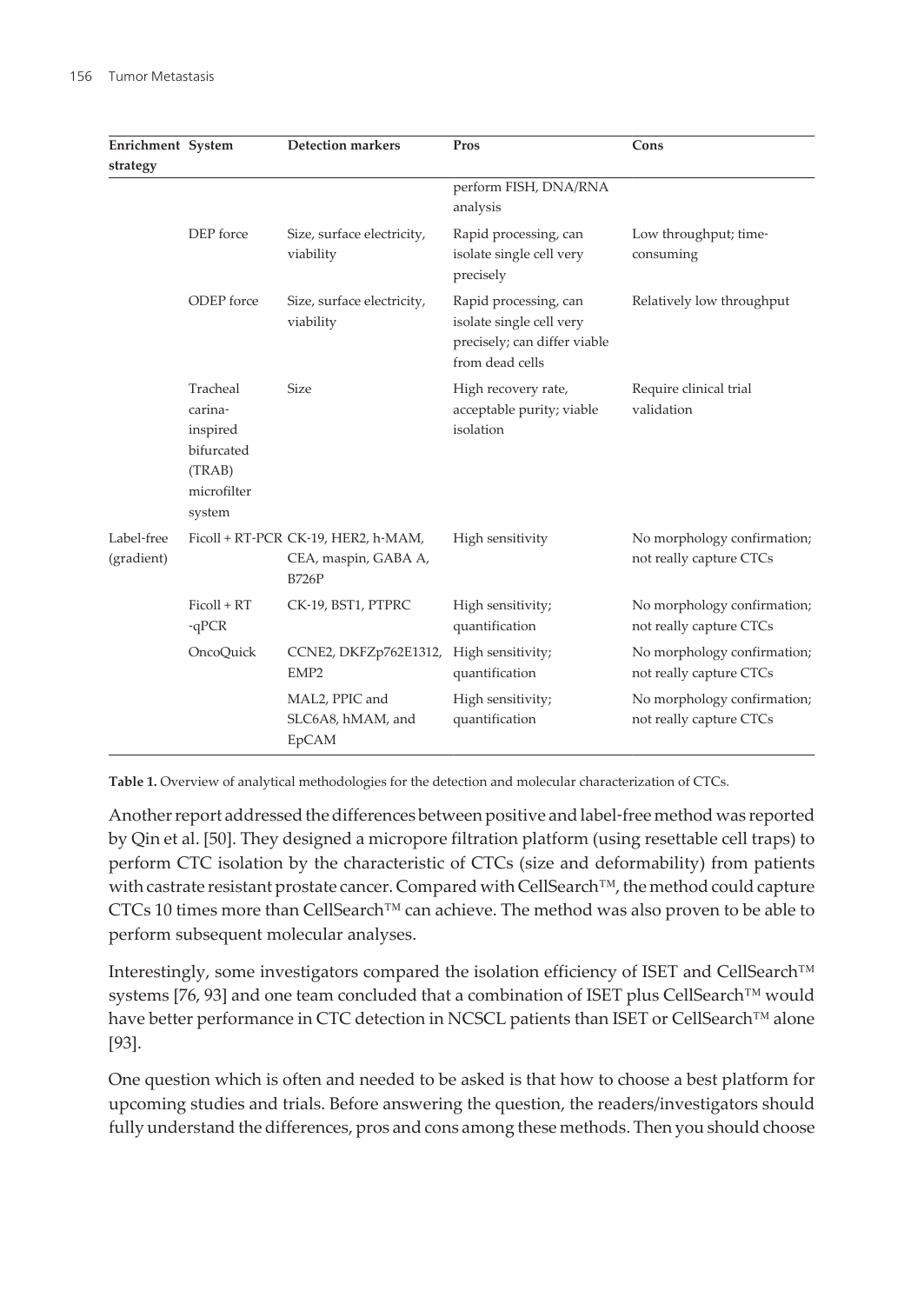a platform wisely according to future directions of investigations (i.e., clinical trial, CTC culture, patient‐derived xerograft model from CTCs) (i.e., genetic analysis, single cell, physical properties) and the requirements of the study materials (i.e., cells with high purity, with high cell numbers, viability, expression with specific marker, etc.). **[Table 1](#page-10-0)** demonstrated the brief comparison among novel platforms. In our opinion, for genetic analysis and future personalized medicine, we need a large number of CTCs captured for cultivate, whole genome or transcriptome sequencing and avoid sampling errors by hyper-selection of few cells to represent the whole populations of cancer. Therefore, negative selection as first step is currently most suitable strategy among all the methods.

# **3. The main elements in negative selection plus microfluidic CTCs isolation**

## **3.1. Immunomagnetic beads‐based methods**

The method is in fact derived from conventional cytological diagnostics for bone marrow and hematologic malignancies. However, when investigators attempted to apply this method to CTC filed, they faced a big problem—the CTCs were so rare to identify in thousands of blood smear slides. Therefore, an alternative method was to exam samples after series of centrifugation, density separation (i.e., in buffy coat or peripheral blood mononuclear cells, PBMC layer), and red blood cells removal. The vast majority of the following detection techniques of CTCs in these prepared samples has long been based on sensitive immunocytochemical (ICC) analysis using antibodies against different epithelial antigens [[29,](#page-24-0) [31](#page-24-0), [239](#page-42-0)–[242](#page-43-0)]. Whether positive selection or negative selection procedures using immunomagnetic beads before ICC analysis are both helpful and critical for efficient CTC identification [[29, 31](#page-24-0)]. Zigeuner et al. [\[31](#page-24-0)] found that immunomagnetic cell enrichment significantly improves the sensitivity of detection of CTCs cells added to mononuclear cells compared to immunocytochemistry method.

Although the exact procedures of immunomagnetic beads separation protocol was variable with the beads and antibiotics but they have general principles and we would take the procedures of Dynabeads as an example (modified from Naume et al.'s work in 1997 [\[29](#page-24-0)]). The main procedures are preparation of beads, incubation with samples and beads, using a magnetic field or column (depends on chosen systems) for target cells isolation by washing out other cells which did not conjugated with beads. If the target cells are those we do not want to analyze, the procedure is defined to be a negative selection. Conversely, if the cells are the targets in the study, it is a positive selection.

#### *3.1.1. Preparation of the magnetic beads*

Rat antimouse (RAM) IgGl‐coated M280 Dynabeads coupled to BerEP4 mAb (Product No. 112.07), M450 Dynabeads coated with an anti‐CD45 mAb that recognizes all isoforms of CD45 (Product No. 111.19), and Neodynium Magnetic Particle Concentrators were sup plied by Dynal (Oslo, Norway). Coating of the M280 Dynabeads with antiepithelial mAb was per‐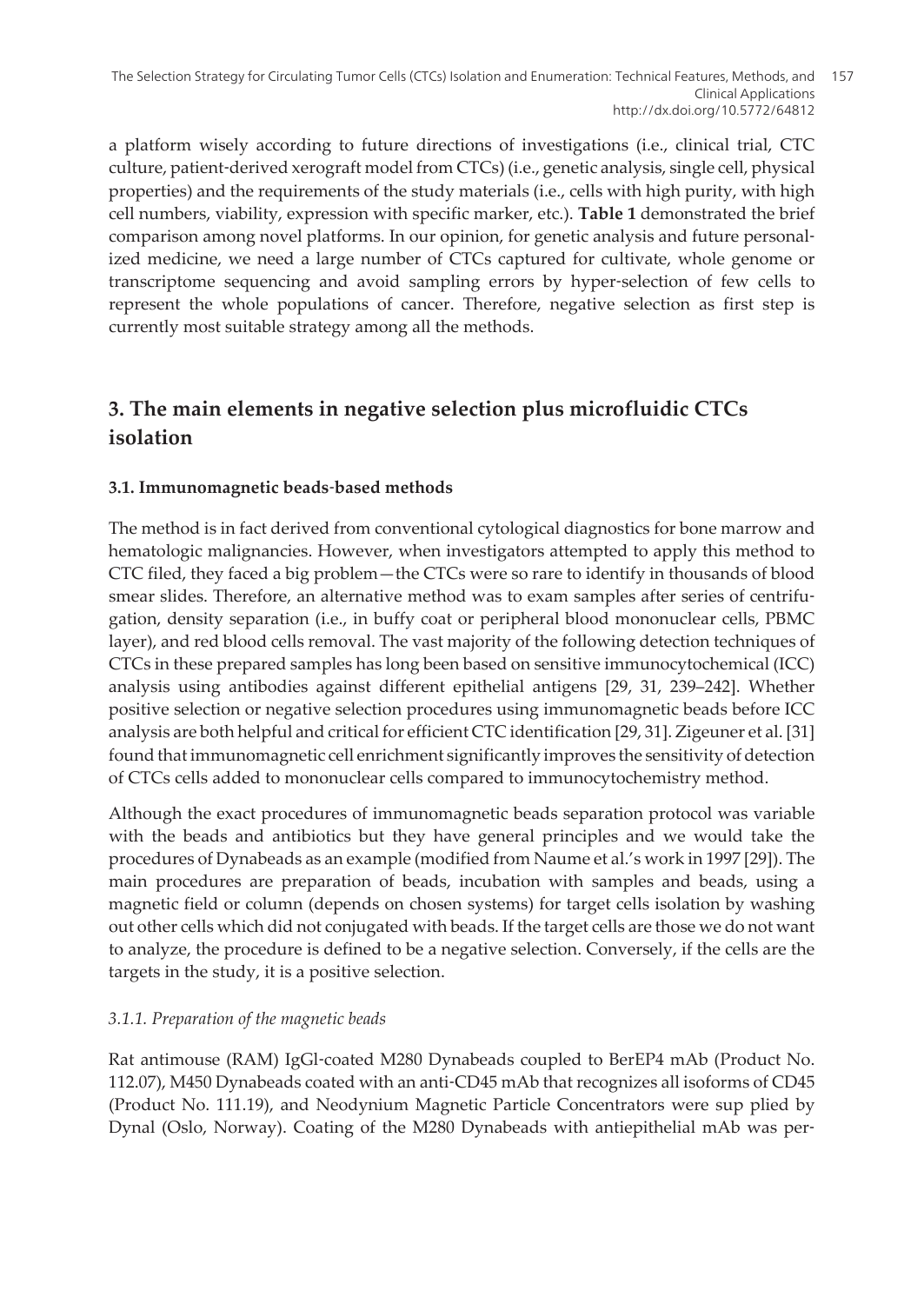formed according to the manufacturer's instructions. Briefly, the RAM M280 Dynabeads were incubated with either BerEP4, 9189, or MOC31 mAbs at a concentration of 1/u.g/107 beads for 30 min at 4°C under gentle rotation, followed by three magnet washes in PBS/0.1% HSA and then stored at 4°C. Before use, the Dynabeads were washed once with separation medium.

#### *3.1.2. Positive immunomagnetic separation technique*

A total of 1 × 10<sup>7</sup> peripheral blood mononuclear cells (PBMNC) were resuspended in cold separation medium to a concentration of  $2 \times 10^7$  MNC/ml (0.5 ml volume) and incubated with RAM IgGl M280 Dynabeads coated with either BerEP4 317G5, or MOC31 mAb. The bead concentration varied from 2.5 to  $40 \times 10^6$  b/ml, as described in individual experiments. The bead/cell suspension was incubated under gentle rotation for 30 min at 4°C. The sample was then diluted to 3 ml and placed against a magnet for 7 min to recover the rosetted cells, followed by two additional washes as follows. The supernatant was removed, and the rosetted cells were resuspended in 3 ml separation medium, followed by treatment with the magnet (7 min). To facilitate ICC TC detection, the positive LMS product was finally resuspended to contain  $5-7 \times 10^6$  beads/ml, and 0.5 ml aliquots were centrifuged onto each cytospin slide for further immunocytochemical analysis.

#### *3.1.3. Negative immunomagnetic separation technique*

A total of 1 × 10<sup>7</sup> peripheral blood mononuclear cells (PBMNC) were resuspended in cold separation medium to a concentration of  $2 \times 10^7$  MNC/ml (0.5 ml volume) and incubated with anti‐CD45‐conjugated M450 Dynabeads at a bead/cell ratio of 2.5:1, 5:1, or 10:1. The bead/cell suspension was incubated under gentle rotation for 45 min. The solution was then diluted to about 30 ml, and the magnet was applied for 5 min, with initial rotation of the tubes onto the magnet to reduce trapping of tumor cells. The supernatant was collected and centrifuged at 450*g* for 10 min, counted, and resuspended in 10% FBS in PBS to 1 × 10<sup>6</sup> cells/ml. Then, cytospins containing  $5 \times 10^5$  cells were prepared. All the slides were air-dried overnight and stained by immunocytochemistry.

#### **3.2. Microfluidic‐based methods for the high purity CTC isolation**

In novel era of huge advances of microfluidic devices as mentioned in the section of "Label‐ free isolation strategy" [\[45](#page-25-0), [46](#page-25-0), [56](#page-26-0), [60](#page-26-0), [173](#page-37-0)–[186](#page-38-0)]. In fact, the vast majority of microfluidic devices were designed based on EpCAM- or CK-identifying mechanism, which is positive selection method. The CTC‐Chip [\[25](#page-23-0), [243](#page-43-0)], and the herringbone chip [[244](#page-43-0), [245\]](#page-43-0) have been proven effective to isolate CTCs with both high CTC purity (50–62%) [[25,](#page-23-0) [245](#page-43-0)] and high recovery rate (90–95%) [[244, 245\]](#page-43-0). There are several microfluidic devices designed to use positive selection strategy for proof‐of‐concept purpose [[34,](#page-24-0) [57, 59,](#page-26-0) [124](#page-32-0), [184,](#page-38-0) [210](#page-40-0), [246](#page-43-0)[–269\]](#page-45-0) and for specific cancer in clinical trials, (e.g., breast [[270](#page-45-0), [271\]](#page-45-0), pancreas [\[272,](#page-45-0) [273](#page-46-0)], ovarian [[274](#page-46-0)], prostate [\[275\]](#page-46-0), esophageal cancer [[270](#page-45-0)], gastric [[271](#page-45-0)], colorectal cancer [[276](#page-46-0)], cancer of unknown primary [[277](#page-46-0)]) and for mutational analysis [[278](#page-46-0)]. Moreover, combined preparation using positive, negative, or label‐free selection methods with microfluidic devices for better performance is also feasible and have been reported [[93\]](#page-29-0).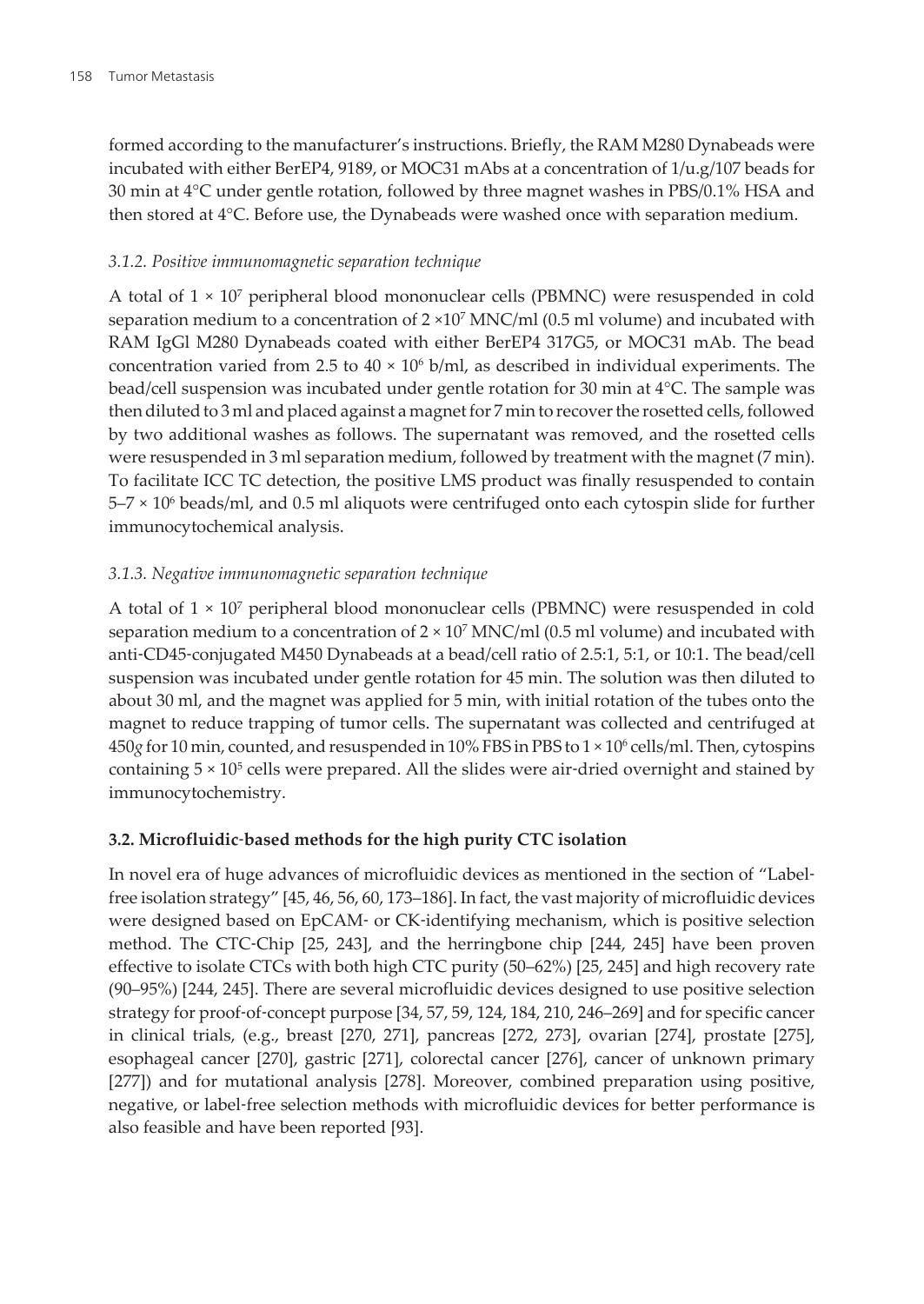However, there are several drawbacks or limitations of microfluidic devices reported [\[267\]](#page-45-0). First of all, reports in literature, however, have revealed that EpCAM or CKs are not expressed in all cancer cells (e.g., sarcoma, melanoma, or CTCs bearing EMT), and therefore some kinds of CTCs cannot be targeted via the positive selection‐based microfluidic device [\[279\]](#page-46-0). Secondly, several microfluidic chips could identify with microtubes or micropoles with or without EpCAM conjugation. It seems to be difficult to release captured CTCs from the chips. The efficiency of identification will not be equal to recovered cells for further molecular or genetic analysis. Thirdly, almost more than 80% of microfluidic devices are still in proof‐of‐concepts phase and comes from a single team or laboratory. It might be because that the advances of new innovation always come up faster than validation reports. However, we do need welldesigned and well-conducted prospective clinical studies to critically elucidate the clinical impacts of the microfluidic devices. The investigators could consider to learn from the developing history of CellSearch™ system.

## **3.3. Perspective for future of CTC technology: combinations of several methods**

Our perspectives for future CTC isolation is mainly combined methodologies instead of conventional ones based on a single isolation strategy.

Yamamoto et al. [\[49](#page-25-0)] displayed a combination of size-based filtration plus a magnetic column method for CTC isolation. The combined use of the column and filter decreased the required time for the spiked cancer cell capture, and the recovery rate of the spiked cancer cells from blood was significantly higher using the combination process (80.7%) than that using the filter alone (64.7%). Moreover, the recovered CTCs are more abundant by the combination process. Another combination was ISET and CellSearch™ systems [\[76](#page-28-0), [93](#page-29-0)] and the combination had better performance in CTC detection in non-small cell lung cancer (NCSCL) patients than ISET or CellSearch™ alone [[93\]](#page-29-0). Furthermore, density separation plus flow cytometry or cell sorting systems have been postulated to be potential tools of CTC isolation and identification consid‐ ering their high sensitivity and purity since 1998 [[27\]](#page-23-0). This method could be seen as a combination of negative selection strategy and a positive confirmation with surface markers, such as EpCAM or cytokeratins. Later in 2011, leukapheresis plus fluorescence-activated cell sorting (FACS) elutriation were also reported to be effective for large volume blood process for CTC isolation with molecular analysis [[211](#page-40-0)]. These studies illustrated the possibility and better efficacy the combination can achieve, therefore, in our opinion, to find a suitable combination of CTC isolation protocols considering the balance of efficiency, time, sample and costs is very important in the future CTC field.

Intriguingly, several liquid biopsies, as aforementioned, could be combined to be tested in a single sample and at the same time. To realize the goals and minimize the blood sample required, Chudziak et al. [\[248\]](#page-43-0) reported a novel device, Parsortix system, could negatively select CTCs and perform cfDNA analysis simultaneously. The system recovered more CTCs than CellSearch™ system in the comparison.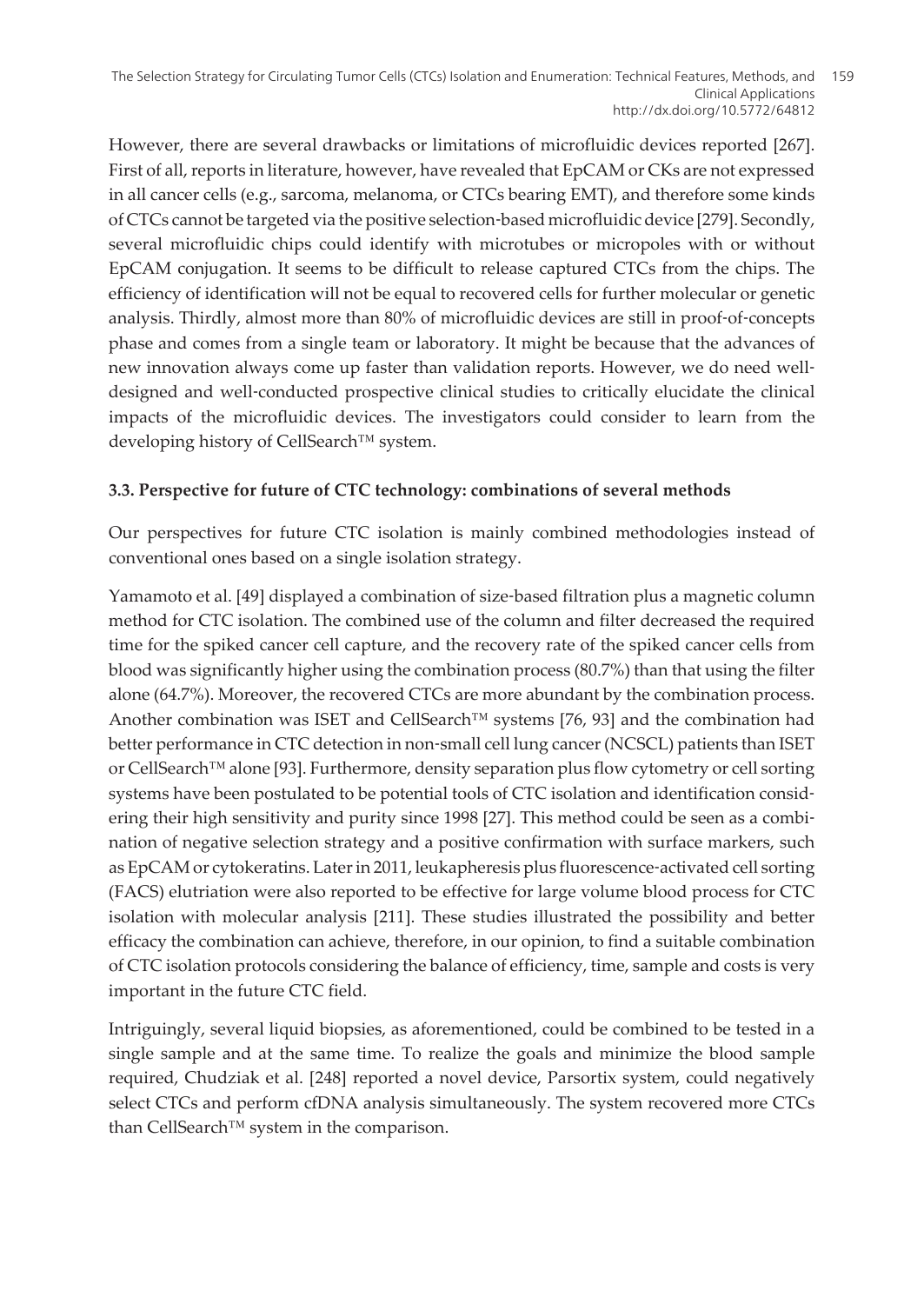# **4. The applications of CTC testing in clinical cancer researches**

As aforementioned, CTC testing are designed to help the diagnosis, early detection and monitoring for response and disease status of cancer patients. Clinical trials to evaluate and validate are inevitable during the developing of any CTC testing. Here, we introduce several important clinical validated studies for the clinical impacts of CTC testing in different cancer types.

## **4.1. Breast cancer**

One meta‐analysis reported by Liao et al. [[107](#page-31-0)], 14 studies with 2336 patients were enrolled and found that presence of CTCs in peripheral blood was significantly associated with the size of tumor [OR 0.68, 95% confidence interval (CI) (0.54, 0.87), *P* = 0.002], tumor grade [OR 0.71, 95% CI (0.55, 0.91), *P* = 0.006], estrogen receptor (ER) status [OR 0.72, 95% CI (0.57, 0.91), *P* = 0.007], and progesterone receptor (PR) of tumor status [OR 0.78, 95% CI (0.61, 0.98), *P* = 0.04]. In addition, the presence of CTCs is highly correlated with tumor size, tumor grade, ER, and PR status in patients with breast cancer. Although the analysis did not consider the method of isolation which might be one of the downsides and biases of the analysis, the results suggested a trend of physical (tumor size), functional (tumor grade) and status of drugable targets (ER, PR status), which are very useful clinically.

In Zhao et al. [\[234\]](#page-42-0) performed a meta‐analysis collecting 24 trials with 4013 breast cancer patients and 1333 controls. Poor overall survival was found to be associated with the positive CTC detection (HR =  $3.00$  [95% CI 2.29– $3.94$ ],  $P < 0.0001$ ) and recurrence-free survival as well  $(HR = 2.67 \, [95\% \, CI \, 2.09-3.42], P < 0.0001$ ). CTC-positive breast cancers were significantly associated with high histological grade (HR = 1.21 [95% CI 1.09–1.35], *P* < 0.0001), tumor size (>2 cm) (HR = 1.12 [95% CI 1.02–1.22], *P* = 0.01), and nodal status (≥1) (HR = 1.10 [95% CI 1.00– 1.21], *P* = 0.037). The studies, different to that of Liao et al. [\[107\]](#page-31-0), mentioned about prognostic values of CTC testing. However, the two reports did not mention about the isolation methods and might neglect the biases from CTC number is highly correlated to the method of isolation.

For the purpose of technical standardization, Janni et al. [[235](#page-42-0)] conducted a pooled analysis of individual data from 3173 patients with nonmetastatic (stages I–III) breast cancer from five breast cancer institutions. The prevalence and numbers of CTCs were assessed at the time of primary diagnosis with the FDA‐cleared CellSearch System. Results confirmed that ≥1 CTC(s) were detected in 20.2% of the patients and CTC‐positive patients had larger tumors, increased lymph node involvement, and a higher histologic tumor grade than did CTC‐negative patients (all  $P < 0.002$ ). Multivariate Cox regressions confirmed that the presence of CTCs was an independent prognostic factor for disease-free survival [HR, 1.82; 95% confidence interval (CI), 1.47–2.26], distant disease‐free survival (HR, 1.89; 95% CI, 1.49–2.40), breast cancer‐specific survival (HR, 2.04; 95% CI, 1.52–2.75), and overall survival (HR, 1.97; 95% CI, 1.51–2.59). The study addressed the clinical impacts of CellSearch™ system in breast cancer patients and it has confirmed the positive results from a large pooled database.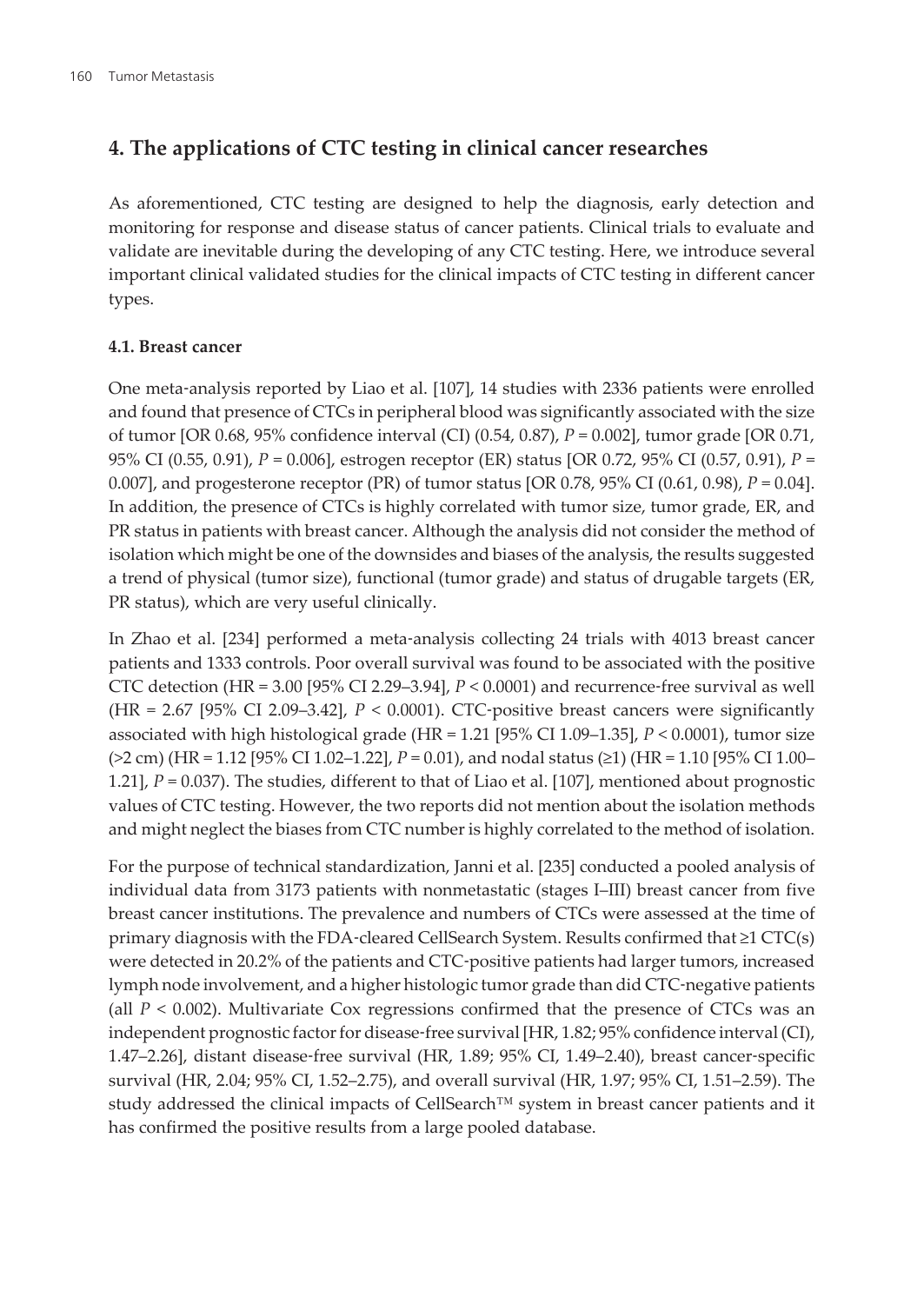For a subset in breast cancers, Rack et al. [\[91](#page-29-0)] addressed the role of CTCs isolated by Cell-Search<sup>™</sup> in a prospective trial enrolling 2026 early average-to-high risk breast cancer patients and found an independent prognostic relevance of CTCs both before and after adjuvant chemotherapy. The study successfully proved the prognostic role of CTCs in adjuvant settings. The next direction of future studies should be designed to answer the question that whether if extended adjuvant therapy is needed and whether if the extended therapy did reduce the risk of recurrence or not.

For the role of CTCs in a novel and specific therapy in breast cancer, Paoletti et al. [[280](#page-46-0)] reported that heterogeneous mechanisms of resistance to fulvestrant, including estrogen receptor alpha gene (ESR1) mutation. CTC enumeration, phenotyping, and genotyping might identify patients who would benefit from fulvestrant dose escalation versus switching to alternative therapies. The CTCs could possibly help find the resistance genes during the therapy and warn the clinicians to change therapy in time before the tumor already gets progression.

In triple negative breast cancer (TNBC) who lacks of drugable targets (hormone therapy) in breast cancer, Hall et al. (2015) enrolled 44 TNBC patients using CellSearch™ for CTC testing and found that  $\geq 1$  CTC in each sample was identified in 30% of patients completing neoadjuvant chemotherapy (NACT). Multivariate analysis demonstrated that detection of ≥1 CTC predicted decreased RFS (log‐rank *P* = 0.03, HR 5.25, 95% CI 1.34–20.56) and OS (log‐rank *P* = 0.03, HR 7.04, 95% CI 1.26–39.35). The results suggested a modification of clinical management for TNBC patients with positive CTC detection after NACT, including extension of NACT or adding another anti-cancer therapy before tumor recurs.

# **4.2. Lung cancer**

In a meta-analysis reported in 2013, pooled results from a total of 20 studies, comprising 1576 nonsmall cell lung cancer (NSCLC) patients showed that CTCs were associated with lymph node metastasis (OR = 2.06; 95% CI: 1.18–3.62; *Z* = 2.20; *P* = 0.027) and tumor stage (OR = 1.95; 95% CI: 1.08–3.54; *Z* = 2.53; *P* = 0.011). CTCs were significantly associated with shorter overall survival (relative risk [RR] = 2.19; 95% CI: 1.53–3.12; *Z* = 4.32; *P* < 0.0001) and progression‐free/ disease‐free survival (RR = 2.14; 95% CI: 1.36–3.38; *Z* = 3.28; *P* < 0.0001) [\[281\]](#page-46-0). Another study reported the ability to recurrence prediction after curative surgery is positive [\[282\]](#page-46-0).

For small cell lung cancer, a relatively aggressive subtype with poor prognosis population, a total of seven papers covering 440 SCLC patients were combined in the final analysis. The meta‐analysis revealed that CTCs were significantly associated with shorter overall survival (HR = 1.9; 95% CI: 1.19–3.04; *Z* = 2.67; *P* < 0.0001) and progression‐free survival (HR = 2.6; 95% CI: 1.9–3.54; *Z* = 6.04; *P* < 0.0001) [\[283\]](#page-46-0).

Interestingly, in a molecular era nowadays, cancer therapy often relies on genetic or molecular information from cancer tissues, CTCs as well. Das et al. [\[105\]](#page-30-0) checked the status of ERCC1 expression on captured and found that low expression of ERCC1 on CTCs correlates with progression‐free survival (PFS) in patients with metastatic NSCLC receiving platinum‐based therapy. ERCC1 expression was conventionally checked on NSCLC cancer tissue to predict the response to platinum therapy, which has been the first line standard chemotherapy in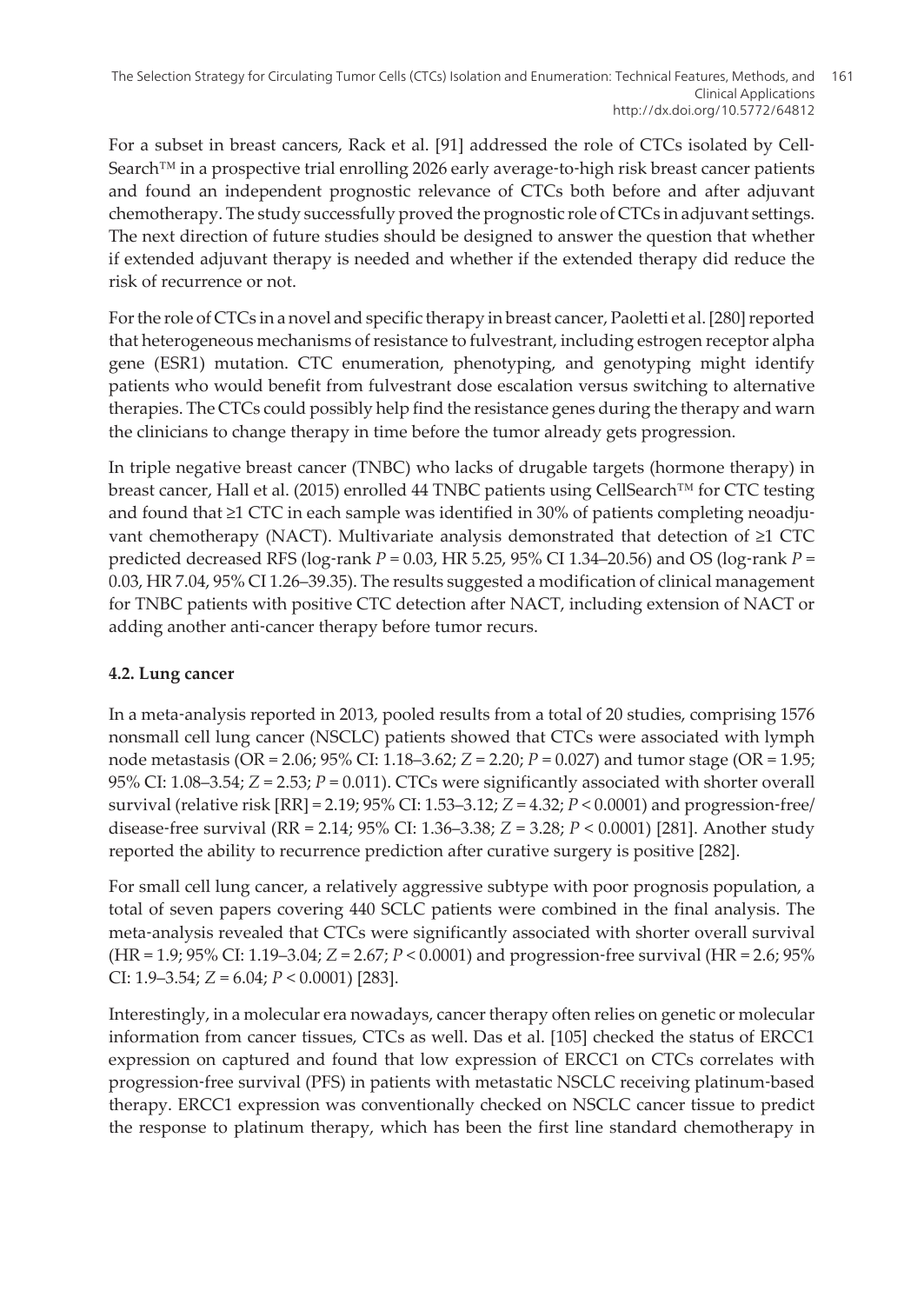patients without active EGFR mutation responding to tyrosine kinase inhibitors (TKIs). The impacts of the study suggested that analysis of ERCC1 expression on CTCs in lung cancer patients could predict the chemotherapy responses. It is a predictive role could possible direct therapy in the future if the findings were confirmed in another large-scale phase III clinical trials. In addition. Yanagita et al. [[284](#page-47-0)] evaluated CTCs and cfDNA in EGFR‐mutant NSCLC patients treated with erlotinib until progression. Among the enrolled 60 patients, rebiopsy was performed in 35/44 patients (80%), with paired CTC/cfDNA analysis in 41/44 samples at baseline and 36/44 samples at progression. T790M was identified in 23/35 (66%) of tissue biopsies and 9/39 (23%) of cfDNA samples. At diagnosis, high levels of cfDNA but not high levels of CTCs correlated with progression‐free survival. Therefore, cfDNA and CTCs are complementary, noninvasive assays for evaluation of acquired resistance to first-line EGFR TKIs. Recently, *ALK* rearrangement on CTCs are successfully performed and compared with cancer tissues [[51,](#page-26-0) [285](#page-47-0)]. Chromosome instability and *ROS‐1* rearrangement on CTCs were also proved to be successful [[51\]](#page-26-0). Immune cells analysis, tumor-associated macrophages (TAMs) accompanied with CTCs analysis were also proven to be possible and CTCs are competent to specifically manipulate TAMs to increase cancer invasiveness, angiogenesis, immunosuppression and possibly lipid catabolism in lung cancer patients [\[286\]](#page-47-0). These studies pointed to the driven mutation detection and would directly benefit to NSCLC patients under targeted therapies.

#### **4.3. Gastrointestinal tract cancer**

In 2014, a meta‐analysis comprised 26 studies with peripheral blood samples of 1950 cases for final analysis. The pooled results showed that gastric cancer (GC) patients with detectable CTCs (including circulating miRNAs) had a tendency to experience shortened RFS (HR = 2.91, 95% CI [1.84–4.61], I2 = 52.18%). As for patient deaths, we found a similar association of CTC (including circulating miRNAs) presence with worse OS (HR =  $1.78$ ,  $95\%$  CI [1.49–2.12], I2 = 30.71%, *n* = 30). Additionally, subgroup analyses indicated strong prognostic powers of CTCs, irrespective of geographical, methodological, detection time and sample size differences of the studies [[287](#page-47-0)]. In addition, the role of EMT status on CTCs correlates with poor treatment outcomes was also revealed. CTCs expressing CD44 were also found to be prognostic and indicated to malignant behaviors of gastric cancer [\[288\]](#page-47-0).

For pancreatic cancer, a prospective study addressing the role of CTCs, CTMs in 63 pancreatic ductal adenocarcinoma (PDAC) patients before treatment using anti‐EpCAM (epithelial cell adhesion molecule)‐conjugated supported lipid bilayer‐coated microfluidic chips. CTM was an independent prognostic factor of overall survival (OS) and progression free survival (PFS). Patients were stratified into unfavorable and favorable CTM groups on the basis of CTM more or less than 30 per 2 ml blood, respectively. Patients with baseline unfavorable CTM, compared with patients with favorable CTM, had shorter PFS (2.7 versus 12.1 months; *P* < 0.0001) and OS (6.4 versus 19.8 months; *P* < 0.0001). Differences persisted if we stratified patients into early and advanced diseases. The number of CTM before treatment was an independent predictor of PFS and OS after adjustment for clinically significant factors. Therefore, in conclusion, the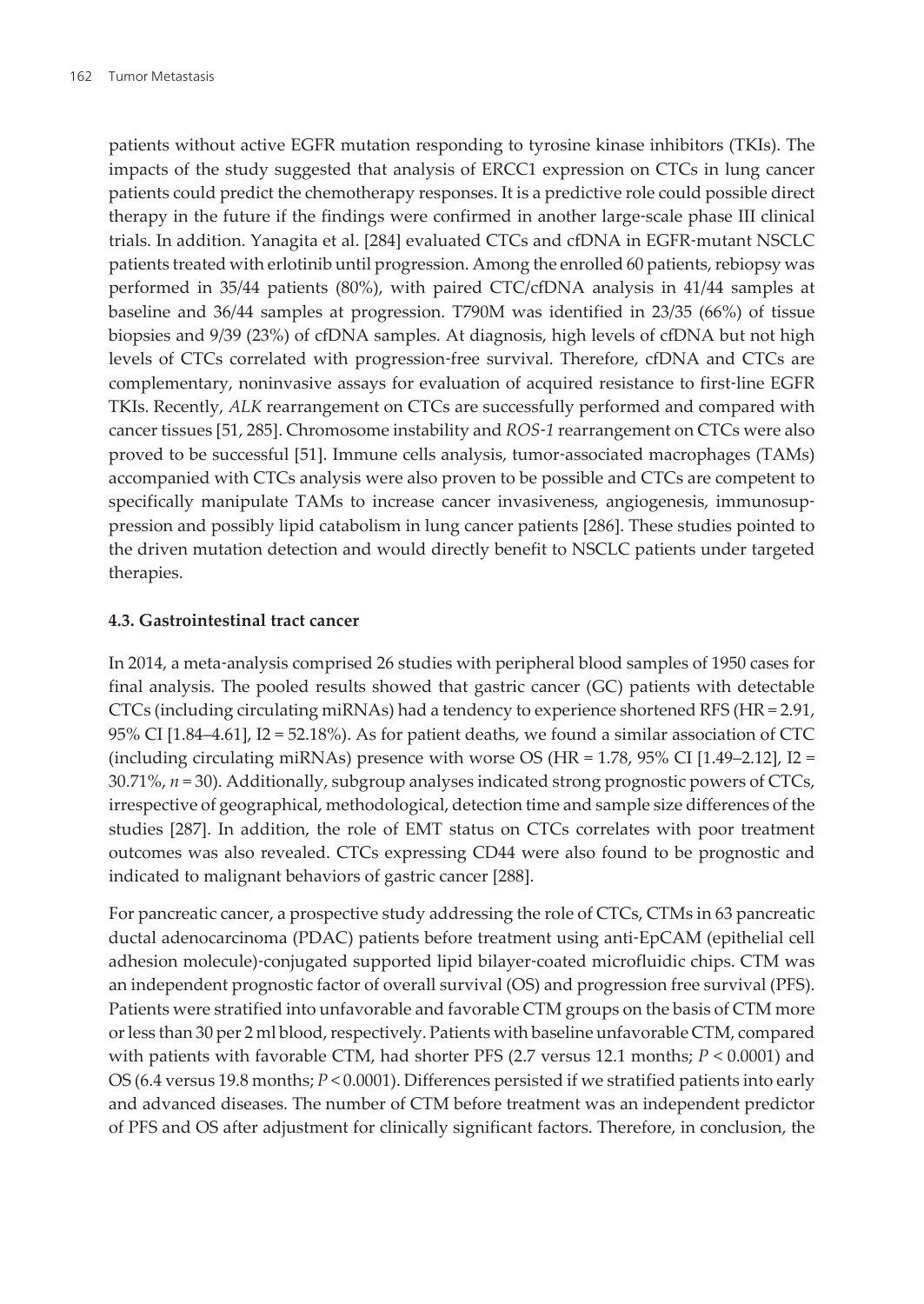number of CTM, instead of CTCs, before treatment is an independent predictor of PFS and OS in patients with PDAC [\[272\]](#page-45-0).

In molecular analysis to predict treatment response, Abdallah et al. [[152](#page-35-0)] found that thymidylate synthase expression in circulating tumor cells can be useful tool as a 5‐FU resistance predictor biomarker in patients with colorectal cancer while other studies elucidate the prognostic and predictive roles of CTCs [[198](#page-39-0), [289–291\]](#page-47-0). Recently, *KRAS* and *BRAF* were successfully detected on CTCs by high-resolution melt (HRM) and allele-specific PCR (ASPCR) and *KRAS*‐codon 12/13‐ and *BRAF*‐codon 600‐specific assays. Comparing tumor tissues and CTCs mutation status using HRM, Mohamed Suhaimi et al. [[292](#page-47-0)] reported that a 84.1% concordance in KRAS genotype (*P* = 0.000129) and a 90.9% (*P* = 0.174) concordance in BRAF genotype. Another report utilized ISET system plus PCR for KRAS codons 12 and 13 mutation with a 71% concordance between cancer tissue and CTCs from colorectal cancer patients [\[293\]](#page-47-0). In gastrointestinal stroma tumor, Li et al. [\[294\]](#page-48-0) conducted a trial to elucidate the role of CTCs expressing ANO1(DOG1) in GIST. ANO1s were more frequently detected in unresectable patients. Tumor size, mitotic count, and risk level were associated with ANO1 detection in resectable GIST patients. The presence of ANO1 significantly correlated with poor disease-free survival (15.3 versus 19.6 months,  $P = 0.038$ ). Most patients turned ANO1-negative after surgery and inversely, all 21 patients with recurrence turned ANO1-positive with high ANO1 expression levels. Moreover, in the neoadjuvant setting, decline of ANO1 expression level correlated with the response of imatinib. In the near future, these results would possibly promote the genetic analysis on mutation‐driven cancer therapies although they have not become routine screen tools in CRC patients to date.

# **4.4. Head and neck cancer**

Grobe et al. [[92\]](#page-29-0) used CellSearch™ for CTC isolation in 80 oral cavity cancer patients and found that 12.5% patients harbored CTCs in peripheral blood, whereas in 20.0% patients DTCs in bone marrow could be detected. Significant correlations could be found for CTCs and tumor size ( $P = 0.04$ ), nodal status and DTCs ( $P = 0.02$ ), and distant metastasis with CTCs ( $P = 0.004$ ) and DTCs (*P* = 0.005). Univariate and multivariate analyses revealed that CTCs and DTCs were significant and independent predictors of recurrence-free survival ( $P < 0.001$ ) as well as in other findings in HNSCC, including the ability of prediction 6‐month death [[231](#page-42-0)]. In 2015, Oliveira‐ Costa et al. reported that immunohistochemistry was performed in cancer tissues and in CTCs by immunofluorescence and Nanostring. Correlation was shown between PD‐L1 and tumor size and lymph node metastasis, HOXB9 and tumor size, BLNK and perineural invasion, and between ZNF813 and perineural invasion. PD‐L1 positivity was an independent prognostic factor in this cohort  $(P = 0.044, HH = 0.426)$  in OSCC patients [[295](#page-48-0)]. The results could possibly apply to current immune‐oncology studies.

Wu et al. [\[296\]](#page-48-0) reported a meta-analysis conducted a computerized retrieval of literatures. Twenty‐two retrieved studies were eligible for systematic review, of which nine conformed for the diagnostic test meta-analysis and five for the prognostic analysis. Subgroup analysis showed 24.6% pooled sensitivity and 100% pooled specificity of detections by using positive selection strategy, which moreover presented low heterogeneity. The presence of CTC was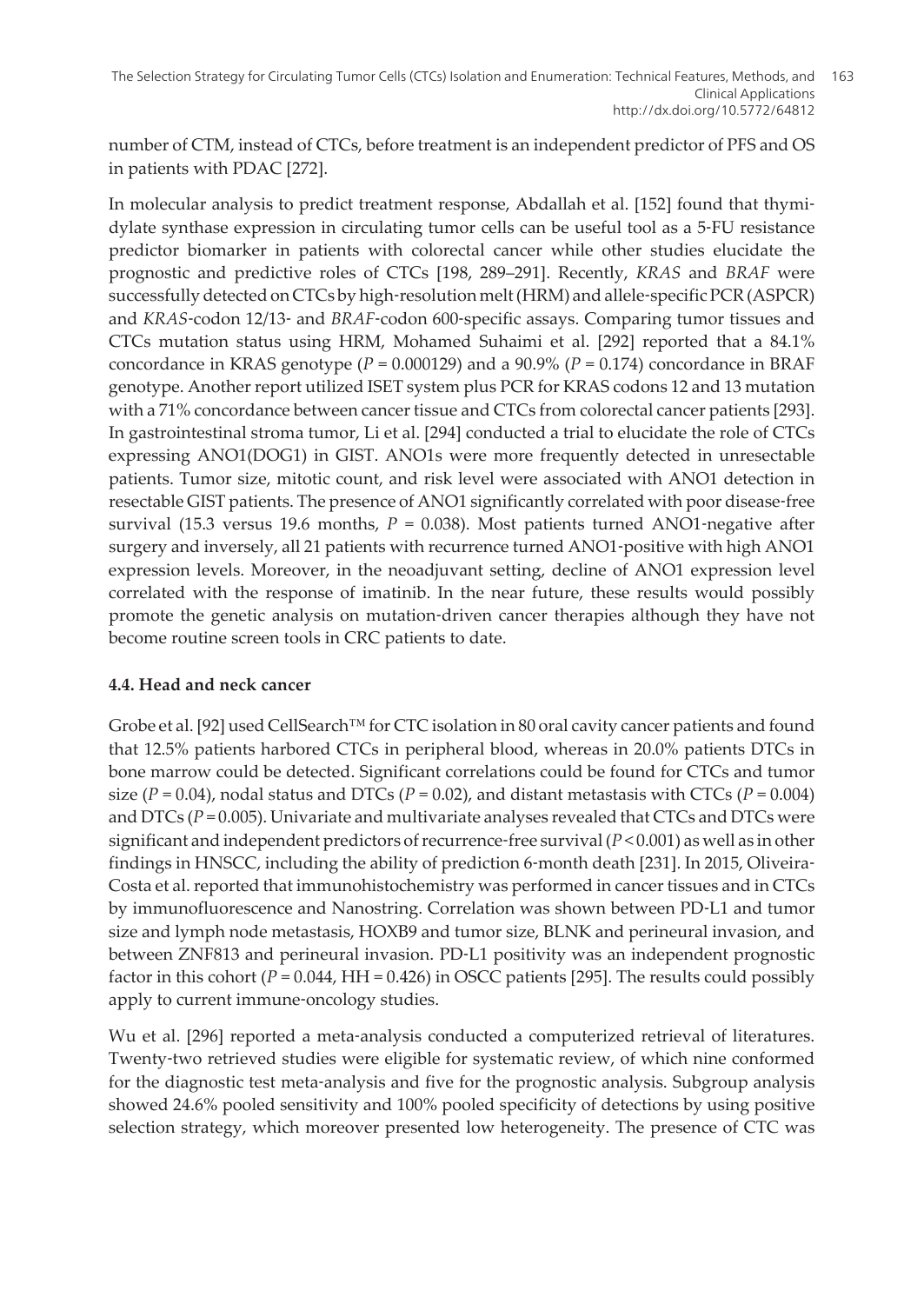significantly associated with shorter disease free survival (DFS, HR 4.62, 95% CI 2.51–8.52). The presence of CTC indicates a worse DFS.

#### **4.5. Liver cancer**

Early in 2004, Vona et al. have reported that the presence  $(P = 0.01)$  and number  $(P = 0.02)$  of CTCs and microemboli (CTMs) were significantly associated with a shorter survival [[161\]](#page-35-0). Fan et al. [[297](#page-48-0)] reported a meta‐analysis consisting of 23 trials and found that CTC positivity was significantly associated with RFS (HR 3.03, 95% CI: [1.89–4.86]; *P* < 0.00001) and overall survival (OS) (HR 2.45, 95% CI: [1.73–3.48];  $P < 0.00001$ ). CTC positivity were also significantly associated with TNM Stage (RR 1.30, 95% CI: [1.02–1.65]; *P* = 0.03), Tumor size (RR 1.36, 95% CI: [1.09–1.69]; *P* = 0.006), Vascular invasion (RR 1.99, 95% CI: [1.43–2.77]; *P* < 0.0001), Portal vein tumor thrombus (RR 1.73, 95% CI: [1.42–2.11]; *P* = 0.0001), Serum alpha‐fetoprotein (AFP) level (RR 2.05; *P* = 0.01) [\[297\]](#page-48-0). Sun et al. found that Stem cell‐like phenotypes are observed in EpCAM <sup>+</sup> CTCs, and a preoperative CTCs of ≥2 is a novel predictor for tumor recurrence in hepatocel‐ lular carcinoma (HCC) patients after surgery, especially in patient subgroups with AFP levels of ≤400 ng/ml or low tumor recurrence risk. EpCAM+ CTCs could serve as a real‐time parameter for monitoring treatment response and a therapeutic target in HCC recurrence [[137](#page-33-0)]. The prognostic value of overall survival of CTCs in HCC patients has been also revealed [[298](#page-48-0)].

#### **4.6. Genitourinary tract cancer**

Rink et al. (2012) found that using CellSearch™, CTC were detected in 23 of 100 patients (23%) with nonmetastatic urothelial carcinoma of urinary bladder. CTC‐positive patients had significantly higher risks of disease recurrence and cancer-specific and overall mortality (*P* values  $\leq$  0.001). After adjusting for effects of standard clinicopathologic features, CTC positivity remained an independent predictor for all end points (hazard ratios: 4.6, 5.2, and 3.5, respectively; *P* values  $\leq$  0.003). HER2 positivity was found in 3 of 22 patients (14%). There was concordance between CTC, primary tumors, and lymph node metastases in all CTC‐positive cases (100%).

#### **4.7. Skin cancer and melanoma**

Conventionally, melanoma cells lack of cytokeratin or EpCAM expression and CTCs by definition are very difficult to identify. However, investigators broke through the strait by combination with CTCs plus cfDNA. Salvianti et al. [[299](#page-48-0)] enrolled 84 melanoma patients and 68 healthy controls for CTC and cell‐free DNA (cfDNA) testing to assess the diagnostic performance of a tumor‐related methylated cfDNA marker in melanoma patients and to compare this parameter with the presence of CTCs. The percentage of cases with methylated RASSF1A promoter in cfDNA was significantly higher in each class of melanoma patients (in situ, invasive and metastatic) than in healthy subjects ( $P < 0.001$ ). The concentration of RASSF1A methylated cfDNA in the subjects with a detectable quantity of methylated alleles was significantly higher in melanoma patients than in controls. When the CTCs plus RASSF1A cfDNA are jointly considered, a higher sensitivity of the detection of positive cases in invasive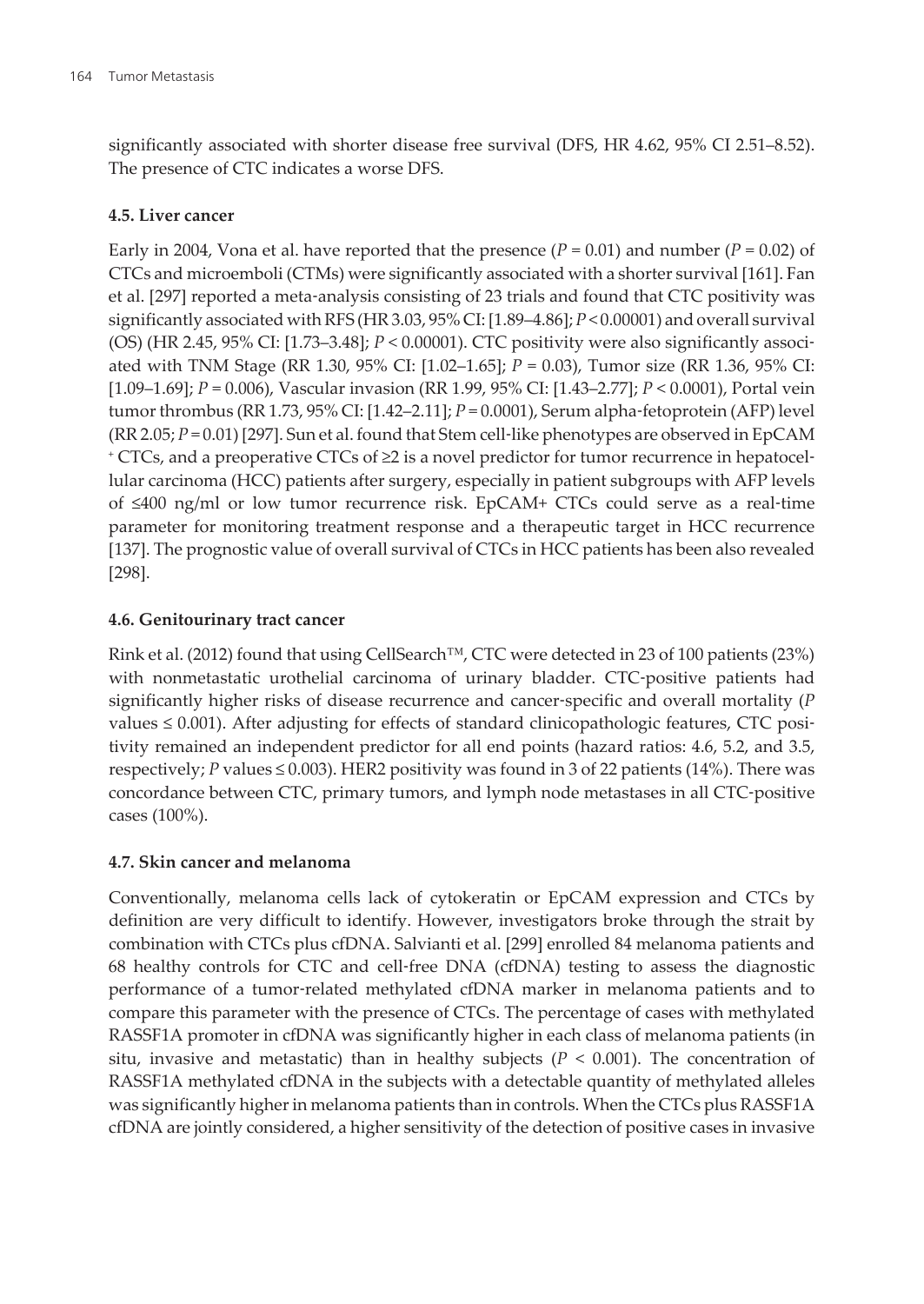and metastatic melanomas could be obtained. A similar finding was obtained to suggest combine cfDNA (GNAQ/GNA11 mutations) and CTCs to identify uveal melanoma patients with poor prognosis [\[300\]](#page-48-0). In another reports, a phase III trial of adjuvant immunotherapy after complete resection of stage IV melanoma, quantitative real‐time reverse‐transcriptase polymerase chain reaction (qPCR) for expression of CTC‐specific MART‐1, MAGE‐A3, and PAX3 mRNA biomarkers were found to be not associated with known prognostic factors or treatment arm. In multivariate analysis, pretreatment CTC (>0 versus 0 biomarker) status was significantly associated with disease-free survival (DFS; HR 1.64,  $P = 0.002$ ) and overall survival (OS; HR 1.53,  $P = 0.028$ ). Serial CTC (>0 versus 0 biomarker) status was also significantly associated with DFS (HR 1.91, *P* = 0.02) and OS (HR 2.57, *P* = 0.012) [\[301\]](#page-48-0). The report suggested CTCT could be a new risk factor other than any conventional known factors, which might change the staging systems if the evidence gets solid and validated.

## **4.8. Other cancers**

For ovarian cancer, Romero‐Laorden et al. [\[302\]](#page-48-0) performed a meta‐analysis enrolling 14 studies. Results showed the presence of CTCs and DTCs is associated with adverse clinicopa‐ thological characteristics and poor clinical outcomes in ovarian cancer patients. They noticed that different CTC number obtained by different devices could not be compared. Using sizebased isolation strategy (MetaCell®) in 118 ovarian cancer patients, CTCs might have add‐on values on current staging system and the cells could be cultivated after isolation [[303](#page-48-0), [304\]](#page-48-0). Furthermore, in another meta-analysis, eight studies of 1184 ovarian cancer patients were included in the final analysis. In the PB group, it showed that patients with positive CTCs had significantly shorter overall survival (OS) and disease-free survival (DFS) than patients with negative CTCs (HR, 2.09; CI, 1.13–3.88 and HR, 1.72; CI, 1.32–2.25, respectively). The same result was shown with DTCs in the BM group (HR, 1.61; CI, 1.27–2.04 and HR, 1.44; CI, 1.15– 1.80, respectively) [\[305\]](#page-49-0).

For carcinoma of unknown primary (CUP), Matthew et al. [[306](#page-49-0)] used a real-time, single-cell multiplex immunophenotyping of CTCs to inform diagnosis of tissue of origin in CUP patients. CellSearch™ plus multiplexed Q-dot or DyLight conjugated antibodies were used for cytokeratin 7 (CK7), cytokeratin 20 (CK20), thyroid transcription factor 1 (TTF‐1), estrogen receptor (ER), or prostate‐specific antigen (PSA) expression. The feasibility of staining multiple markers in CTCs presented in this work suggested CTCs could possibly have a non-inferior role as that of cancer tissues in diagnostics.

# **5. Unanswered questions in the field of CTCs, technically and clinically**

The unanswered question is that the optimal protocol or device has not been found or validated. Many investigators have clearly realized that the number of CTCs cannot easily compare with that counted by another system, but some are not. Recently, Fina et al. [[307](#page-49-0)] compared two CTC isolation methods in a clinical trial. AdnaTest EMT‐1/ and EMT‐2/Stem CellSelect/Detect kits, and ScreenCell Cyto devices were both performed for all samples.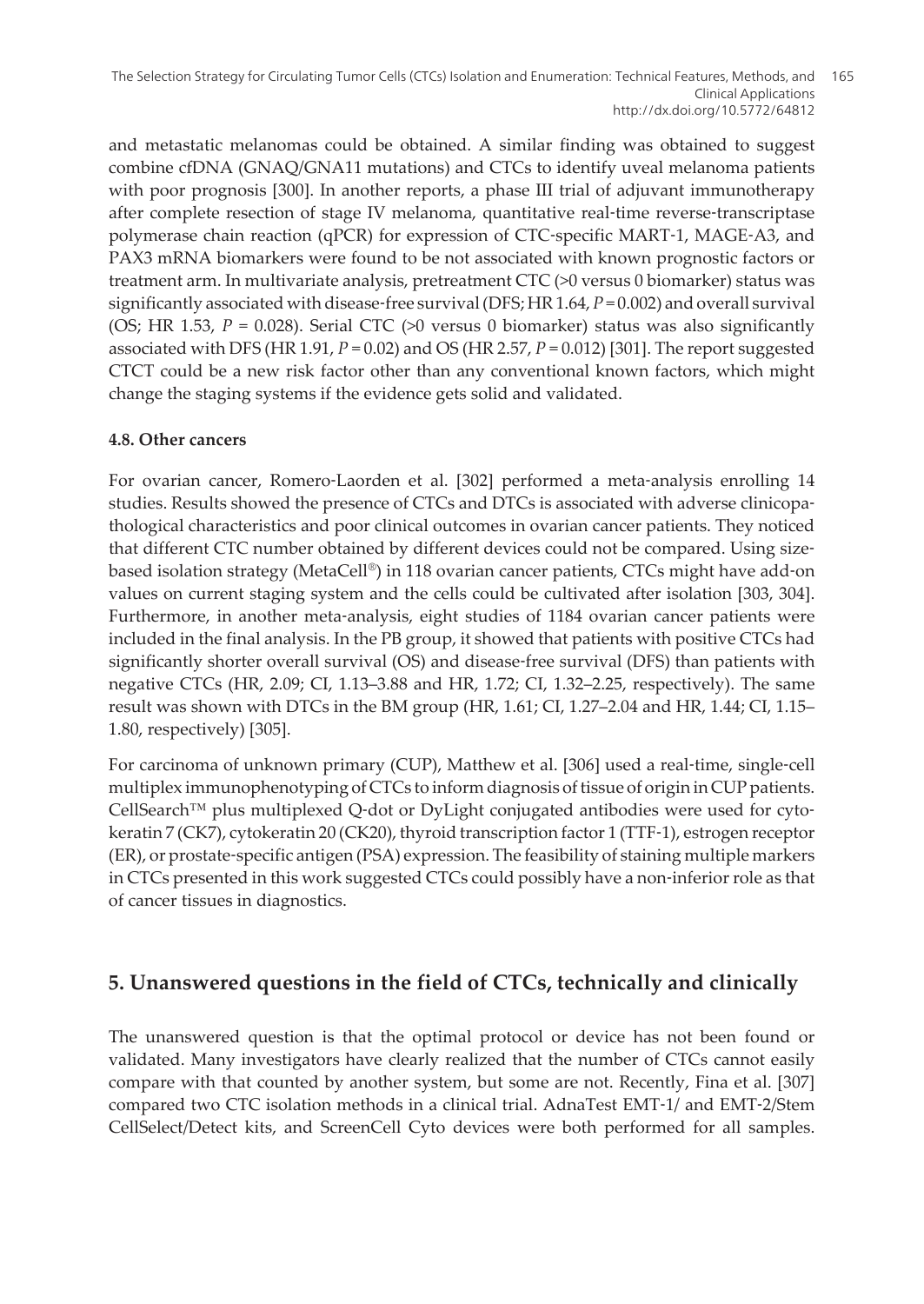<span id="page-21-0"></span>Higher CTC detection rates were obtained with the AdnaTest approach when using for CTC‐ enrichment antibodies against ERBB2 and EGFR in addition to MUC1 and the classical epithelial surface marker EPCAM (13% versus 48%). When the physical properties of tumor cells were exploited, CTCs were detected at higher percentages than with positive‐selection‐ based methods. The results supported that different approaches for CTC detection probably identify distinct tumor cell subpopulations. Technical standardization before clinical validity would be the most urgent issue we have to solve.

# **6. Concluding remarks**

We suggest the investigators to combine different isolation methods to achieve the most optimal performance of CTC isolation and clinical trials for solid validation. The cooperation among medical oncologists and biomedical engineers are critically important for the future advances in CTC field. Genetic or molecular analysis, such as PCR for epigenetics or mutation of specific gene(s) or next-generation sequencing for whole genome, whole exon, or chosen targeted genes will be the major directions for personalized cancer therapies. The advances of microfluidic devices will quickly solve the conventional problems of time-consuming, sampleconsuming, operator‐dependent, and marker‐dependent limitations.

# **Author details**

Jason Chia-Hsun Hsieh<sup>1\*</sup> and Tyler Ming-Hsien Wu<sup>1,2,3</sup>

\*Address all correspondence to: wisdom5000@gmail.com

1 Circulating Tumor Cells Lab, Division of Hematology‐Oncology, Department of Internal Medicine, Chang Gung Memorial Hospital, Linkou, Taiwan and Department of Chemical and Materials Engineering, Chang Gung University, Taoyuan, Taiwan

2 Graduate Institute of Biochemical and Biomedical Engineering, Chang Gung University, Taoyuan, Taiwan

3 Department of Chemical Engineering, Ming Chi University of Technology, New Taipei City, Taiwan

# **References**

[1] G.P. Gupta, J. Massague, Cancer metastasis: building a framework, Cell, 127 (2006) 679– 695.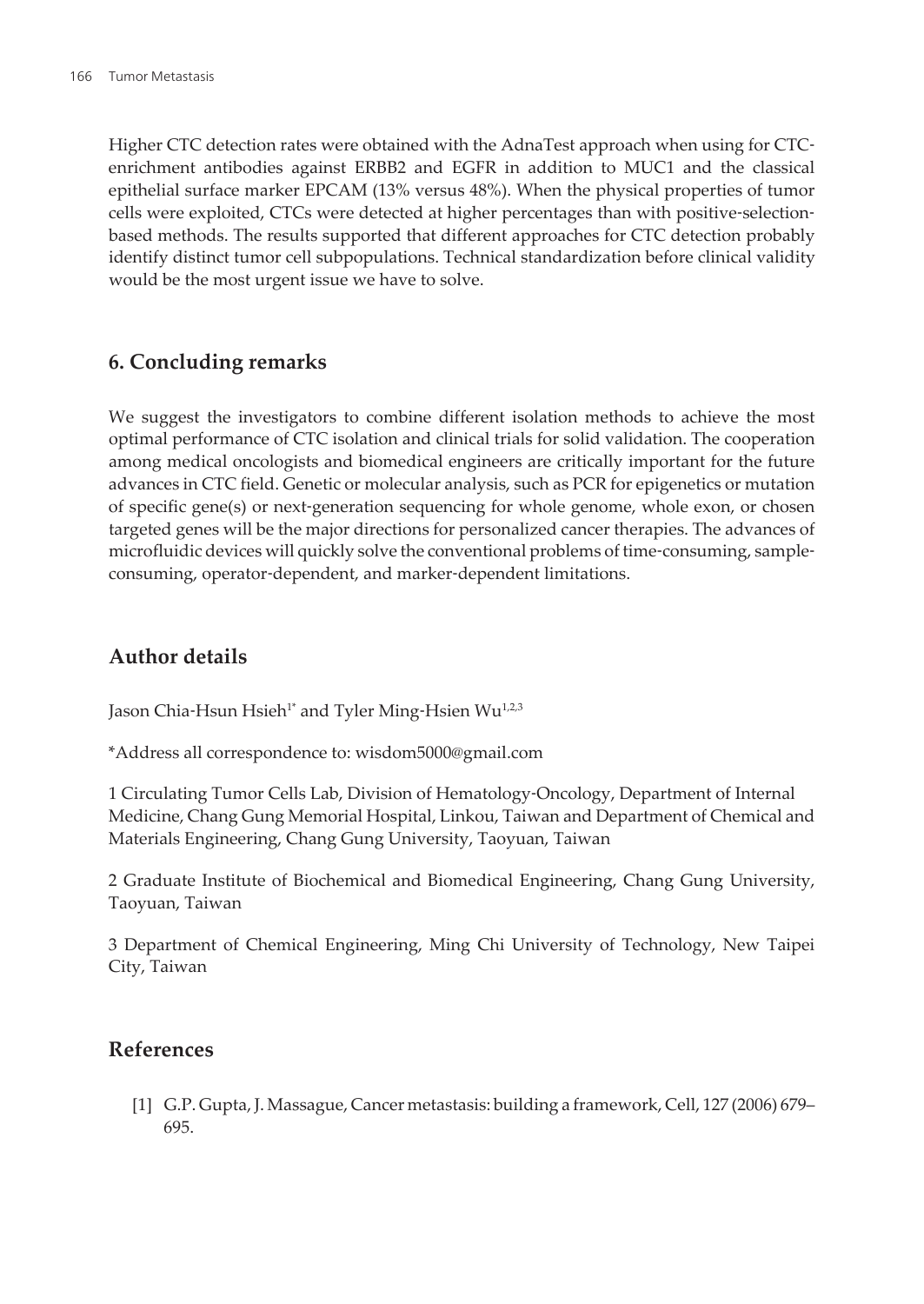- <span id="page-22-0"></span>[2] T.R. Ashworth, A case of cancer in which cells similar to those in the tumours were seen in the blood after death, Aust Med J, 14 (1989) 146–147
- [3] E. Goldmann, Relation of cancer cells to blood vessels andducts, Lancet, 1 (1906) 23.
- [4] R.A. Sellwood, S.W. Kuper, J.I. Burn, E.N. Wallace, Circulating cancer cells, Br Med J, 1 (1964) 1683–1686.
- [5] W.R. McCune, E.P. Galleher, C. Wood, Circulating "cancer cells", JAMA, 189 (1964) 852.
- [6] S. Roberts, A. Watne, G.R. Mc, G.E. Mc, W.H. Cole, Technique and results of isolation of cancer cells from the circulating blood, AMA Arch Surg, 76 (1958) 334–346.
- [7] H. Marcus, Krebszellen im strömenden Blut (Cancerous cells in the circulating blood.), Z Krebsforsch, 16 (1919) 217.
- [8] H.C. Engell, Cancer cells in the circulating blood; a clinical study on the occurrence of cancer cells in the peripheral blood and in venous blood draining the tumour area at operation, Acta Chir Scand Suppl, 201 (1955) 1–70.
- [9] T.M. Scheinin, A.P. Koivuniemi, Large benign cells in circulating blood and their significance in the identification of cancer cells, Cancer, 15 (1962) 972–977.
- [10] S. Roberts, O.L.L. Jonasson, G.R. Mc, G.E. Mc, W.H. Cole, Clinical significance of cancer cells in the circulating blood: two‐ to five‐year survival, Ann Surg, 154 (1961) 362–371.
- [11] E.H. Pool, G.R. Dunlop, Cancer cells in the blood stream, Am J Cancer, 21 (1934) 99– 102.
- [12] S. Warren, O. Gates, The fate of intravenously injected tumor cells, Am J Cancer, 27 (1936) 485–492.
- [13] J. Ewing, Neoplastic diseases, 4th ed. Philadelphia: W.B. Saunders, 1940.
- [14] O. Saphir, The fate of carcinoma emboli in the lung, Am J Pathol 23 (1947) 245–253.
- [15] D. Billadeau, L. Quam, W. Thomas, N. Kay, P. Greipp, R. Kyle, M.M. Oken, B. Van Ness, Detection and quantitation of malignant cells in the peripheral blood of multiple myeloma patients, Blood, 80 (1992) 1818–1824.
- [16] K. Pittman, S. Burchill, B. Smith, J. Southgate, J. Joffe, M. Gore, P. Selby, Reverse transcriptase‐polymerase chain reaction for expression of tyrosinase to identify malignant melanoma cells in peripheral blood, Ann Oncol, 7 (1996) 297–301.
- [17] F.W. Cremer, K. Kiel, C. Sucker, J. Wacker, A. Atzberger, R. Haas, H. Goldschmidt, M. Moos, A rationale for positive selection of peripheral blood stem cells in multiple myeloma: highly purified CD34+ cell fractions of leukapheresis products do not contain malignant cells, Leukemia, 11 (Suppl 5) (1997) S41–S46.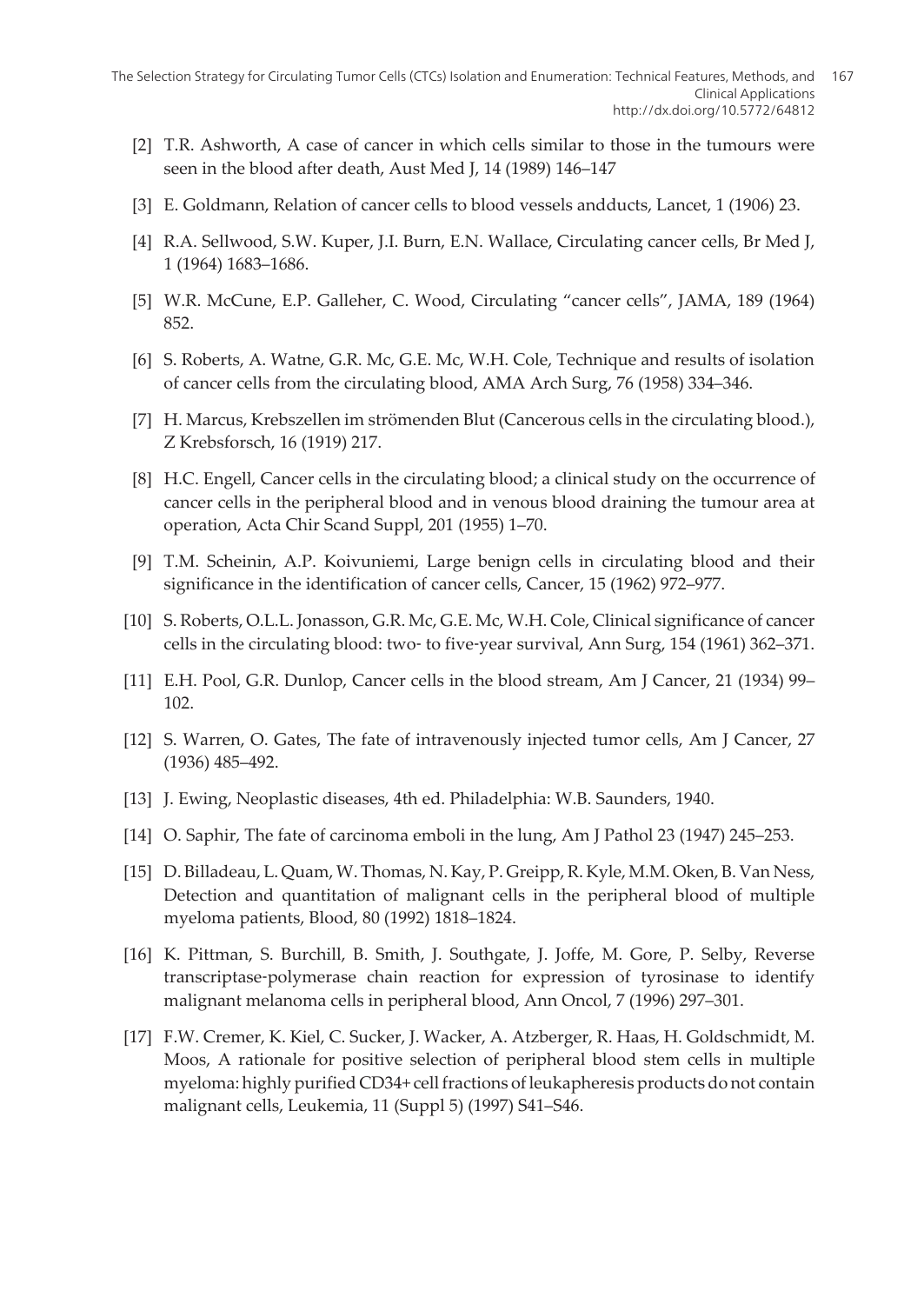- <span id="page-23-0"></span>[18] M. Kawakami, T. Okaneya, K. Furihata, O. Nishizawa, T. Katsuyama, Detection of prostate cancer cells circulating in peripheral blood by reverse transcription‐PCR for hKLK2, Cancer Res, 57 (1997) 4167–4170.
- [19] M. Probst‐Kepper, A. Schrader, J. Buer, J. Grosse, M. Volkenandt, H.J. Illiger, B. Metzner, J. Kadar, S. Duensing, B. Hertenstein, A. Ganser, J. Atzpodien, Detection of melanoma cells in peripheral blood stem cell harvests of patients with progressive metastatic malignant melanoma, Br J Haematol, 98 (1997) 488–490.
- [20] K. Peck, Y.P. Sher, J.Y. Shih, S.R. Roffler, C.W. Wu, P.C. Yang, Detection and quantitation of circulating cancer cells in the peripheral blood of lung cancer patients, Cancer Res, 58 (1998) 2761–2765.
- [21] J.E. Hardingham, D. Kotasek, R.E. Sage, M.C. Eaton, V.H. Pascoe, A. Dobrovic, Detection of circulating tumor cells in colorectal cancer by immunobead‐PCR is a sensitive prognostic marker for relapse of disease, Mol Med, 1 (1995) 789–794.
- [22] J.E. Hardingham, D. Kotasek, B. Farmer, R.N. Butler, J.X. Mi, R.E. Sage, A. Dobrovic, Immunobead‐PCR: a technique for the detection of circulating tumor cells using immunomagnetic beads and the polymerase chain reaction, Cancer Res, 53 (1993) 3455– 3458.
- [23] I. Leotsakos, P. Dimopoulos, E. Gkioka, P. Msaouel, A. Nezos, K.G. Stravodimos, M. Koutsilieris, C.A. Constantinides, Detection of circulating tumor cells in bladder cancer using multiplex PCR assays, Anticancer Res, 34 (2014) 7415–7424.
- [24] W.J. Allard, J. Matera, M.C. Miller, M. Repollet, M.C. Connelly, C. Rao, A.G. Tibbe, J.W. Uhr, L.W. Terstappen, Tumor cells circulate in the peripheral blood of all major carcinomas but not in healthy subjects or patients with nonmalignant diseases, Clin Cancer Res, 10 (2004) 6897–6904.
- [25] S. Nagrath, L.V. Sequist, S. Maheswaran, D.W. Bell, D. Irimia, L. Ulkus, M.R. Smith, E.L. Kwak, S. Digumarthy, A. Muzikansky, P. Ryan, U.J. Balis, R.G. Tompkins, D.A. Haber, M. Toner, Isolation of rare circulating tumour cells in cancer patients by microchip technology, Nature, 450 (2007) 1235–1239.
- [26] I. Van der Auwera, D. Peeters, I.H. Benoy, H.J. Elst, S.J. Van Laere, A. Prove, H. Maes, P. Huget, P. van Dam, P.B. Vermeulen, L.Y. Dirix, Circulating tumour cell detection: a direct comparison between the CellSearch System, the AdnaTest and CK‐19/mamma‐ globin RT‐PCR in patients with metastatic breast cancer, Br J Cancer, 102 (2010) 276– 284.
- [27] E. Racila, D. Euhus, A.J. Weiss, C. Rao, J. McConnell, L.W. Terstappen, J.W. Uhr, Detection and characterization of carcinoma cells in the blood, Proc Natl Acad Sci USA, 95 (1998) 4589–4594.
- [28] A.A. Ross, B.W. Cooper, H.M. Lazarus, W. Mackay, T.J. Moss, N. Ciobanu, M.S. Tallman, M.J. Kennedy, N.E. Davidson, D. Sweet, et al., Detection and viability of tumor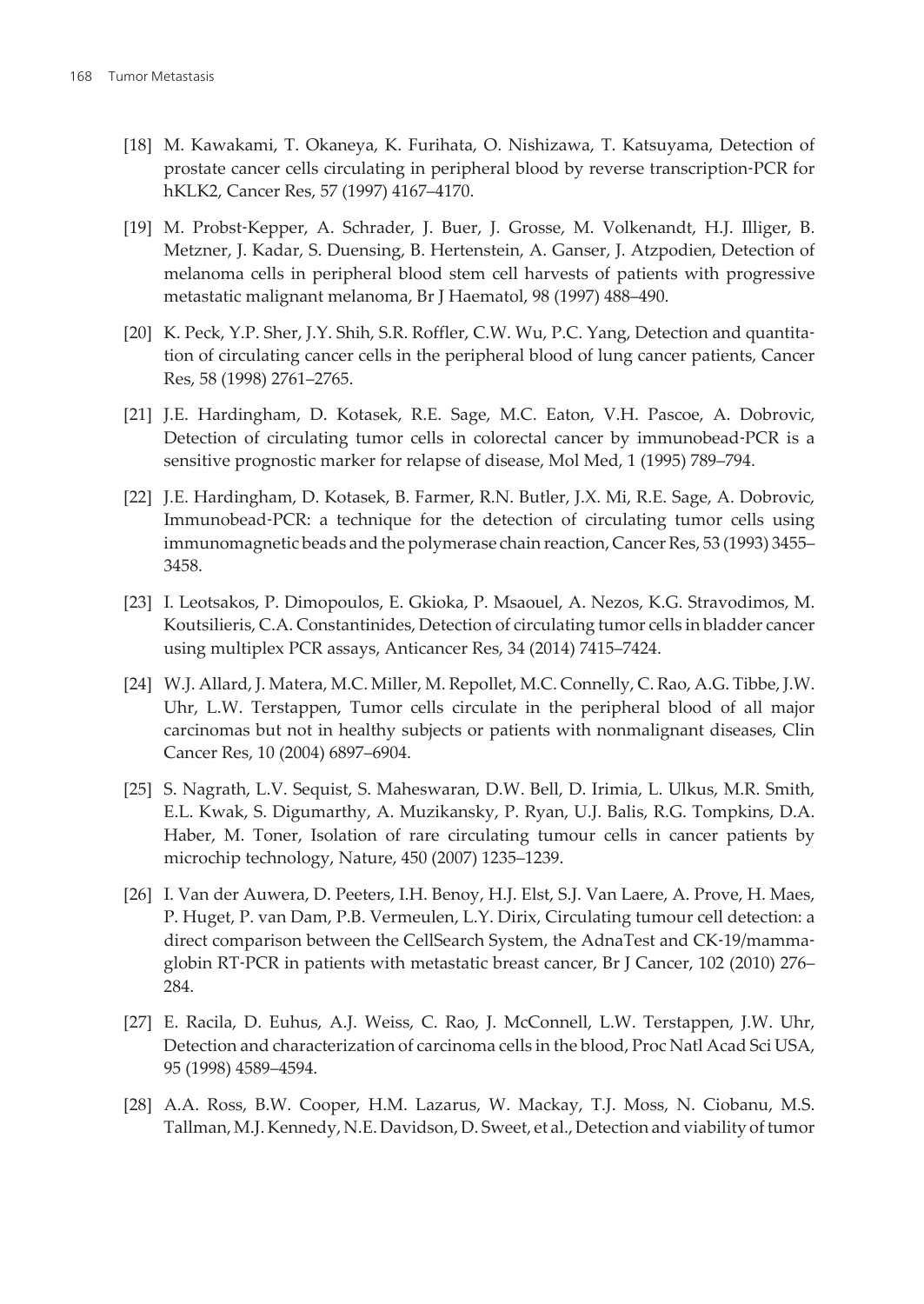<span id="page-24-0"></span>cells in peripheral blood stem cell collections from breast cancer patients using immunocytochemical and clonogenic assay techniques, Blood, 82 (1993) 2605–2610.

- [29] B. Naume, E. Borgen, K. Beiske, T.K. Herstad, G. Ravnas, A. Renolen, S. Trachsel, K. Thrane‐Steen, S. Funderud, G. Kvalheim, Immunomagnetic techniques for the enrich‐ ment and detection of isolated breast carcinoma cells in bone marrow and peripheral blood, J Hematother, 6 (1997) 103–114.
- [30] U. Bilkenroth, H. Taubert, D. Riemann, U. Rebmann, H. Heynemann, A. Meye, Detection and enrichment of disseminated renal carcinoma cells from peripheral blood by immunomagnetic cell separation, Int J Cancer, 92 (2001) 577–582.
- [31] R.E. Zigeuner, R. Riesenberg, H. Pohla, A. Hofstetter, R. Oberneder, Immunomagnetic cell enrichment detects more disseminated cancer cells than immunocytochemistry in vitro, J Urol, 164 (2000) 1834–1837.
- [32] Available at: http://www.fda.gov/MedicalDevices/ProductsandMedicalProcedures/ DeviceApprovalsandClearances/Recently‐ApprovedDevices/ucm081239.htm. Clear‐ ance Date: January 21, 2004 (Approved Evaluation of Automatic Class III Designation).
- [33] M. Cristofanilli, Circulating tumor cells, disease progression, and survival in metastatic breast cancer, Semin Oncol, 33 (2006) S9–S14.
- [34] J.M. Park, M.S. Kim, H.S. Moon, C.E. Yoo, D. Park, Y.J. Kim, K.Y. Han, J.Y. Lee, J.H. Oh, S.S. Kim, W.Y. Park, W.Y. Lee, N. Huh, Fully automated circulating tumor cell isolation platform with large‐volume capacity based on lab‐on‐a‐disc, Anal Chem, 86 (2014) 3735–3742.
- [35] P. Gogoi, S. Sepehri, Y. Zhou, M.A. Gorin, C. Paolillo, E. Capoluongo, K. Gleason, A. Payne, B. Boniface, M. Cristofanilli, T.M. Morgan, P. Fortina, K.J. Pienta, K. Handique, Y. Wang, Development of an automated and sensitive microfluidic device for capturing and characterizing circulating tumor cells (CTCs) from clinical blood samples, PLoS One, 11 (2016) e0147400.
- [36] C.M. Svensson, R. Hubler, M.T. Figge, Automated classification of circulating tumor cells and the impact of interobsever variability on classifier training and performance, J Immunol Res, 2015 (2015) 573165.
- [37] D.E. Campton, A.B. Ramirez, J.J. Nordberg, N. Drovetto, A.C. Clein, P. Varshavskaya, B.H. Friemel, S. Quarre, A. Breman, M. Dorschner, S. Blau, C.A. Blau, D.E. Sabath, J.L. Stilwell, E.P. Kaldjian, High‐recovery visual identification and single‐cell retrieval of circulating tumor cells for genomic analysis using a dual‐technology platform inte‐ grated with automated immunofluorescence staining, BMC Cancer, 15 (2015) 360.
- [38] C.M. Svensson, S. Krusekopf, J. Lucke, M. Thilo Figge, Automated detection of circulating tumor cells with naive Bayesian classifiers, Cytometry A, 85 (2014) 501–511.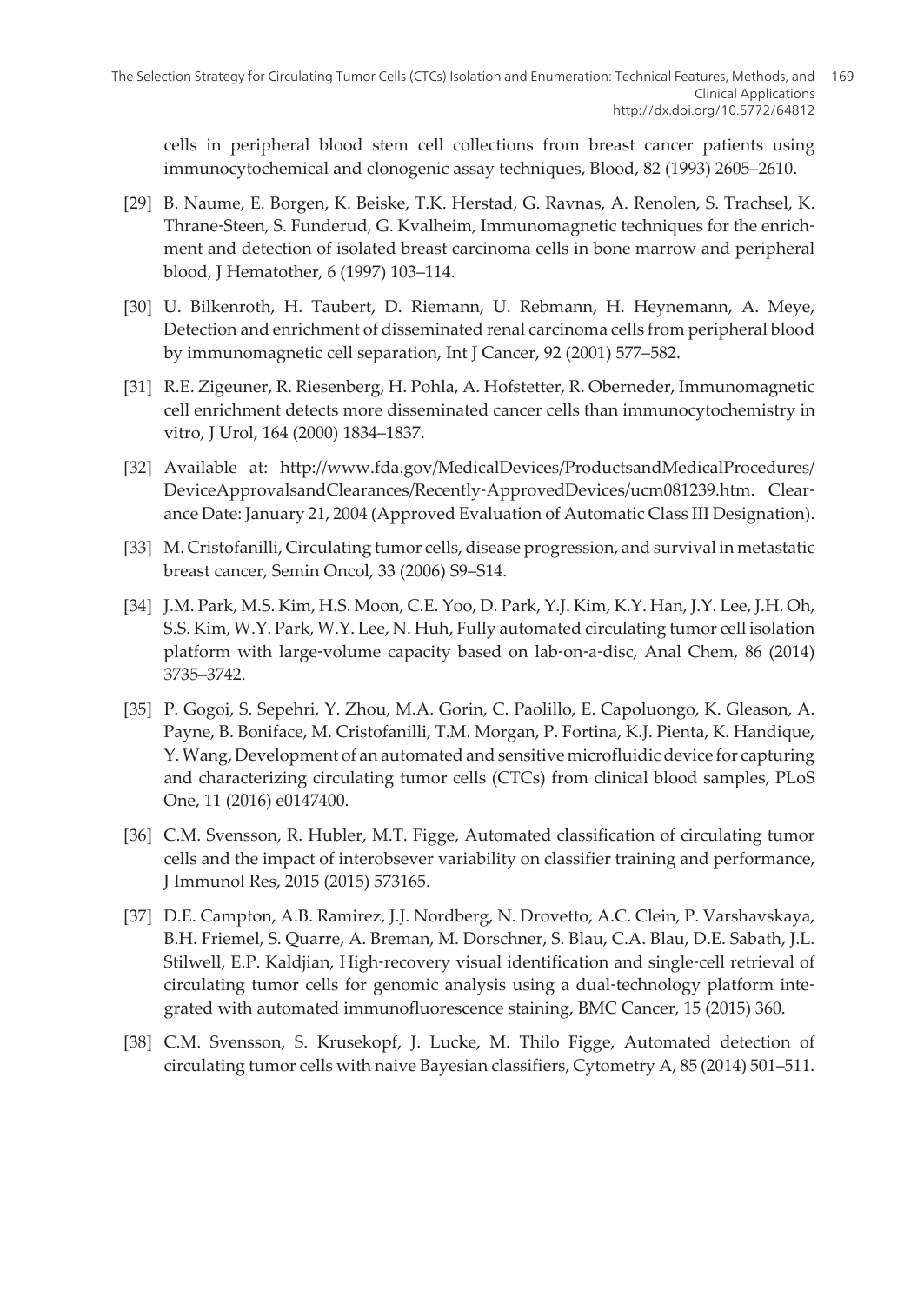- <span id="page-25-0"></span>[39] M. Zhao, P.G. Schiro, J.S. Kuo, K.M. Koehler, D.E. Sabath, V. Popov, Q. Feng, D.T. Chiu, An automated high-throughput counting method for screening circulating tumor cells in peripheral blood, Anal Chem, 85 (2013) 2465–2471.
- [40] T.M. Scholtens, F. Schreuder, S.T. Ligthart, J.F. Swennenhuis, J. Greve, L.W. Terstappen, Automated identification of circulating tumor cells by image cytometry, Cytometry A, 81 (2012) 138–148.
- [41] S.M. Leong, K.M. Tan, H.W. Chua, D. Tan, D. Fareda, S. Osmany, M.H. Li, S. Tucker, E.S. Koay, Sampling circulating tumor cells for clinical benefits: how frequent?, J Hematol Oncol, 8 (2015) 75.
- [42] D. Marrinucci, K. Bethel, M. Luttgen, R.H. Bruce, J. Nieva, P. Kuhn, Circulating tumor cells from well‐differentiated lung adenocarcinoma retain cytomorphologic features of primary tumor type, Arch Pathol Lab Med, 133 (2009) 1468–1471.
- [43] P.R. Gascoyne, S. Shim, Isolation of circulating tumor cells by dielectrophoresis, Cancers (Basel), 6 (2014) 545–579.
- [44] S. Shim, K. Stemke‐Hale, A.M. Tsimberidou, J. Noshari, T.E. Anderson, P.R. Gascoyne, Antibody‐independent isolation of circulating tumor cells by continuous‐flow dielec‐ trophoresis, Biomicrofluidics, 7 (2013) 11807.
- [45] S.B. Huang, M.H. Wu, Y.H. Lin, C.H. Hsieh, C.L. Yang, H.C. Lin, C.P. Tseng, G.B. Lee, High-purity and label-free isolation of circulating tumor cells (CTCs) in a microfluidic platform by using optically‐induced‐dielectrophoretic (ODEP) force, Lab Chip, 13 (2013) 1371–1383.
- [46] M.E. Warkiani, B.L. Khoo, L. Wu, A.K. Tay, A.A. Bhagat, J. Han, C.T. Lim, Ultra‐fast, label-free isolation of circulating tumor cells from blood using spiral microfluidics, Nat Protoc, 11 (2016) 134–148.
- [47] H. Li, P. Song, B. Zou, M. Liu, K. Cui, P. Zhou, S. Li, B. Zhang, Circulating tumor cell analyses in patients with esophageal squamous cell carcinoma using epithelial marker‐ dependent and ‐independent approaches, Medicine (Baltimore), 94 (2015) e1565.
- [48] L. Xu, X. Mao, A. Imrali, F. Syed, K. Mutsvangwa, D. Berney, P. Cathcart, J. Hines, J. Shamash, Y.J. Lu, Optimization and evaluation of a novel size based circulating tumor cell isolation system, PLoS One, 10 (2015) e0138032.
- [49] S. Yamamoto, J. Fei, M. Okochi, K. Shimizu, A. Yusa, N. Kondo, H. Iwata, H. Nakanishi, H. Honda, Efficient capturing of circulating tumor cells using a magnetic capture column and a size‐selective filter, Bioprocess Biosyst Eng, 38 (2015) 1693–1704.
- [50] X. Qin, S. Park, S.P. Duffy, K. Matthews, R.R. Ang, T. Todenhofer, H. Abdi, A. Azad, J. Bazov, K.N. Chi, P.C. Black, H. Ma, Size and deformability based separation of circulating tumor cells from castrate resistant prostate cancer patients using resettable cell traps, Lab Chip, 15 (2015) 2278–2286.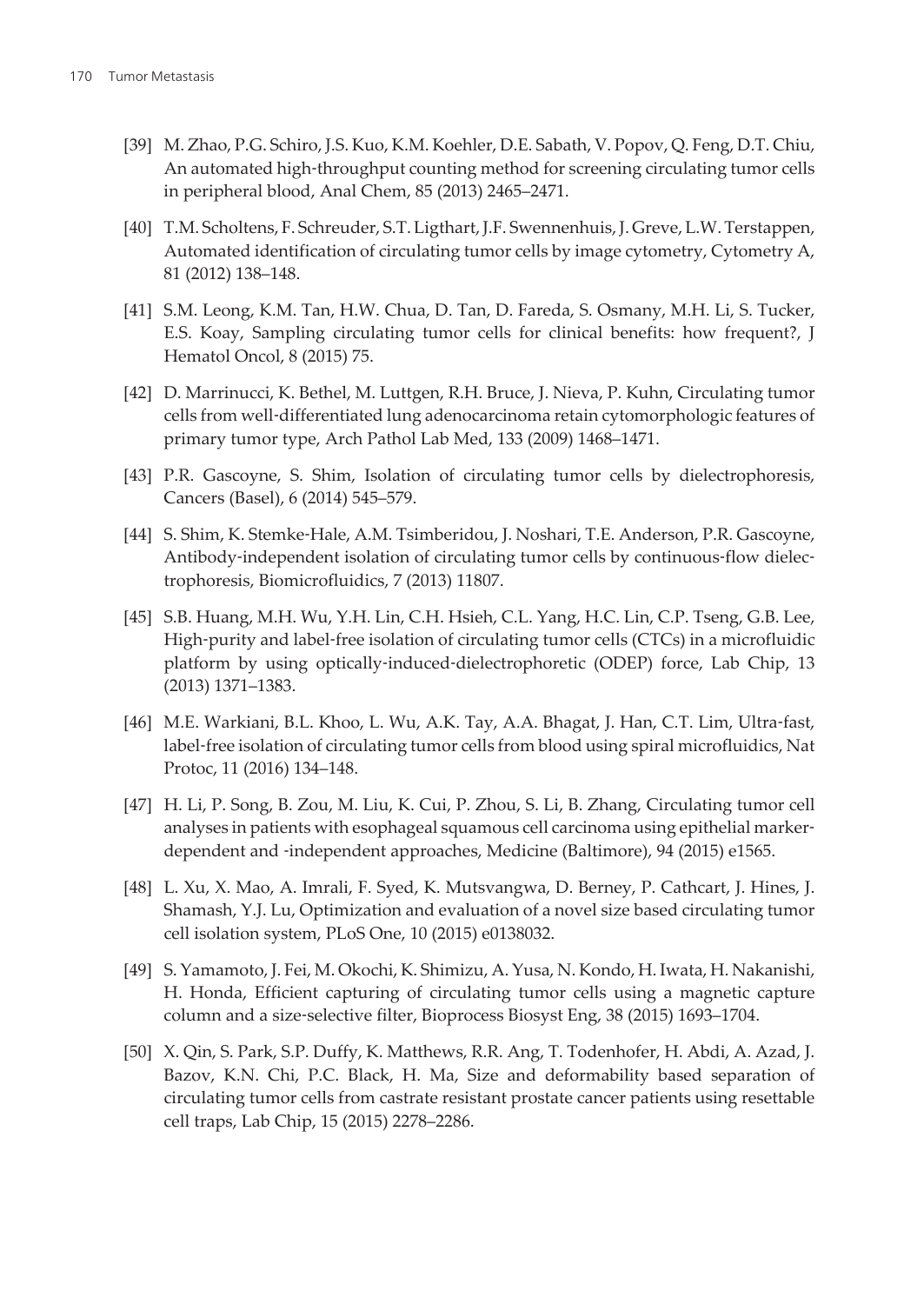- <span id="page-26-0"></span>[51] E. Pailler, N. Auger, C.R. Lindsay, P. Vielh, A. Islas‐Morris‐Hernandez, I. Borget, M. Ngo‐Camus, D. Planchard, J.C. Soria, B. Besse, F. Farace, High level of chromosomal instability in circulating tumor cells of ROS1-rearranged non-small-cell lung cancer, Ann Oncol, 26 (2015) 1408–1415.
- [52] J.T. Kaifi, M. Kunkel, A. Das, R.A. Harouaka, D.T. Dicker, G. Li, J. Zhu, G.A. Clawson, Z. Yang, M.F. Reed, N.J. Gusani, E.T. Kimchi, K.F. Staveley‐O'Carroll, S.Y. Zheng, W.S. El‐Deiry, Circulating tumor cell isolation during resection of colorectal cancer lung and liver metastases: a prospective trial with different detection techniques, Cancer Biol Ther, 16 (2015) 699–708.
- [53] X. Fan, C. Jia, J. Yang, G. Li, H. Mao, Q. Jin, J. Zhao, A microfluidic chip integrated with a high‐density PDMS‐based microfiltration membrane for rapid isolation and detection of circulating tumor cells, Biosens Bioelectron, 71 (2015) 380–386.
- [54] J.F. Chen, H. Ho, J. Lichterman, Y.T. Lu, Y. Zhang, M.A. Garcia, S.F. Chen, A.J. Liang, E. Hodara, H.E. Zhau, S. Hou, R.S. Ahmed, D.J. Luthringer, J. Huang, K.C. Li, L.W. Chung, Z. Ke, H.R. Tseng, E.M. Posadas, Subclassification of prostate cancer circulating tumor cells by nuclear size reveals very small nuclear circulating tumor cells in patients with visceral metastases, Cancer, 121 (2015) 3240–3251.
- [55] C.L. Chang, W. Huang, S.I. Jalal, B.D. Chan, A. Mahmood, S. Shahda, B.H. O'Neil, D.E. Matei, C.A. Savran, Circulating tumor cell detection using a parallel flow microaperture chip system, Lab Chip, 15 (2015) 1677–1688.
- [56] Y. Tang, J. Shi, S. Li, L. Wang, Y.E. Cayre, Y. Chen, Microfluidic device with integrated microfilter of conical‐shaped holes for high efficiency and high purity capture of circulating tumor cells, Sci Rep, 4 (2014) 6052.
- [57] E. Sollier, D.E. Go, J. Che, D.R. Gossett, S. O'Byrne, W.M. Weaver, N. Kummer, M. Rettig, J. Goldman, N. Nickols, S. McCloskey, R.P. Kulkarni, D. Di Carlo, Size-selective collection of circulating tumor cells using Vortex technology, Lab Chip, 14 (2014) 63– 77.
- [58] V.K. Liadov, M.A. Skrypnikova, O.P. Popova, Isolation of circulating tumor cells in blood by means of "Isolation by SizE of Tumor cells (ISET)", Vopr Onkol, 60 (2014) 548– 552.
- [59] A. Lee, J. Park, M. Lim, V. Sunkara, S.Y. Kim, G.H. Kim, M.H. Kim, Y.K. Cho, All‐in‐ one centrifugal microfluidic device for size‐selective circulating tumor cell isolation with high purity, Anal Chem, 86 (2014) 11349–11356.
- [60] T. Huang, C.P. Jia, Y. Jun, W.J. Sun, W.T. Wang, H.L. Zhang, H. Cong, F.X. Jing, H.J. Mao, Q.H. Jin, Z. Zhang, Y.J. Chen, G. Li, G.X. Mao, J.L. Zhao, Highly sensitive enumeration of circulating tumor cells in lung cancer patients using a size‐based filtration microfluidic chip, Biosens Bioelectron, 51 (2014) 213–218.
- [61] V. Bobek, R. Matkowski, R. Gurlich, K. Grabowski, J. Szelachowska, R. Lischke, J. Schutzner, T. Harustiak, A. Pazdro, A. Rzechonek, K. Kolostova, Cultivation of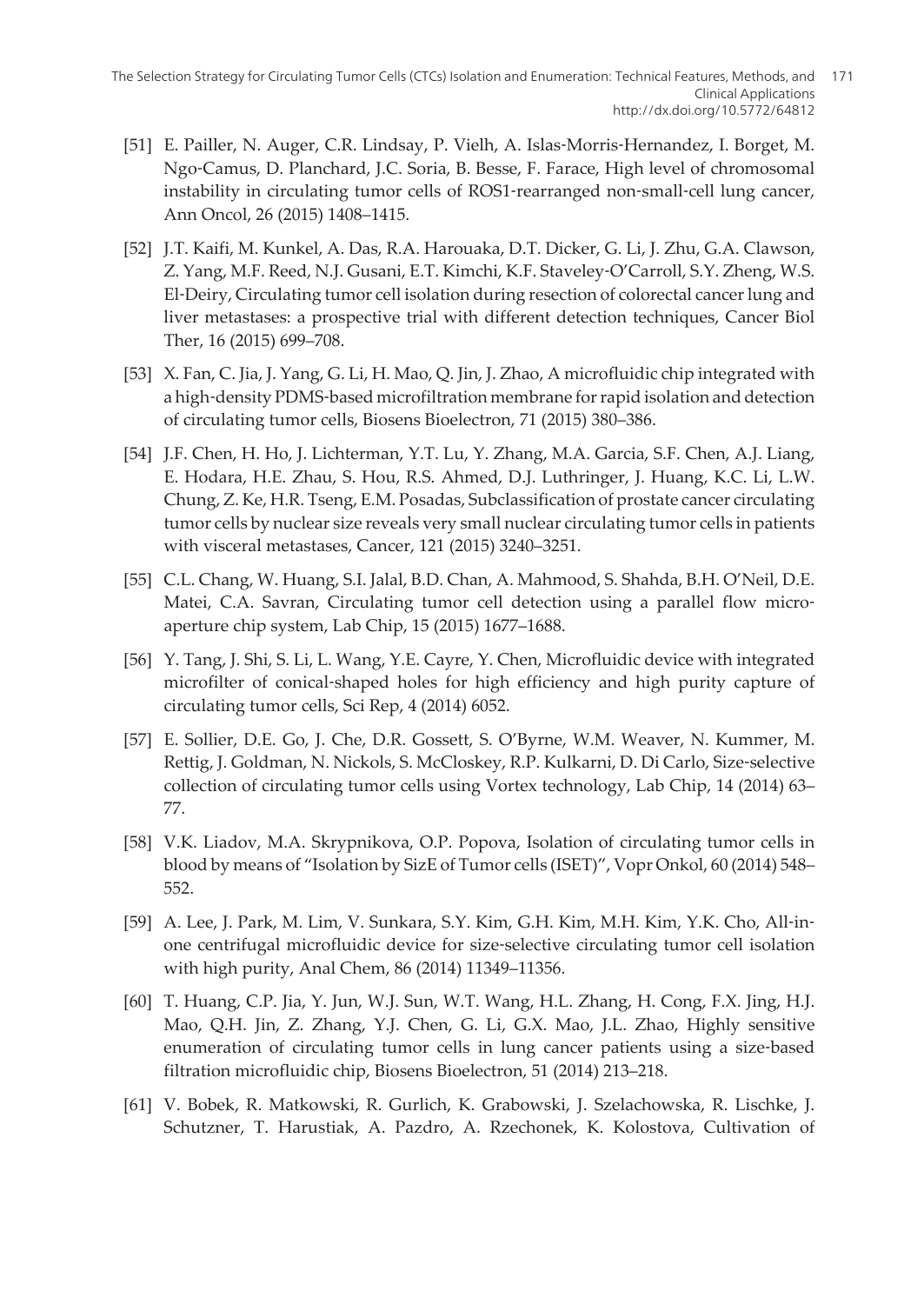<span id="page-27-0"></span>circulating tumor cells in esophageal cancer, Folia Histochem Cytobiol, 52 (2014) 171– 177.

- [62] S. Park, R.R. Ang, S.P. Duffy, J. Bazov, K.N. Chi, P.C. Black, H. Ma, Morphological differences between circulating tumor cells from prostate cancer patients and cultured prostate cancer cells, PLoS One, 9 (2014) e85264.
- [63] I. Nel, H.A. Baba, J. Ertle, F. Weber, B. Sitek, M. Eisenacher, H.E. Meyer, J.F. Schlaak, A.C. Hoffmann, Individual profiling of circulating tumor cell composition and therapeutic outcome in patients with hepatocellular carcinoma, Transl Oncol, 6 (2013) 420–428.
- [64] I. Nel, U. Jehn, T. Gauler, A.C. Hoffmann, Individual profiling of circulating tumor cell composition in patients with non-small cell lung cancer receiving platinum based treatment, Transl Lung Cancer Res, 3 (2014) 100–106.
- [65] E. Hansen, N. Wolff, R. Knuechel, J. Ruschoff, F. Hofstaedter, K. Taeger, Tumor cells in blood shed from the surgical field, Arch Surg, 130 (1995) 387–393.
- [66] J.I. Yamashita, Y. Kurusu, N. Fujino, T. Saisyoji, M. Ogawa, Detection of circulating tumor cells in patients with non-small cell lung cancer undergoing lobectomy by videoassisted thoracic surgery: a potential hazard for intraoperative hematogenous tumor cell dissemination, J Thorac Cardiovasc Surg, 119 (2000) 899–905.
- [67] T. Nakagawa, S.R. Martinez, Y. Goto, K. Koyanagi, M. Kitago, T. Shingai, D.A. Elashoff, X. Ye, F.R. Singer, A.E. Giuliano, D.S. Hoon, Detection of circulating tumor cells in early‐ stage breast cancer metastasis to axillary lymph nodes, Clin Cancer Res, 13 (2007) 4105– 4110.
- [68] M.P. Raynor, S.A. Stephenson, K.B. Pittman, D.C. Walsh, M.A. Henderson, A. Dobrov‐ ic, Identification of circulating tumour cells in early stage breast cancer patients using multi marker immunobead RT‐PCR, J Hematol Oncol, 2 (2009) 24.
- [69] R.M. Reddy, V. Murlidhar, L. Zhao, S. Grabauskiene, Z. Zhang, N. Ramnath, J. Lin, A.C. Chang, P. Carrott, W. Lynch, M.B. Orringer, D.G. Beer, S. Nagrath, Pulmonary venous blood sampling significantly increases the yield of circulating tumor cells in early‐stage lung cancer, J Thorac Cardiovasc Surg, 151 (2016) 852–858.
- [70] G. Sinha, Circulating tumor cells in early-stage breast cancer, J Natl Cancer Inst, 104 (2012) 1693–1694.
- [71] M. Tewes, S. Kasimir-Bauer, A. Welt, M. Schuler, R. Kimmig, B. Aktas, Detection of disseminated tumor cells in bone marrow and circulating tumor cells in blood of patients with early‐stage male breast cancer, J Cancer Res Clin Oncol, 141 (2015) 87–92.
- [72] F. Miyazono, S. Natsugoe, S. Takao, K. Tokuda, F. Kijima, K. Aridome, S. Hokita, M. Baba, Y. Eizuru, T. Aikou, Surgical maneuvers enhance molecular detection of circu‐ lating tumor cells during gastric cancer surgery, Ann Surg, 233 (2001) 189–194.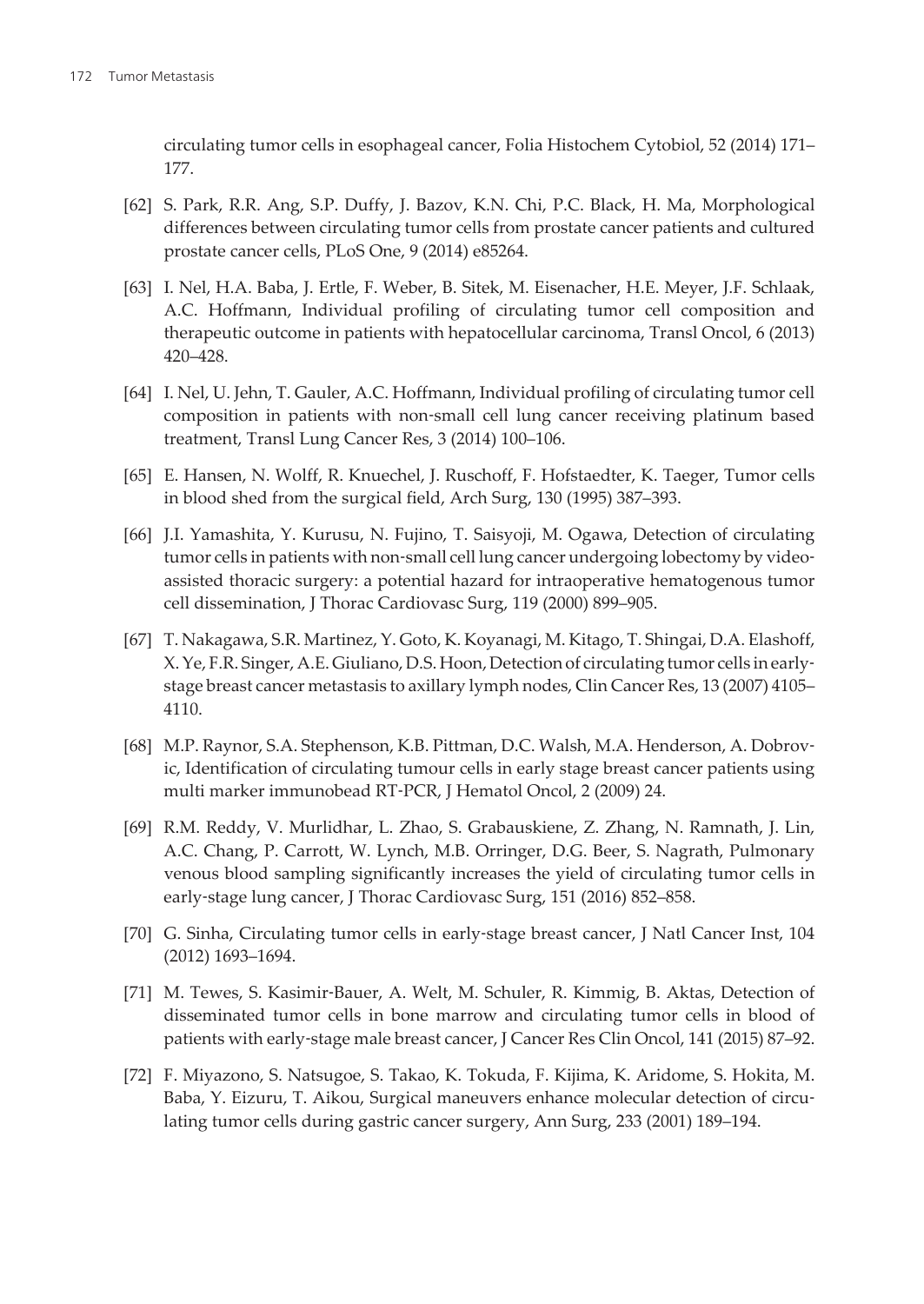- <span id="page-28-0"></span>[73] W.S. Chen, M.Y. Chung, J.H. Liu, J.M. Liu, J.K. Lin, Impact of circulating free tumor cells in the peripheral blood of colorectal cancer patients during laparoscopic surgery, World J Surg, 28 (2004) 552–557.
- [74] M. Ilie, V. Hofman, E. Long‐Mira, E. Selva, J.M. Vignaud, B. Padovani, J. Mouroux, C.H. Marquette, P. Hofman, "Sentinel" circulating tumor cells allow early diagnosis of lung cancer in patients with chronic obstructive pulmonary disease, PLoS One, 9 (2014).
- [75] J.M. Hou, M.G. Krebs, L. Lancashire, R. Sloane, A. Backen, R.K. Swain, L.J. Priest, A. Greystoke, C. Zhou, K. Morris, T. Ward, F.H. Blackhall, C. Dive, Clinical significance and molecular characteristics of circulating tumor cells and circulating tumor microemboli in patients with small-cell lung cancer, J Clin Oncol, 30 (2012) 525–532.
- [76] M.G. Krebs, J.M. Hou, R. Sloane, L. Lancashire, L. Priest, D. Nonaka, T.H. Ward, A. Backen, G. Clack, A. Hughes, M. Ranson, F.H. Blackhall, C. Dive, Analysis of circulating tumor cells in patients with non-small cell lung cancer using epithelial markerdependent and ‐independent approaches, J Thorac Oncol, 7 (2012) 306–315.
- [77] N. Aceto, A. Bardia, D.T. Miyamoto, M.C. Donaldson, B.S. Wittner, J.A. Spencer, M. Yu, A. Pely, A. Engstrom, H. Zhu, B.W. Brannigan, R. Kapur, S.L. Stott, T. Shioda, S. Ramaswamy, D.T. Ting, C.P. Lin, M. Toner, D.A. Haber, S. Maheswaran, Circulating tumor cell clusters are oligoclonal precursors of breast cancer metastasis, Cell, 158 (2014) 1110–1122.
- [78] G. Kats‐Ugurlu, E. Oosterwijk, S. Muselaers, J. Oosterwijk‐Wakka, C. Hulsbergen‐van de Kaa, M. de Weijert, H. van Krieken, I. Desar, C. van Herpen, C. Maass, R. de Waal, P. Mulders, W. Leenders, Neoadjuvant sorafenib treatment of clear cell renal cell carcinoma and release of circulating tumor fragments, Neoplasia, 16 (2014) 221–228.
- [79] L. Lu, H. Zeng, X. Gu, W. Ma, Circulating tumor cell clusters-associated gene plakoglobin and breast cancer survival, Breast Cancer Res Treat, 151 (2015) 491–500.
- [80] B. Molnar, A. Ladanyi, L. Tanko, L. Sreter, Z. Tulassay, Circulating tumor cell clusters in the peripheral blood of colorectal cancer patients, Clin Cancer Res, 7 (2001) 4080– 4085.
- [81] I.J. Fidler, The relationship of embolic homogeneity, number, size and viability to the incidence of experimental metastasis, Eur J Cancer, 9 (1973) 223–227.
- [82] L.A. Liotta, M.G. Saidel, J. Kleinerman, The significance of hematogenous tumor cell clumps in the metastatic process, Cancer Res, 36 (1976) 889–894.
- [83] P. Friedl, D. Gilmour, Collective cell migration in morphogenesis, regeneration and cancer, Nat Rev Mol Cell Biol, 10 (2009) 445–457.
- [84] O. Ilina, P. Friedl, Mechanisms of collective cell migration at a glance, J Cell Sci, 122 (2009) 3203–3208.
- [85] K.J. Cheung, V. Padmanaban, V. Silvestri, K. Schipper, J.D. Cohen, A.N. Fairchild, M.A. Gorin, J.E. Verdone, K.J. Pienta, J.S. Bader, A.J. Ewald, Polyclonal breast cancer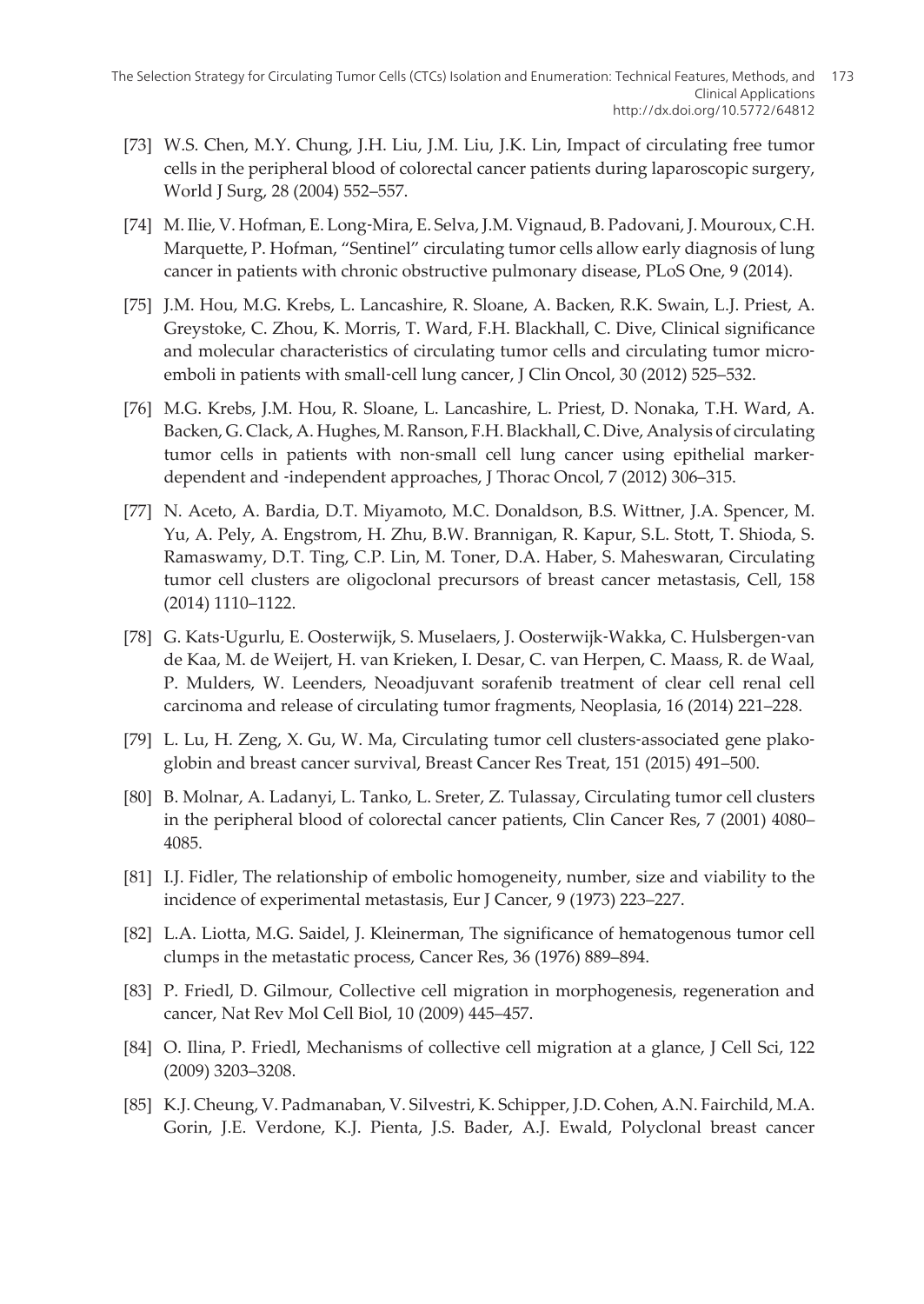<span id="page-29-0"></span>metastases arise from collective dissemination of keratin 14‐expressing tumor cell clusters, Proc Natl Acad Sci USA, 113 (2016) E854–E863.

- [86] A.F. Sarioglu, N. Aceto, N. Kojic, M.C. Donaldson, M. Zeinali, B. Hamza, A. Engstrom, H. Zhu, T.K. Sundaresan, D.T. Miyamoto, X. Luo, A. Bardia, B.S. Wittner, S. Ramaswamy, T. Shioda, D.T. Ting, S.L. Stott, R. Kapur, S. Maheswaran, D.A. Haber, M. Toner, A microfluidic device for label‐free, physical capture of circulating tumor cell clusters, Nat Methods, 12 (2015) 685–691.
- [87] I.J. Fidler, The pathogenesis of cancer metastasis: the 'seed and soil' hypothesis revisited, Nat Rev Cancer, 3 (2003) 453–458.
- [88] M. Yu, A. Bardia, B.S. Wittner, S.L. Stott, M.E. Smas, D.T. Ting, S.J. Isakoff, J.C. Ciciliano, M.N. Wells, A.M. Shah, K.F. Concannon, M.C. Donaldson, L.V. Sequist, E. Brachtel, D. Sgroi, J. Baselga, S. Ramaswamy, M. Toner, D.A. Haber, S. Maheswaran, Circulating breast tumor cells exhibit dynamic changes in epithelial and mesenchymal composition, Science, 339 (2013) 580–584.
- [89] D.G. Duda, A.M. Duyverman, M. Kohno, M. Snuderl, E.J. Steller, D. Fukumura, R.K. Jain, Malignant cells facilitate lung metastasis by bringing their own soil, Proc Natl Acad Sci USA, 107 (2010) 21677–21682.
- [90] C. Alix‐Panabieres, K. Pantel, Circulating tumor cells: liquid biopsy of cancer, Clin Chem, 59 (2013) 110–118.
- [91] B. Rack, C. Schindlbeck, J. Juckstock, U. Andergassen, P. Hepp, T. Zwingers, T.W. Friedl, R. Lorenz, H. Tesch, P.A. Fasching, T. Fehm, A. Schneeweiss, W. Lichtenegger, M.W. Beckmann, K. Friese, K. Pantel, W. Janni, S.S. Group, Circulating tumor cells predict survival in early average‐to‐high risk breast cancer patients, J Natl Cancer Inst, 106 (2014).
- [92] A. Grobe, M. Blessmann, H. Hanken, R.E. Friedrich, G. Schon, J. Wikner, K.E. Effen‐ berger, L. Kluwe, M. Heiland, K. Pantel, S. Riethdorf, Prognostic relevance of circulating tumor cells in blood and disseminated tumor cells in bone marrow of patients with squamous cell carcinoma of the oral cavity, Clin Cancer Res, 20 (2014) 425–433.
- [93] V. Hofman, M.I. Ilie, E. Long, E. Selva, C. Bonnetaud, T. Molina, N. Venissac, J. Mouroux, P. Vielh, P. Hofman, Detection of circulating tumor cells as a prognostic factor in patients undergoing radical surgery for non-small-cell lung carcinoma: comparison of the efficacy of the CellSearch Assay and the isolation by size of epithelial tumor cell method, Int J Cancer, 129 (2011) 1651–1660.
- [94] C. Ren, P. He, J. Zhang, Z. Zheng, Y. Qiao, X. Zhao, Malignant characteristics of circulating tumor cells and corresponding primary tumor in a patient with esophageal squamous cell carcinoma before and after surgery, Cancer Biol Ther, 11 (2011) 633–638.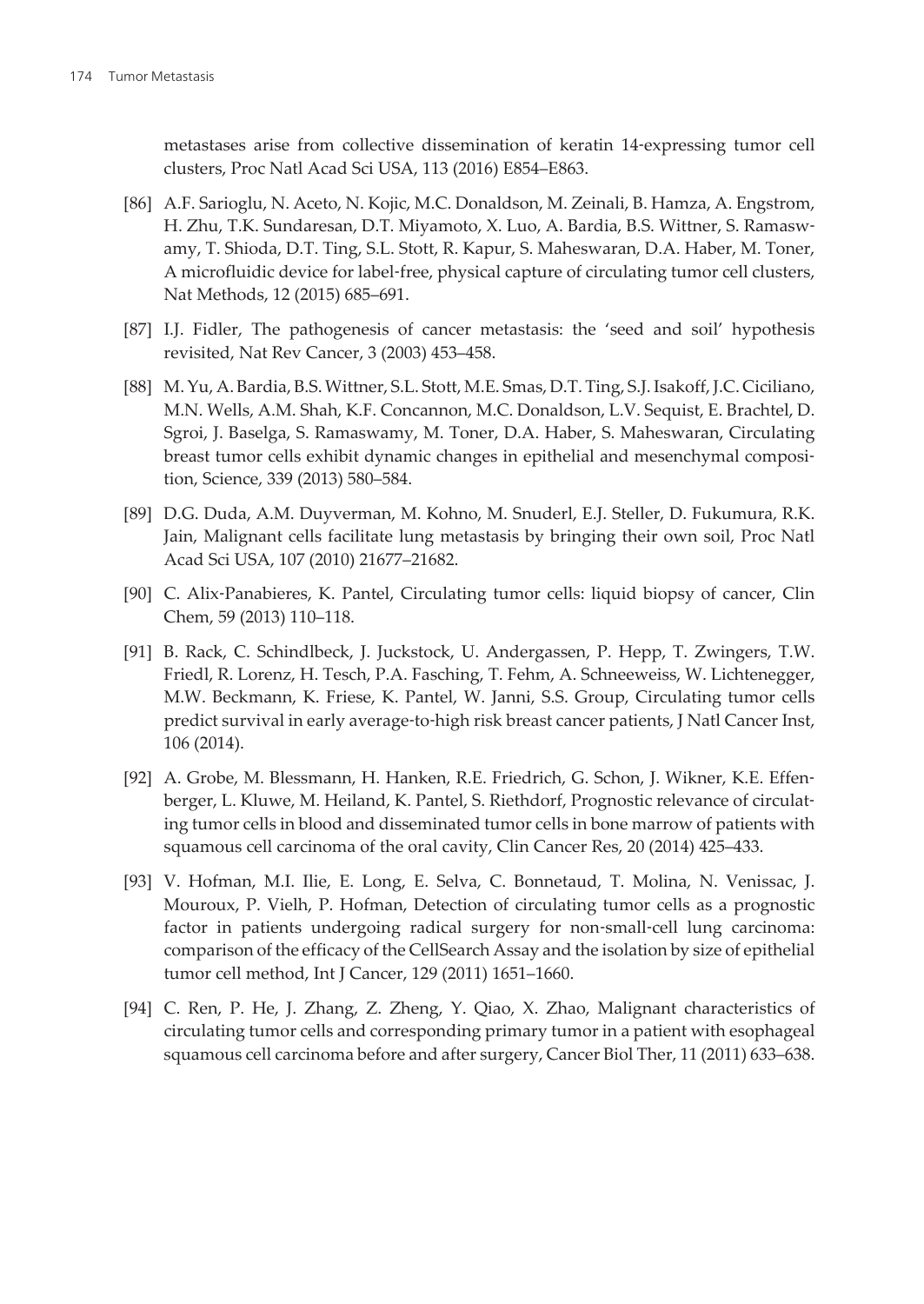- <span id="page-30-0"></span>[95] M. Pesta, J. Fichtl, V. Kulda, O. Topolcan, V. Treska, Monitoring of circulating tumor cells in patients undergoing surgery for hepatic metastases from colorectal cancer, Anticancer Res, 33 (2013) 2239–2243.
- [96] E. Magni, E. Botteri, P.S. Ravenda, M.C. Cassatella, E. Bertani, A. Chiappa, F. Luca, L. Zorzino, P.P. Bianchi, L. Adamoli, M.T. Sandri, M.G. Zampino, Detection of circulating tumor cells in patients with locally advanced rectal cancer undergoing neoadjuvant therapy followed by curative surgery, Int J Colorectal Dis, 29 (2014) 1053–1059.
- [97] J. Inhestern, K. Oertel, V. Stemmann, H. Schmalenberg, A. Dietz, N. Rotter, J. Veit, M. Gorner, H. Sudhoff, C. Junghanss, C. Wittekindt, K. Pachmann, O. Guntinas‐Lichius, Prognostic role of circulating tumor cells during Induction chemotherapy followed by curative surgery combined with postoperative radiotherapy in patients with locally advanced oral and oropharyngeal squamous cell cancer, PLoS One, 10 (2015) e0132901.
- [98] W. Li, X. Zhou, Z. Huang, H. Zhang, L. Zhang, C. Shang, Y. Chen, Laparoscopic surgery minimizes the release of circulating tumor cells compared to open surgery for hepato‐ cellular carcinoma, Surg Endosc, 29 (2015) 3146–3153.
- [99] G. van Dalum, G.J. van der Stam, A.G. Tibbe, B. Franken, W.J. Mastboom, I. Vermes, M.R. de Groot, L.W. Terstappen, Circulating tumor cells before and during follow‐up after breast cancer surgery, Int J Oncol, 46 (2015) 407–413.
- [100] B. Biggers, S. Knox, M. Grant, J. Kuhn, J. Nemunatitis, T. Fisher, J. Lamont, Circulating tumor cells in patients undergoing surgery for primary breast cancer: preliminary results of a pilot study, Ann Surg Oncol, 16 (2009) 969–971.
- [101] L.E. Lowes, M. Lock, G. Rodrigues, D. D'Souza, G. Bauman, B. Ahmad, V. Venkatesan, A.L. Allan, T. Sexton, The significance of circulating tumor cells in prostate cancer patients undergoing adjuvant or salvage radiation therapy, Prostate Cancer Prostatic Dis, 18 (2015) 358–364.
- [102] V. Bobek, G. Kacprzak, A. Rzechonek, K. Kolostova, Detection and cultivation of circulating tumor cells in malignant pleural mesothelioma, Anticancer Res, 34 (2014) 2565–2569.
- [103] V. Bobek, R. Gurlich, P. Eliasova, K. Kolostova, Circulating tumor cells in pancreatic cancer patients: enrichment and cultivation, World J Gastroenterol, 20 (2014) 17163– 17170.
- [104] K. Pantel, C. Alix-Panabieres, Functional studies on viable circulating tumor cells, Clin Chem, 62 (2016) 328–334.
- [105] M. Das, J.W. Riess, P. Frankel, E. Schwartz, R. Bennis, H.B. Hsieh, X. Liu, J.C. Ly, L. Zhou, J.J. Nieva, H.A. Wakelee, R.H. Bruce, ERCC1 expression in circulating tumor cells (CTCs) using a novel detection platform correlates with progression‐free survival (PFS) in patients with metastatic non‐small‐cell lung cancer (NSCLC) receiving platinum chemotherapy, Lung Cancer, 77 (2012) 421–426.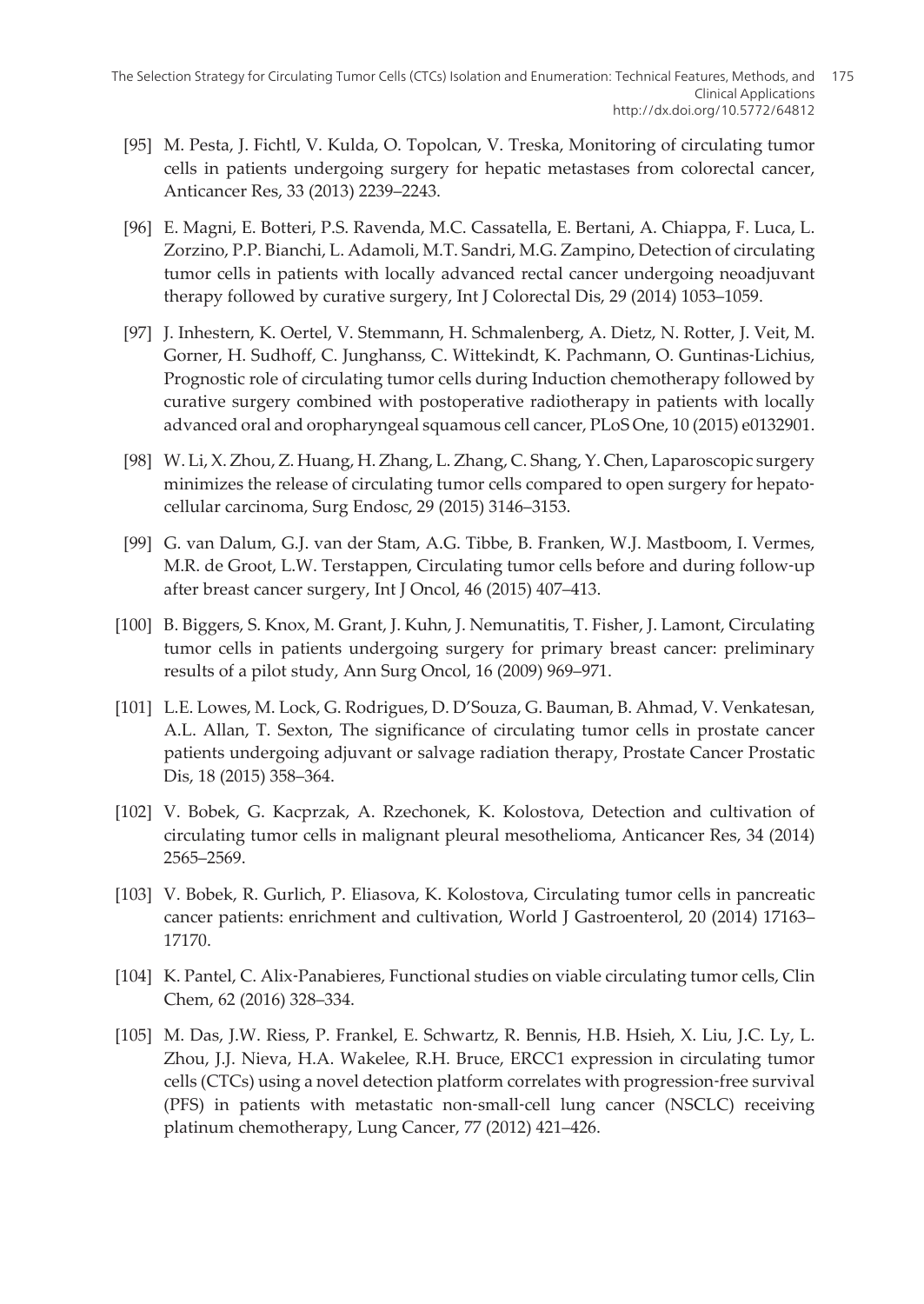- <span id="page-31-0"></span>[106] M.Y. Kim, T. Oskarsson, S. Acharyya, D.X. Nguyen, X.H. Zhang, L. Norton, J. Massag‐ ue, Tumor self‐seeding by circulating cancer cells, Cell, 139 (2009) 1315–1326.
- [107] Y. Liao, S.Y. Wang, X.Y. Meng, J. Yang, M.J. Shi, H.L. Liu, F.F. Chen, B. Xiong, Circulating tumor cells in breast cancer and its association with tumor clinicopathological characteristics: a meta‐analysis, Med Oncol, 31 (2014) 343.
- [108] T.A. Yap, D. Lorente, A. Omlin, D. Olmos, J.S. de Bono, Circulating tumor cells: a multifunctional biomarker, Clin Cancer Res, 20 (2014) 2553–2568.
- [109] C. Alix‐Panabieres, K. Bartkowiak, K. Pantel, Functional studies on circulating and disseminated tumor cells in carcinoma patients, Mol Oncol, 10 (2016) 443–449.
- [110] B.J. Kirby, M. Jodari, M.S. Loftus, G. Gakhar, E.D. Pratt, C. Chanel‐Vos, J.P. Gleghorn, S.M. Santana, H. Liu, J.P. Smith, V.N. Navarro, S.T. Tagawa, N.H. Bander, D.M. Nanus, P. Giannakakou, Functional characterization of circulating tumor cells with a prostate‐ cancer‐specific microfluidic device, PLoS One, 7 (2012) e35976.
- [111] B. Paiva, T. Paino, J.M. Sayagues, M. Garayoa, L. San‐Segundo, M. Martin, I. Mota, M.L. Sanchez, P. Barcena, I. Aires‐Mejia, L. Corchete, C. Jimenez, R. Garcia‐Sanz, N.C. Gutierrez, E.M. Ocio, M.V. Mateos, M.B. Vidriales, A. Orfao, J.F. San Miguel, Detailed characterization of multiple myeloma circulating tumor cells shows unique phenotyp‐ ic, cytogenetic, functional, and circadian distribution profile, Blood, 122 (2013) 3591– 3598.
- [112] G. Palmieri, M. Strazzullo, P.A. Ascierto, S.M. Satriano, A. Daponte, G. Castello, Polymerase chain reaction‐based detection of circulating melanoma cells as an effective marker of tumor progression. Melanoma Cooperative Group, J Clin Oncol, 17 (1999) 304–311.
- [113] I.H. Wong, Transcriptional profiling of circulating tumor cells: quantification and cancer progression (review), Oncol Rep, 10 (2003) 229–235.
- [114] M. Cristofanilli, G.T. Budd, M.J. Ellis, A. Stopeck, J. Matera, M.C. Miller, J.M. Reuben, G.V. Doyle, W.J. Allard, L.W. Terstappen, D.F. Hayes, Circulating tumor cells, disease progression, and survival in metastatic breast cancer, N Engl J Med, 351 (2004) 781–791.
- [115] T. Bauernhofer, S. Zenahlik, G. Hofmann, M. Balic, M. Resel, R. Pirchmoser, P. Regitnig, P. Ambros, N. Dandachi, H. Samonigg, Association of disease progression and poor overall survival with detection of circulating tumor cells in peripheral blood of patients with metastatic breast cancer, Oncol Rep, 13 (2005) 179–184.
- [116] D.F. Hayes, M. Cristofanilli, G.T. Budd, M.J. Ellis, A. Stopeck, M.C. Miller, J. Matera, W.J. Allard, G.V. Doyle, L.W. Terstappen, Circulating tumor cells at each follow-up time point during therapy of metastatic breast cancer patients predict progression‐free and overall survival, Clin Cancer Res, 12 (2006) 4218–4224.
- [117] A. Poveda, S.B. Kaye, R. McCormack, S. Wang, T. Parekh, D. Ricci, C.A. Lebedinsky, J.C. Tercero, P. Zintl, B.J. Monk, Circulating tumor cells predict progression free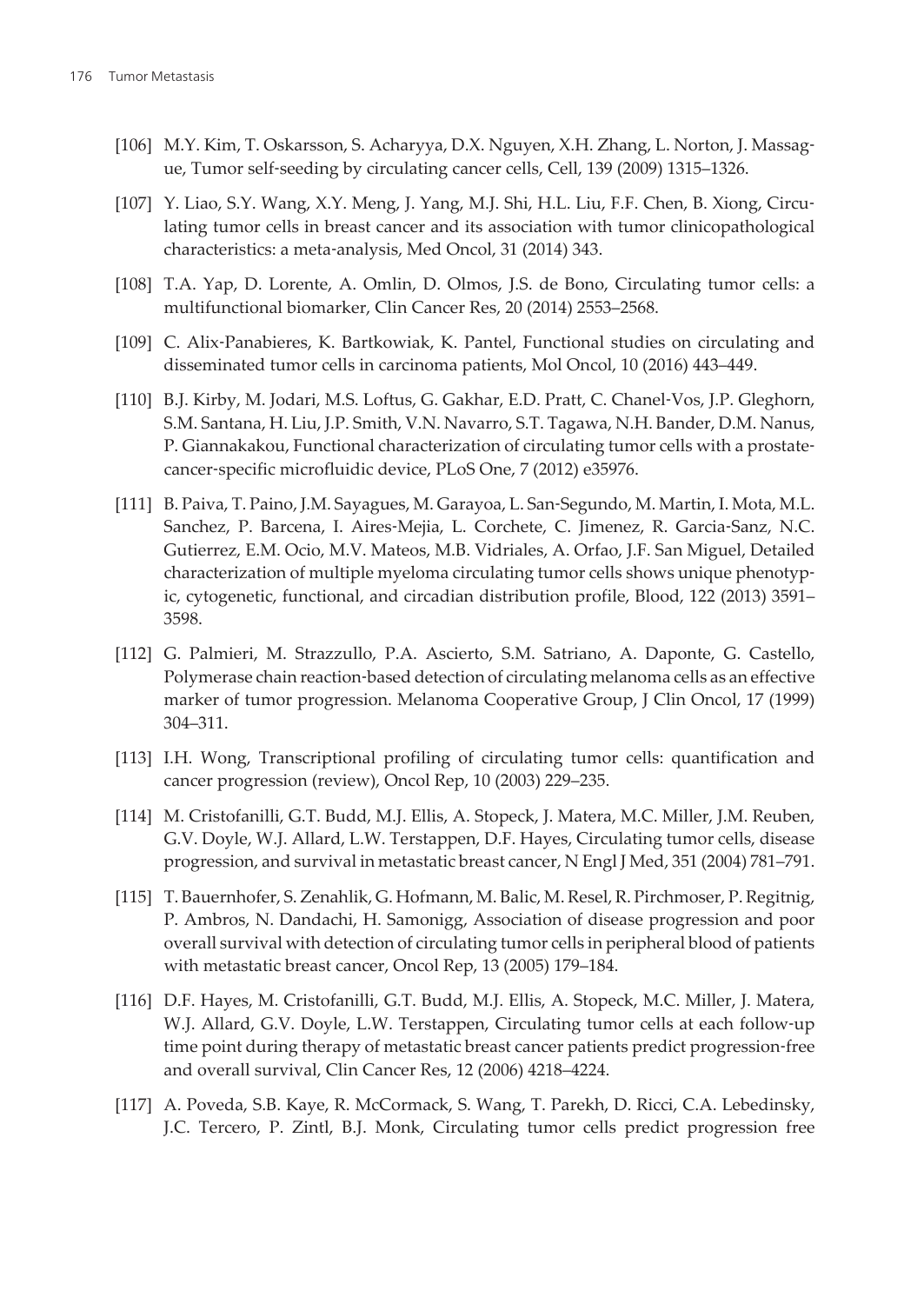<span id="page-32-0"></span>survival and overall survival in patients with relapsed/recurrent advanced ovarian cancer, Gynecol Oncol, 122 (2011) 567–572.

- [118] B. Aktas, M. Tewes, T. Fehm, S. Hauch, R. Kimmig, S. Kasimir‐Bauer, Stem cell and epithelial‐mesenchymal transition markers are frequently overexpressed in circulating tumor cells of metastatic breast cancer patients, Breast Cancer Res, 11 (2009) R46.
- [119] J.P. Thiery, Epithelial‐mesenchymal transitions in tumour progression, Nat Rev Cancer, 2 (2002) 442–454.
- [120] C. Raimondi, A. Gradilone, G. Naso, B. Vincenzi, A. Petracca, C. Nicolazzo, A. Palazzo, R. Saltarelli, F. Spremberg, E. Cortesi, P. Gazzaniga, Epithelial‐mesenchymal transition and stemness features in circulating tumor cells from breast cancer patients, Breast Cancer Res Treat, 130 (2011) 449–455.
- [121] M. Bourcy, M. Suarez‐Carmona, J. Lambert, M.E. Francart, H. Schroeder, C. Delierneux, N. Skrypek, E.W. Thompson, G. Jerusalem, G. Berx, M. Thiry, S. Blacher, B.G. Hollier, A. Noel, C. Oury, M. Polette, C. Gilles, Tissue factor induced by epithelial‐mesenchymal transition triggers a pro‐coagulant state that drives metastasis of circulating tumor cells, Cancer Res, (2016). DOI: 10.1158/0008-5472.CAN-15-2263.
- [122] M. Ksiazkiewicz, A. Markiewicz, A.J. Zaczek, Epithelial‐mesenchymal transition: a hallmark in metastasis formation linking circulating tumor cells and cancer stem cells, Pathobiology, 79 (2012) 195–208.
- [123] Y.M. Li, S.C. Xu, J. Li, K.Q. Han, H.F. Pi, L. Zheng, G.H. Zuo, X.B. Huang, H.Y. Li, H.Z. Zhao, Z.P. Yu, Z. Zhou, P. Liang, Epithelial‐mesenchymal transition markers expressed in circulating tumor cells in hepatocellular carcinoma patients with different stages of disease, Cell Death Dis, 4 (2013) e831.
- [124] K.A. Hyun, K.B. Goo, H. Han, J. Sohn, W. Choi, S.I. Kim, H.I. Jung, Y.S. Kim, Epithelial‐ to-mesenchymal transition leads to loss of EpCAM and different physical properties in circulating tumor cells from metastatic breast cancer, Oncotarget, 7 (2016) 24677‐ 24687
- [125] G. Barriere, M. Tartary, M. Rigaud, Epithelial mesenchymal transition: a new insight into the detection of circulating tumor cells, ISRN Oncol, 2012 (2012) 382010.
- [126] S. Kasimir‐Bauer, O. Hoffmann, D. Wallwiener, R. Kimmig, T. Fehm, Expression of stem cell and epithelial‐mesenchymal transition markers in primary breast cancer patients with circulating tumor cells, Breast Cancer Res, 14 (2012) R15.
- [127] Y.K. Liu, B.S. Hu, Z.L. Li, X. He, Y. Li, L.G. Lu, An improved strategy to detect the epithelial‐mesenchymal transition process in circulating tumor cells in hepatocellular carcinoma patients, Hepatol Int, 10 (2016) 640‐646.
- [128] S. Wu, S. Liu, Z. Liu, J. Huang, X. Pu, J. Li, D. Yang, H. Deng, N. Yang, J. Xu, Classifi‐ cation of circulating tumor cells by epithelial‐mesenchymal transition markers, PLoS One, 10 (2015) e0123976.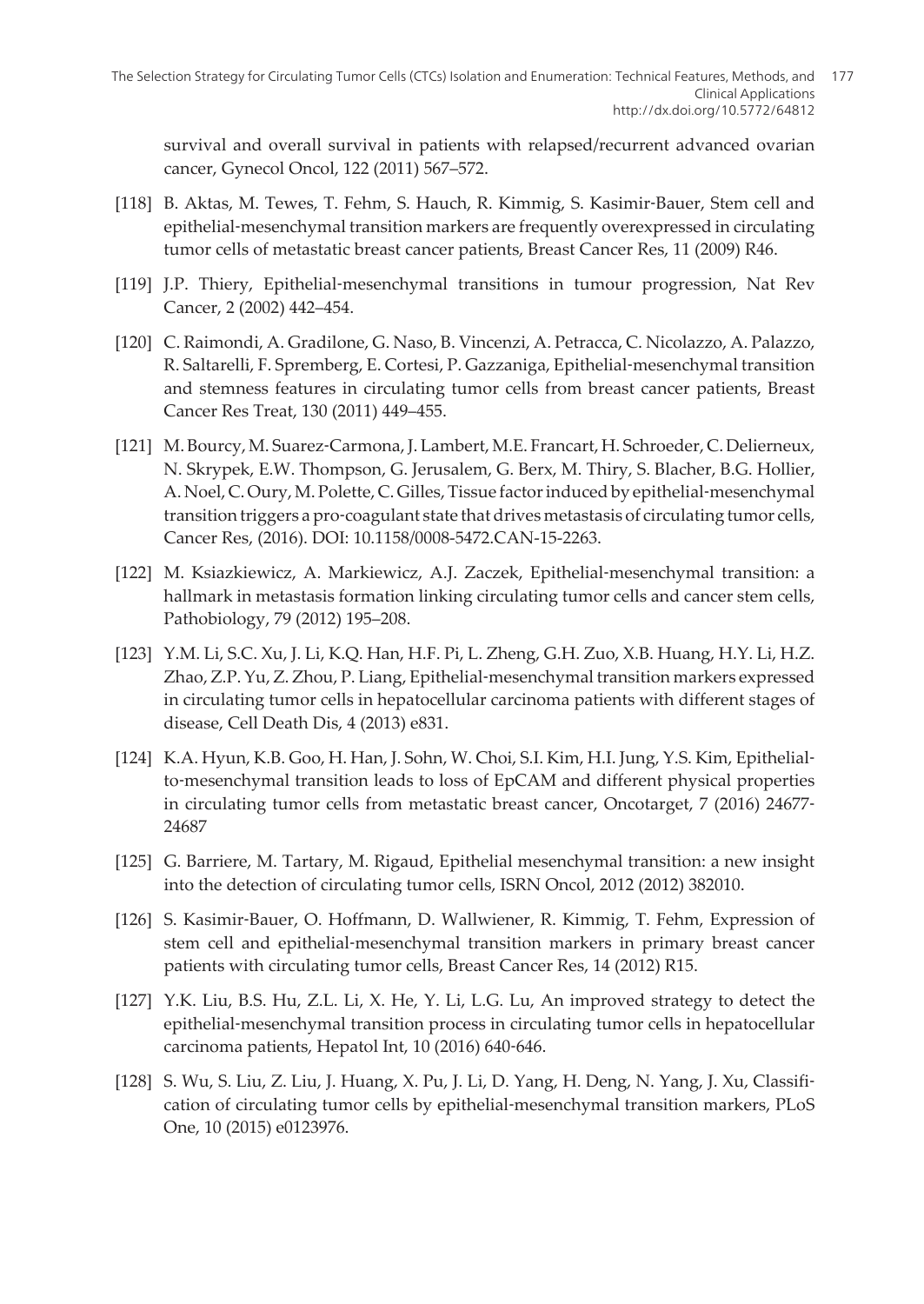- <span id="page-33-0"></span>[129] G. Barriere, P. Fici, G. Gallerani, F. Fabbri, W. Zoli, M. Rigaud, Circulating tumor cells and epithelial, mesenchymal and stemness markers: characterization of cell subpopulations, Ann Transl Med, 2 (2014) 109.
- [130] C.T. Jordan, M.L. Guzman, M. Noble, Cancer stem cells, N Engl J Med, 355 (2006) 1253– 1261.
- [131] J.E. Visvader, G.J. Lindeman, Cancer stem cells in solid tumours: accumulating evidence and unresolved questions, Nat Rev Cancer, 8 (2008) 755–768.
- [132] T. Dittmar, C. Heyder, E. Gloria‐Maercker, W. Hatzmann, K.S. Zanker, Adhesion molecules and chemokines: the navigation system for circulating tumor (stem) cells to metastasize in an organ‐specific manner, Clin Exp Metastasis, 25 (2008) 11–32.
- [133] M. Locke, M. Heywood, S. Fawell, I.C. Mackenzie, Retention of intrinsic stem cell hierarchies in carcinoma-derived cell lines, Cancer Res, 65 (2005) 8944–8950.
- [134] L. Zhu, W. Zhang, J. Wang, R. Liu, Evidence of CD90+CXCR4+ cells as circulating tumor stem cells in hepatocellular carcinoma, Tumour Biol, 36 (2015) 5353–5360.
- [135] S. Katoh, T. Goi, T. Naruse, Y. Ueda, H. Kurebayashi, T. Nakazawa, Y. Kimura, Y. Hirono, A. Yamaguchi, Cancer stem cell marker in circulating tumor cells: expression of CD44 variant exon 9 is strongly correlated to treatment refractoriness, recurrence and prognosis of human colorectal cancer, Anticancer Res, 35 (2015) 239–244.
- [136] S. Liu, N. Li, X. Yu, X. Xiao, K. Cheng, J. Hu, J. Wang, D. Zhang, S. Cheng, S. Liu, Expression of intercellular adhesion molecule 1 by hepatocellular carcinoma stem cells and circulating tumor cells, Gastroenterology, 144 (2013) 1031–1041 e1010.
- [137] Y.F. Sun, Y. Xu, X.R. Yang, W. Guo, X. Zhang, S.J. Qiu, R.Y. Shi, B. Hu, J. Zhou, J. Fan, Circulating stem cell‐like epithelial cell adhesion molecule‐positive tumor cells indicate poor prognosis of hepatocellular carcinoma after curative resection, Hepatology, 57 (2013) 1458–1468.
- [138] M.A. Papadaki, G. Kallergi, Z. Zafeiriou, L. Manouras, P.A. Theodoropoulos, D. Mavroudis, V. Georgoulias, S. Agelaki, Co‐expression of putative stemness and epithelial‐to‐mesenchymal transition markers on single circulating tumour cells from patients with early and metastatic breast cancer, BMC Cancer, 14 (2014) 651.
- [139] F. Wang, Y.C. Li, L.P. Liu, H.M. Zhang, S. Tong, Circulating Tumor Cells and Tumor Stem Cells Detection in the Peripheral Blood Mononuclear Cells of Breast Cancer, J Clin Lab Anal, (2016). DOI: 10.1002/jcla.21911
- [140] I. Tinhofer, M. Saki, F. Niehr, U. Keilholz, V. Budach, Cancer stem cell characteristics of circulating tumor cells, Int J Radiat Biol, 90 (2014) 622–627.
- [141] I. Nel, P. David, G.G. Gerken, J.F. Schlaak, A.C. Hoffmann, Role of circulating tumor cells and cancer stem cells in hepatocellular carcinoma, Hepatol Int, 8 (2014) 321–329.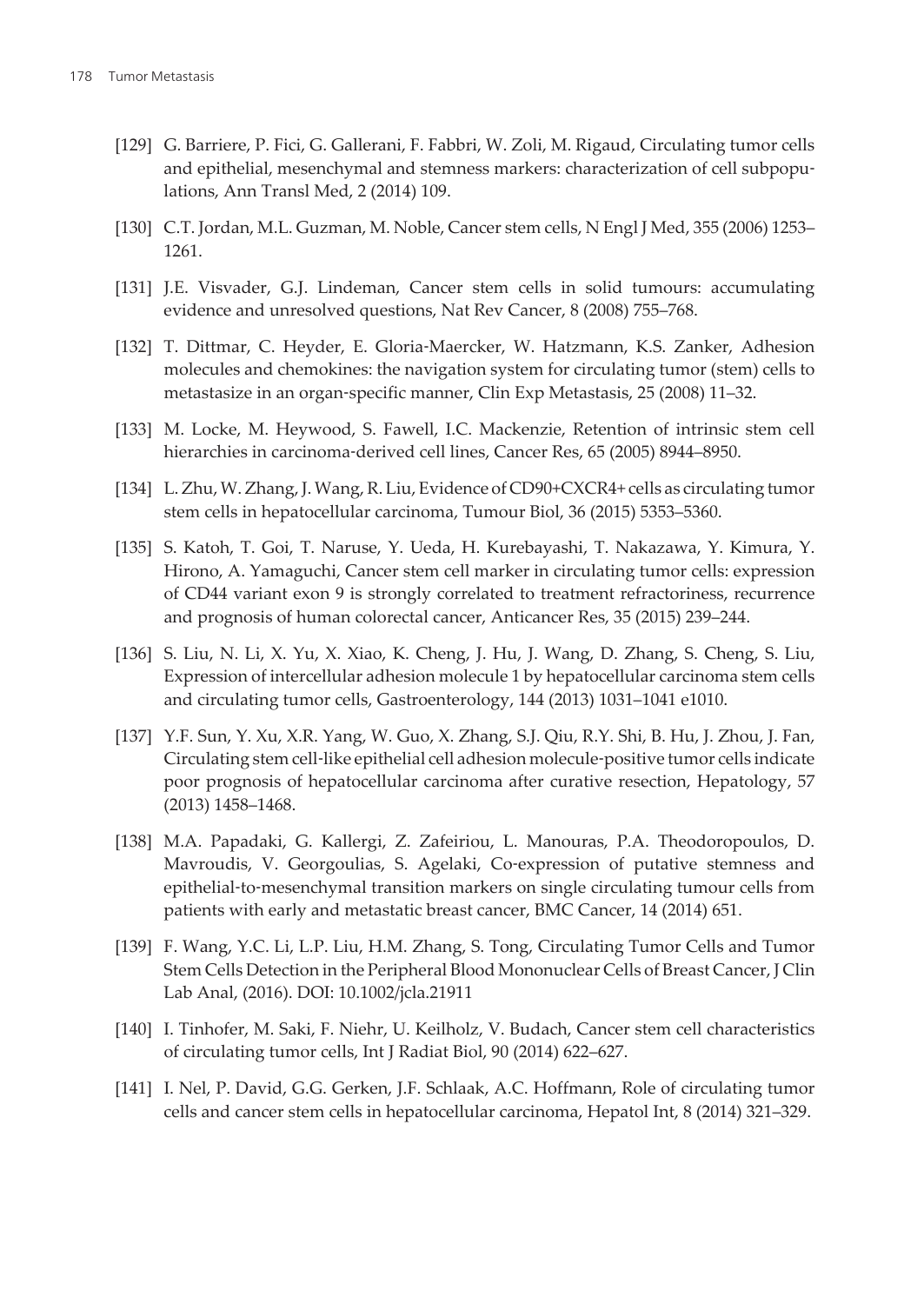- <span id="page-34-0"></span>[142] M. Li, B. Zhang, Z. Zhang, X. Liu, X. Qi, J. Zhao, Y. Jiang, H. Zhai, Y. Ji, D. Luo, Stem cell‐like circulating tumor cells indicate poor prognosis in gastric cancer, Biomed Res Int, 2014 (2014) 981261.
- [143] N. Krawczyk, F. Meier‐Stiegen, M. Banys, H. Neubauer, E. Ruckhaeberle, T. Fehm, Expression of stem cell and epithelial‐mesenchymal transition markers in circulating tumor cells of breast cancer patients, Biomed Res Int, 2014 (2014) 415721.
- [144] G. Pirozzi, V. Tirino, R. Camerlingo, A. La Rocca, N. Martucci, G. Scognamiglio, R. Franco, M. Cantile, N. Normanno, G. Rocco, Prognostic value of cancer stem cells, epithelial‐mesenchymal transition and circulating tumor cells in lung cancer, Oncol Rep, 29 (2013) 1763–1768.
- [145] D. Yuan, H. Xia, Y. Zhang, L. Chen, W. Leng, T. Chen, Q. Chen, Q. Tang, X. Mo, M. Liu, F. Bi, P‐Akt/miR200 signaling regulates epithelial‐mesenchymal transition, migration and invasion in circulating gastric tumor cells, Int J Oncol, 45 (2014) 2430–2438.
- [146] A. Gradilone, G. Naso, C. Raimondi, E. Cortesi, O. Gandini, B. Vincenzi, R. Saltarelli, E. Chiapparino, F. Spremberg, M. Cristofanilli, L. Frati, A.M. Agliano, P. Gazzaniga, Circulating tumor cells (CTCs) in metastatic breast cancer (MBC): prognosis, drug resistance and phenotypic characterization, Ann Oncol, 22 (2011) 86–92.
- [147] P. Gazzaniga, G. Naso, A. Gradilone, E. Cortesi, O. Gandini, W. Gianni, M.A. Fabbri, B. Vincenzi, F. di Silverio, L. Frati, A.M. Agliano, M. Cristofanilli, Chemosensitivity profile assay of circulating cancer cells: prognostic and predictive value in epithelial tumors, Int J Cancer, 126 (2010) 2437–2447.
- [148] R. Nadal, F.G. Ortega, M. Salido, J.A. Lorente, M. Rodriguez-Rivera, M. Delgado-Rodriguez, M. Macia, A. Fernandez, J.M. Corominas, J.L. Garcia‐Puche, P. Sanchez‐ Rovira, F. Sole, M.J. Serrano, CD133 expression in circulating tumor cells from breast cancer patients: potential role in resistance to chemotherapy, Int J Cancer, 133 (2013) 2398–2407.
- [149] A. Gradilone, C. Raimondi, G. Naso, I. Silvestri, L. Repetto, A. Palazzo, W. Gianni, L. Frati, E. Cortesi, P. Gazzaniga, How circulating tumor cells escape from multidrug resistance: translating molecular mechanisms in metastatic breast cancer treatment, Am J Clin Oncol, 34 (2011) 625–627.
- [150] J.D. Kuhlmann, P. Wimberger, A. Bankfalvi, T. Keller, S. Scholer, B. Aktas, P. Buderath, S. Hauch, F. Otterbach, R. Kimmig, S. Kasimir‐Bauer, ERCC1‐positive circulating tumor cells in the blood of ovarian cancer patients as a predictive biomarker for platinum resistance, Clin Chem, 60 (2014) 1282–1289.
- [151] K.H. Yu, M. Ricigliano, M. Hidalgo, G.K. Abou‐Alfa, M.A. Lowery, L.B. Saltz, J.F. Crotty, K. Gary, B. Cooper, R. Lapidus, M. Sadowska, E.M. O'Reilly, Pharmacogenomic modeling of circulating tumor and invasive cells for prediction of chemotherapy response and resistance in pancreatic cancer, Clin Cancer Res, 20 (2014) 5281–5289.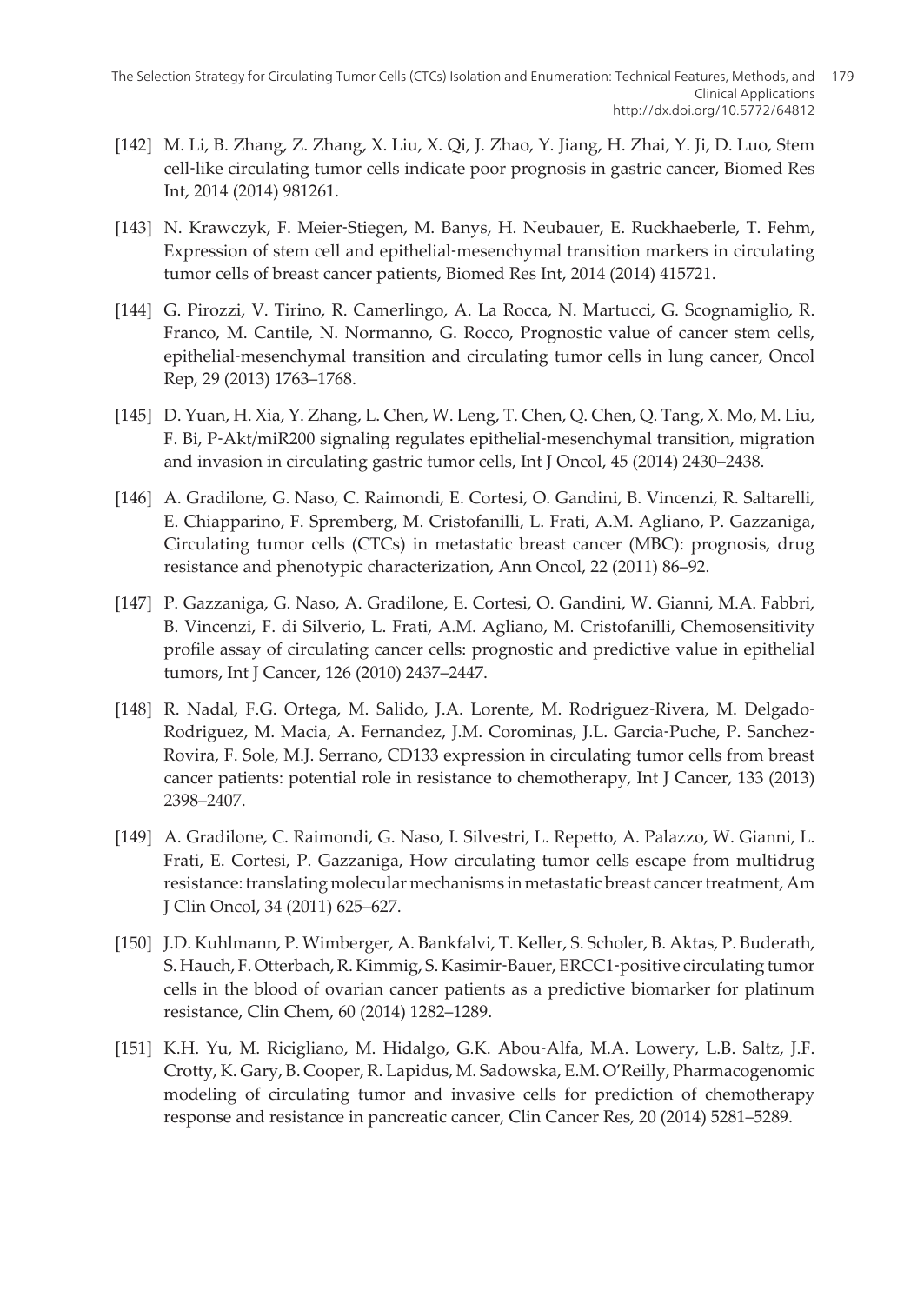- <span id="page-35-0"></span>[152] E.A. Abdallah, M.F. Fanelli, M.E. Buim, M.C. Machado Netto, J.L. Gasparini Junior, E.S.V. Souza, A.L. Dettino, N.B. Mingues, J.V. Romero, L.M. Ocea, B.M. Rocha, V.S. Alves, D.V. Araujo, L.T. Chinen, Thymidylate synthase expression in circulating tumor cells: a new tool to predict 5‐fluorouracil resistance in metastatic colorectal cancer patients, Int J Cancer, 137 (2015) 1397–1405.
- [153] J.M. Pavese, R.C. Bergan, Circulating tumor cells exhibit a biologically aggressive cancer phenotype accompanied by selective resistance to chemotherapy, Cancer Lett, 352 (2014) 179–186.
- [154] S.J. Cohen, C.J. Punt, N. Iannotti, B.H. Saidman, K.D. Sabbath, N.Y. Gabrail, J. Picus, M. Morse, E. Mitchell, M.C. Miller, G.V. Doyle, H. Tissing, L.W. Terstappen, N.J. Meropol, Relationship of circulating tumor cells to tumor response, progression‐free survival, and overall survival in patients with metastatic colorectal cancer, J Clin Oncol, 26 (2008) 3213–3221.
- [155] S. Yalcin, S. Kilickap, O. Portakal, C. Arslan, G. Hascelik, T. Kutluk, Determination of circulating tumor cells for detection of colorectal cancer progression or recurrence, Hepatogastroenterology, 57 (2010) 1395–1398.
- [156] K. Pachmann, O. Camara, A. Kohlhase, C. Rabenstein, T. Kroll, I.B. Runnebaum, K. Hoeffken, Assessing the efficacy of targeted therapy using circulating epithelial tumor cells (CETC): the example of SERM therapy monitoring as a unique tool to individualize therapy, J Cancer Res Clin Oncol, 137 (2011) 821–828.
- [157] I. Desitter, B.S. Guerrouahen, N. Benali‐Furet, J. Wechsler, P.A. Janne, Y. Kuang, M. Yanagita, L. Wang, J.A. Berkowitz, R.J. Distel, Y.E. Cayre, A new device for rapid isolation by size and characterization of rare circulating tumor cells, Anticancer Res, 31 (2011) 427–441.
- [158] E.S. Lianidou, A. Markou, Circulating tumor cells in breast cancer: detection systems, molecular characterization, and future challenges, Clin Chem, 57 (2011) 1242–1255.
- [159] J.M. Park, J.Y. Lee, J.G. Lee, H. Jeong, J.M. Oh, Y.J. Kim, D. Park, M.S. Kim, H.J. Lee, J.H. Oh, S.S. Lee, W.Y. Lee, N. Huh, Highly efficient assay of circulating tumor cells by selective sedimentation with a density gradient medium and microfiltration from whole blood, Anal Chem, 84 (2012) 7400–7407.
- [160] R. Harouaka, Z. Kang, S.Y. Zheng, L. Cao, Circulating tumor cells: advances in isolation and analysis, and challenges for clinical applications, Pharmacol Ther, 141 (2014) 209– 221.
- [161] G. Vona, L. Estepa, C. Beroud, D. Damotte, F. Capron, B. Nalpas, A. Mineur, D. Franco, B. Lacour, S. Pol, C. Brechot, P. Paterlini‐Brechot, Impact of cytomorphological detection of circulating tumor cells in patients with liver cancer, Hepatology, 39 (2004) 792–797.
- [162] V. De Giorgi, P. Pinzani, F. Salvianti, J. Panelos, M. Paglierani, A. Janowska, M. Grazzini, J. Wechsler, C. Orlando, M. Santucci, T. Lotti, M. Pazzagli, D. Massi, Appli‐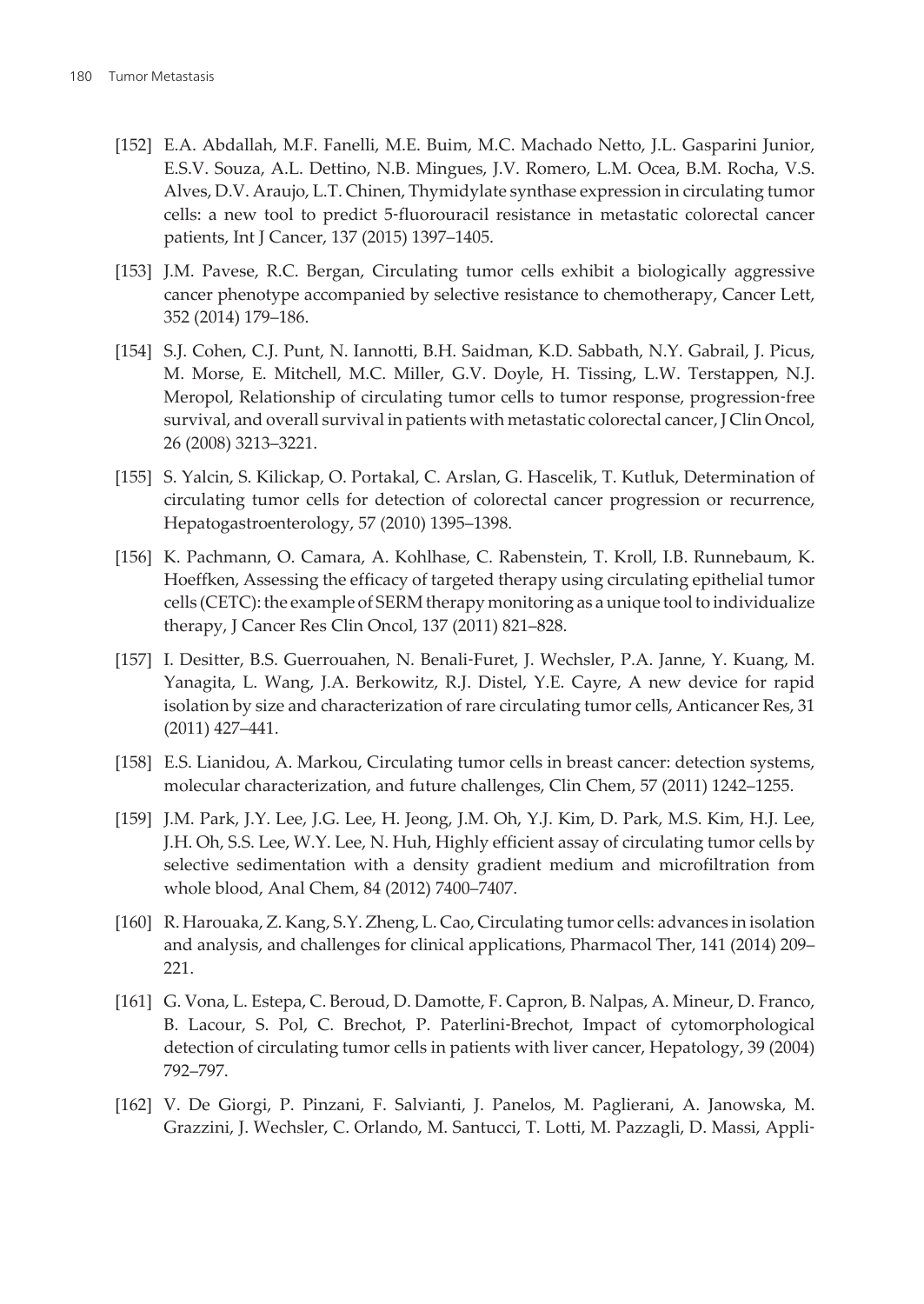<span id="page-36-0"></span>cation of a filtration‐ and isolation‐by‐size technique for the detection of circulating tumor cells in cutaneous melanoma, J Invest Dermatol, 130 (2010) 2440–2447.

- [163] P. Pinzani, C. Mazzini, F. Salvianti, D. Massi, R. Grifoni, C. Paoletti, F. Ucci, E. Molinara, C. Orlando, M. Pazzagli, B. Neri, Tyrosinase mRNA levels in the blood of uveal melanoma patients: correlation with the number of circulating tumor cells and tumor progression, Melanoma Res, 20 (2010) 303–310.
- [164] C. Mazzini, P. Pinzani, F. Salvianti, C. Scatena, M. Paglierani, F. Ucci, M. Pazzagli, D. Massi, Circulating tumor cells detection and counting in uveal melanomas by a filtration‐based method, Cancers (Basel), 6 (2014) 323–332.
- [165] K. Kolostova, R. Matkowski, R. Gurlich, K. Grabowski, K. Soter, R. Lischke, J. Schutzner, V. Bobek, Detection and cultivation of circulating tumor cells in gastric cancer, Cytotechnology, 68 (2015) 1095‐1102.
- [166] C.L. Chen, D. Mahalingam, P. Osmulski, R.R. Jadhav, C.M. Wang, R.J. Leach, T.C. Chang, S.D. Weitman, A.P. Kumar, L. Sun, M.E. Gaczynska, I.M. Thompson, T.H. Huang, Single‐cell analysis of circulating tumor cells identifies cumulative expression patterns of EMT‐related genes in metastatic prostate cancer, Prostate, 73 (2013) 813– 826.
- [167] K. Kolostova, M. Broul, J. Schraml, M. Cegan, R. Matkowski, M. Fiutowski, V. Bobek, Circulating tumor cells in localized prostate cancer: isolation, cultivation in vitro and relationship to T‐stage and Gleason score, Anticancer Res, 34 (2014) 3641–3646.
- [168] M. Hosokawa, H. Kenmotsu, Y. Koh, T. Yoshino, T. Yoshikawa, T. Naito, T. Takahashi, H. Murakami, Y. Nakamura, A. Tsuya, T. Shukuya, A. Ono, H. Akamatsu, R. Watanabe, S. Ono, K. Mori, H. Kanbara, K. Yamaguchi, T. Tanaka, T. Matsunaga, N. Yamamoto, Size-based isolation of circulating tumor cells in lung cancer patients using a microcavity array system, PLoS One, 8 (2013) e67466.
- [169] M. Hosokawa, T. Yoshikawa, R. Negishi, T. Yoshino, Y. Koh, H. Kenmotsu, T. Naito, T. Takahashi, N. Yamamoto, Y. Kikuhara, H. Kanbara, T. Tanaka, K. Yamaguchi, T. Matsunaga, Microcavity array system for size‐based enrichment of circulating tumor cells from the blood of patients with small‐cell lung cancer, Anal Chem, 85 (2013) 5692– 5698.
- [170] A. Fiorelli, M. Accardo, E. Carelli, D. Angioletti, M. Santini, M. Di Domenico, Circu‐ lating tumor cells in diagnosing lung cancer: clinical and morphologic analysis, Ann Thorac Surg, 99 (2015) 1899–1905.
- [171] L.T. Chinen, C.A. Mello, E.A. Abdallah, L.M. Ocea, M.E. Buim, N.M. Breve, J.L.J. Gasparini, M.F. Fanelli, P. Paterlini‐Brechot, Isolation, detection, and immunomorpho‐ logical characterization of circulating tumor cells (CTCs) from patients with different types of sarcoma using isolation by size of tumor cells: a window on sarcoma‐cell invasion, Onco Targets Ther, 7 (2014) 1609–1617.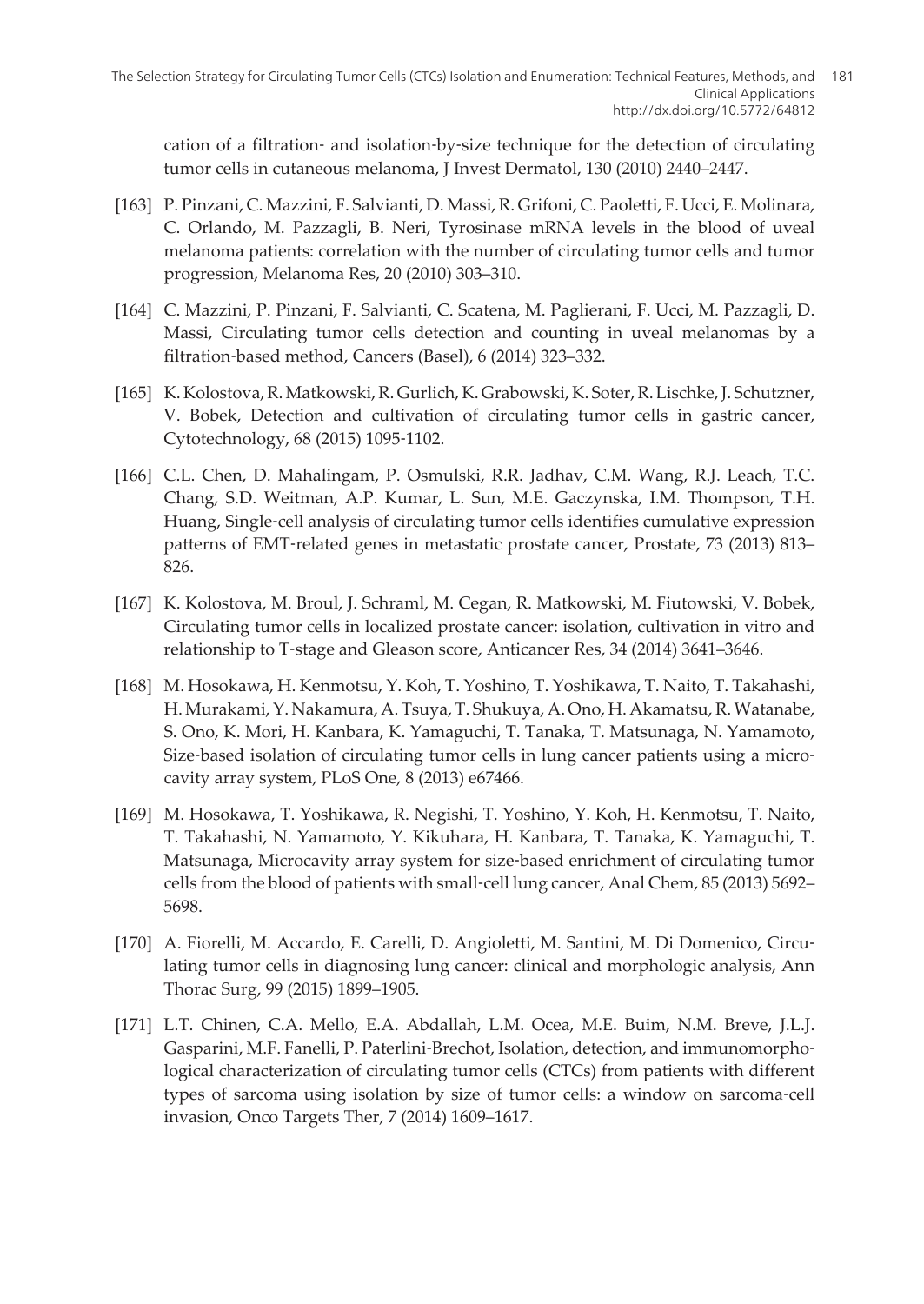- <span id="page-37-0"></span>[172] R. Riahi, P. Gogoi, S. Sepehri, Y. Zhou, K. Handique, J. Godsey, Y. Wang, A novel microchannel‐based device to capture and analyze circulating tumor cells (CTCs) of breast cancer, Int J Oncol, 44 (2014) 1870–1878.
- [173] M. Hosokawa, T. Hayata, Y. Fukuda, A. Arakaki, T. Yoshino, T. Tanaka, T. Matsunaga, Size-selective microcavity array for rapid and efficient detection of circulating tumor cells, Anal Chem, 82 (2010) 6629–6635.
- [174] H.K. Lin, S. Zheng, A.J. Williams, M. Balic, S. Groshen, H.I. Scher, M. Fleisher, W. Stadler, R.H. Datar, Y.C. Tai, R.J. Cote, Portable filter-based microdevice for detection and characterization of circulating tumor cells, Clin Cancer Res, 16 (2010) 5011–5018.
- [175] S.J. Tan, R.L. Lakshmi, P. Chen, W.T. Lim, L. Yobas, C.T. Lim, Versatile label free biochip for the detection of circulating tumor cells from peripheral blood in cancer patients, Biosens Bioelectron, 26 (2010) 1701–1705.
- [176] L.S. Lim, M. Hu, M.C. Huang, W.C. Cheong, A.T. Gan, X.L. Looi, S.M. Leong, E.S. Koay, M.H. Li, Microsieve lab‐chip device for rapid enumeration and fluorescence in situ hybridization of circulating tumor cells, Lab Chip, 12 (2012) 4388–4396.
- [177] H.W. Hou, M.E. Warkiani, B.L. Khoo, Z.R. Li, R.A. Soo, D.S. Tan, W.T. Lim, J. Han, A.A. Bhagat, C.T. Lim, Isolation and retrieval of circulating tumor cells using centrifugal forces, Sci Rep, 3 (2013) 1259.
- [178] K.A. Hyun, K. Kwon, H. Han, S.I. Kim, H.I. Jung, Microfluidic flow fractionation device for label-free isolation of circulating tumor cells (CTCs) from breast cancer patients, Biosens Bioelectron, 40 (2013) 206–212.
- [179] M.X. Lin, K.A. Hyun, H.S. Moon, T.S. Sim, J.G. Lee, J.C. Park, S.S. Lee, H.I. Jung, Continuous labeling of circulating tumor cells with microbeads using a vortex micro‐ mixer for highly selective isolation, Biosens Bioelectron, 40 (2013) 63–67.
- [180] E. Ozkumur, A.M. Shah, J.C. Ciciliano, B.L. Emmink, D.T. Miyamoto, E. Brachtel, M. Yu, P.I. Chen, B. Morgan, J. Trautwein, A. Kimura, S. Sengupta, S.L. Stott, N.M. Karabacak, T.A. Barber, J.R. Walsh, K. Smith, P.S. Spuhler, J.P. Sullivan, R.J. Lee, D.T. Ting, X. Luo, A.T. Shaw, A. Bardia, L.V. Sequist, D.N. Louis, S. Maheswaran, R. Kapur, D.A. Haber, M. Toner, Inertial focusing for tumor antigen‐dependent and ‐independent sorting of rare circulating tumor cells, Sci Transl Med, 5 (2013) 179ra147.
- [181] W. Sun, C. Jia, T. Huang, W. Sheng, G. Li, H. Zhang, F. Jing, Q. Jin, J. Zhao, G. Li, Z. Zhang, High-performance size-based microdevice for the detection of circulating tumor cells from peripheral blood in rectal cancer patients, PLoS One, 8 (2013) e75865.
- [182] T.H. Kim, H.J. Yoon, P. Stella, S. Nagrath, Cascaded spiral microfluidic device for deterministic and high purity continuous separation of circulating tumor cells, Biomicrofluidics, 8 (2014) 064117.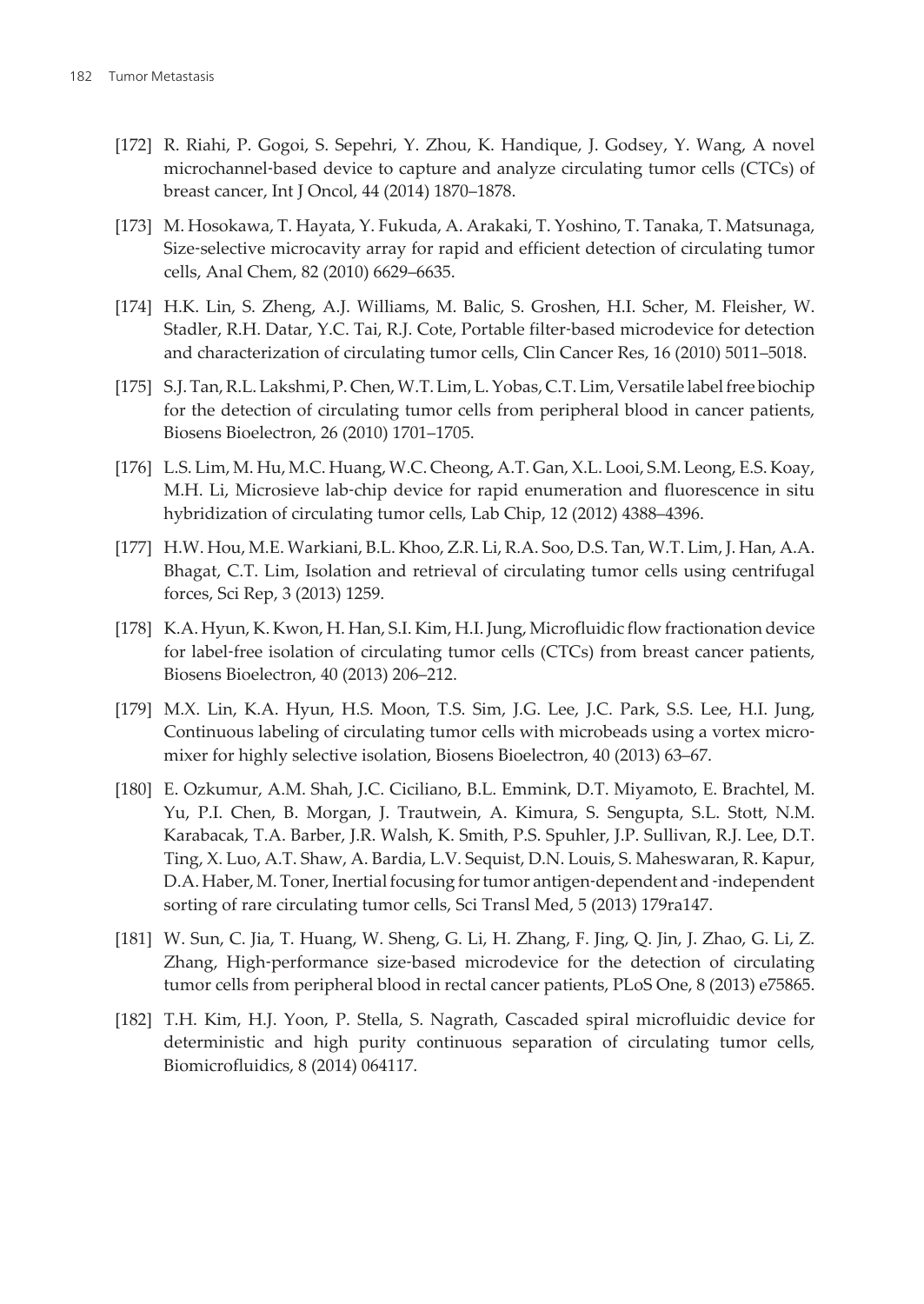- <span id="page-38-0"></span>[183] M.E. Warkiani, B.L. Khoo, D.S. Tan, A.A. Bhagat, W.T. Lim, Y.S. Yap, S.C. Lee, R.A. Soo, J. Han, C.T. Lim, An ultra‐high‐throughput spiral microfluidic biochip for the enrichment of circulating tumor cells, Analyst, 139 (2014) 3245–3255.
- [184] K.A. Hyun, T.Y. Lee, S.H. Lee, H.I. Jung, Two-stage microfluidic chip for selective isolation of circulating tumor cells (CTCs), Biosens Bioelectron, 67 (2015) 86–92.
- [185] J. Che, V. Yu, M. Dhar, C. Renier, M. Matsumoto, K. Heirich, E.B. Garon, J. Goldman, J. Rao, G.W. Sledge, M.D. Pegram, S. Sheth, S.S. Jeffrey, R.P. Kulkarni, E. Sollier, D. Di Carlo, Classification of large circulating tumor cells isolated with ultra‐high throughput microfluidic vortex technology, Oncotarget, 7 (2016) 12748–12760.
- [186] G.E. Hvichia, Z. Parveen, C. Wagner, M. Janning, J. Quidde, A. Stein, V. Muller, S. Loges, R.P. Neves, N.H. Stoecklein, H. Wikman, S. Riethdorf, K. Pantel, T.M. Gorges, A novel microfluidic platform for size and deformability based separation and the subsequent molecular characterization of viable circulating tumor cells, Int J Cancer, 138 (2016) 2894–2904.
- [187] M.S. Kim, J. Kim, W. Lee, S.J. Cho, J.M. Oh, J.Y. Lee, S. Baek, Y.J. Kim, T.S. Sim, H.J. Lee, G.E. Jung, S.I. Kim, J.M. Park, J.H. Oh, O. Gurel, S.S. Lee, J.G. Lee, A trachea‐inspired bifurcated microfilter capturing viable circulating tumor cells via altered biophysical properties as measured by atomic force microscopy, Small, 9 (2013) 3103–3110.
- [188] J. Wang, W. Lu, C. Tang, Y. Liu, J. Sun, X. Mu, L. Zhang, B. Dai, X. Li, H. Zhuo, X. Jiang, Label‐free isolation and mRNA detection of circulating tumor cells from patients with metastatic lung cancer for disease diagnosis and monitoring therapeutic efficacy, Anal Chem, 87 (2015) 11893–11900.
- [189] S. Zheng, H. Lin, J.Q. Liu, M. Balic, R. Datar, R.J. Cote, Y.C. Tai, Membrane microfilter device for selective capture, electrolysis and genomic analysis of human circulating tumor cells, J Chromatogr A, 1162 (2007) 154–161.
- [190] W. Xu, L. Cao, L. Chen, J. Li, X.F. Zhang, H.H. Qian, X.Y. Kang, Y. Zhang, J. Liao, L.H. Shi, Y.F. Yang, M.C. Wu, Z.F. Yin, Isolation of circulating tumor cells in patients with hepatocellular carcinoma using a novel cell separation strategy, Clin Cancer Res, 17 (2011) 3783–3793.
- [191] F. Ge, H. Zhang, D.D. Wang, L. Li, P.P. Lin, Enhanced detection and comprehensive in situ phenotypic characterization of circulating and disseminated heteroploid epithelial and glioma tumor cells, Oncotarget, 6 (2015) 27049–27064.
- [192] S.W. Lee, K.A. Hyun, S.I. Kim, J.Y. Kang, H.I. Jung, Continuous enrichment of circulating tumor cells using a microfluidic lateral flow filtration chip, J Chromatogr A, 1377 (2015) 100–105.
- [193] D.J. Gallagher, M.I. Milowsky, N. Ishill, A. Trout, M.G. Boyle, J. Riches, M. Fleisher, D.F. Bajorin, Detection of circulating tumor cells in patients with urothelial cancer, Ann Oncol, 20 (2009) 305–308.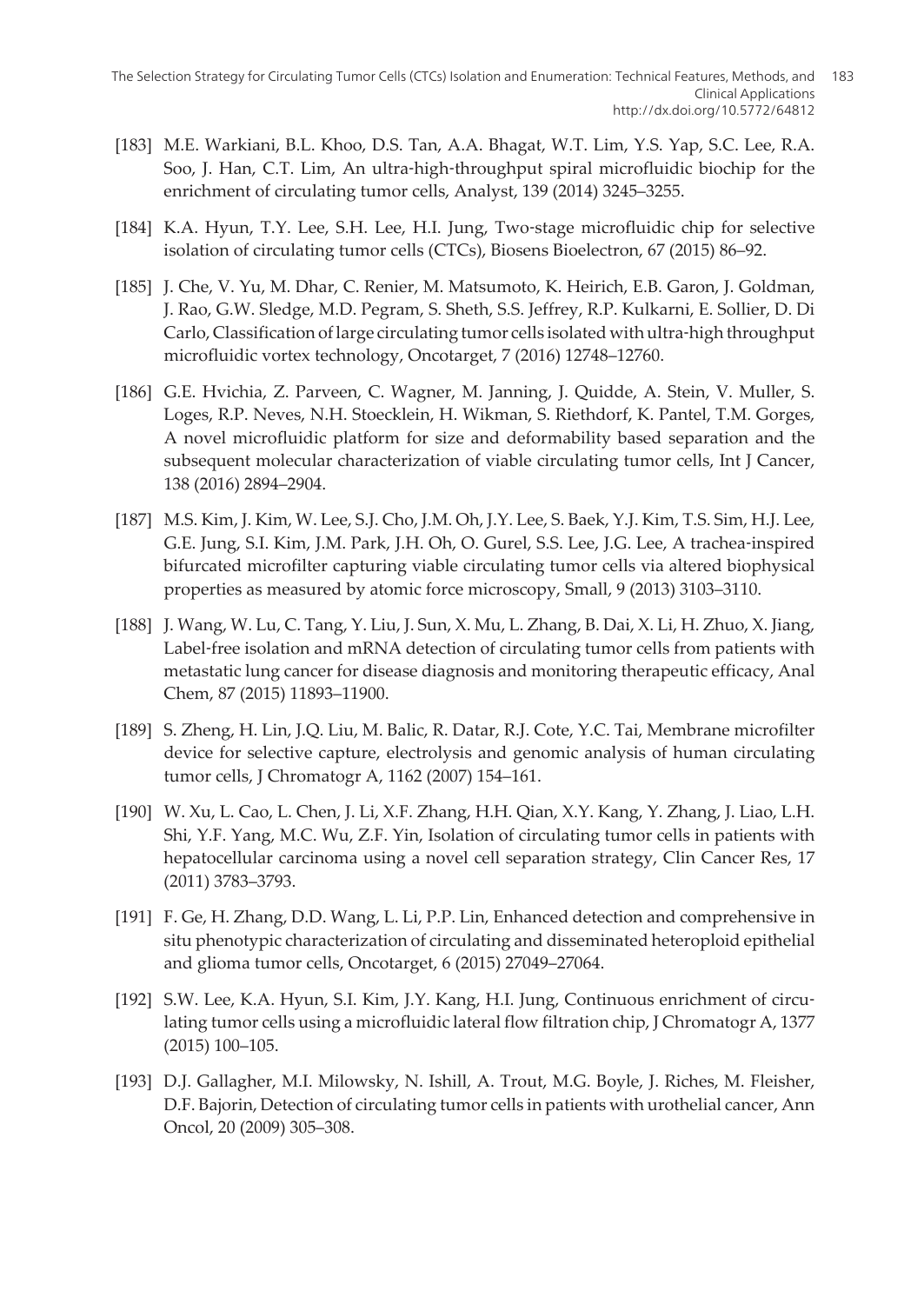- <span id="page-39-0"></span>[194] P. Gazzaniga, A. Gradilone, E. de Berardinis, G.M. Busetto, C. Raimondi, O. Gandini, C. Nicolazzo, A. Petracca, B. Vincenzi, A. Farcomeni, V. Gentile, E. Cortesi, L. Frati, Prognostic value of circulating tumor cells in nonmuscle invasive bladder cancer: a CellSearch analysis, Ann Oncol, 23 (2012) 2352–2356.
- [195] A. Giordano, M. Giuliano, M. De Laurentiis, G. Arpino, S. Jackson, B.C. Handy, N.T. Ueno, E. Andreopoulou, R.H. Alvarez, V. Valero, S. De Placido, G.N. Hortobagyi, J.M. Reuben, M. Cristofanilli, Circulating tumor cells in immunohistochemical subtypes of metastatic breast cancer: lack of prediction in HER2‐positive disease treated with targeted therapy, Ann Oncol, 23 (2012) 1144–1150.
- [196] T.J. Hiltermann, M.M. Pore, A. van den Berg, W. Timens, H.M. Boezen, J.J. Liesker, J.H. Schouwink, W.J. Wijnands, G.S. Kerner, F.A. Kruyt, H. Tissing, A.G. Tibbe, L.W. Terstappen, H.J. Groen, Circulating tumor cells in small‐cell lung cancer: a predictive and prognostic factor, Ann Oncol, 23 (2012) 2937–2942.
- [197] M. Mego, U. De Giorgi, L. Hsu, N.T. Ueno, V. Valero, S. Jackson, E. Andreopoulou, S.W. Kau, J.M. Reuben, M. Cristofanilli, Circulating tumor cells in metastatic inflam‐ matory breast cancer, Ann Oncol, 20 (2009) 1824–1828.
- [198] M.J. Sotelo, J. Sastre, M.L. Maestro, S. Veganzones, J.M. Vieitez, V. Alonso, C. Gravalos, P. Escudero, R. Vera, E. Aranda, P. Garcia‐Alfonso, J. Gallego‐Plazas, C. Lopez, C. Pericay, A. Arrivi, P. Vicente, P. Ballesteros, E. Elez, A. Lopez‐Ladron, E. Diaz‐Rubio, Role of circulating tumor cells as prognostic marker in resected stage III colorectal cancer, Ann Oncol, 26 (2015) 535–541.
- [199] S. Dawood, K. Broglio, V. Valero, J. Reuben, B. Handy, R. Islam, S. Jackson, G.N. Hortobagyi, H. Fritsche, M. Cristofanilli, Circulating tumor cells in metastatic breast cancer: from prognostic stratification to modification of the staging system?, Cancer, 113 (2008) 2422–2430.
- [200] W.J. Allard, L.W. Terstappen, CCR 20th anniversary commentary: paving the way for circulating tumor cells, Clin Cancer Res, 21 (2015) 2883–2885.
- [201] A. Goldkorn, B. Ely, D.I. Quinn, C.M. Tangen, L.M. Fink, T. Xu, P. Twardowski, P.J. Van Veldhuizen, N. Agarwal, M.A. Carducci, J.P. Monk, 3rd, R.H. Datar, M. Garzotto, P.C. Mack, P. Lara, Jr., C.S. Higano, M. Hussain, I.M. Thompson, Jr., R.J. Cote, N.J. Vogelzang, Circulating tumor cell counts are prognostic of overall survival in SWOG S0421: a phase III trial of docetaxel with or without atrasentan for metastatic castration‐ resistant prostate cancer, J Clin Oncol, 32 (2014) 1136–1142.
- [202] H.I. Scher, M.J. Morris, E. Basch, G. Heller, End points and outcomes in castrationresistant prostate cancer: from clinical trials to clinical practice, J Clin Oncol, 29 (2011) 3695–3704.
- [203] C.R. Boland, A. Goel, Prognostic subgroups among patients with stage II colon cancer, N Engl J Med, 374 (2016) 277–278.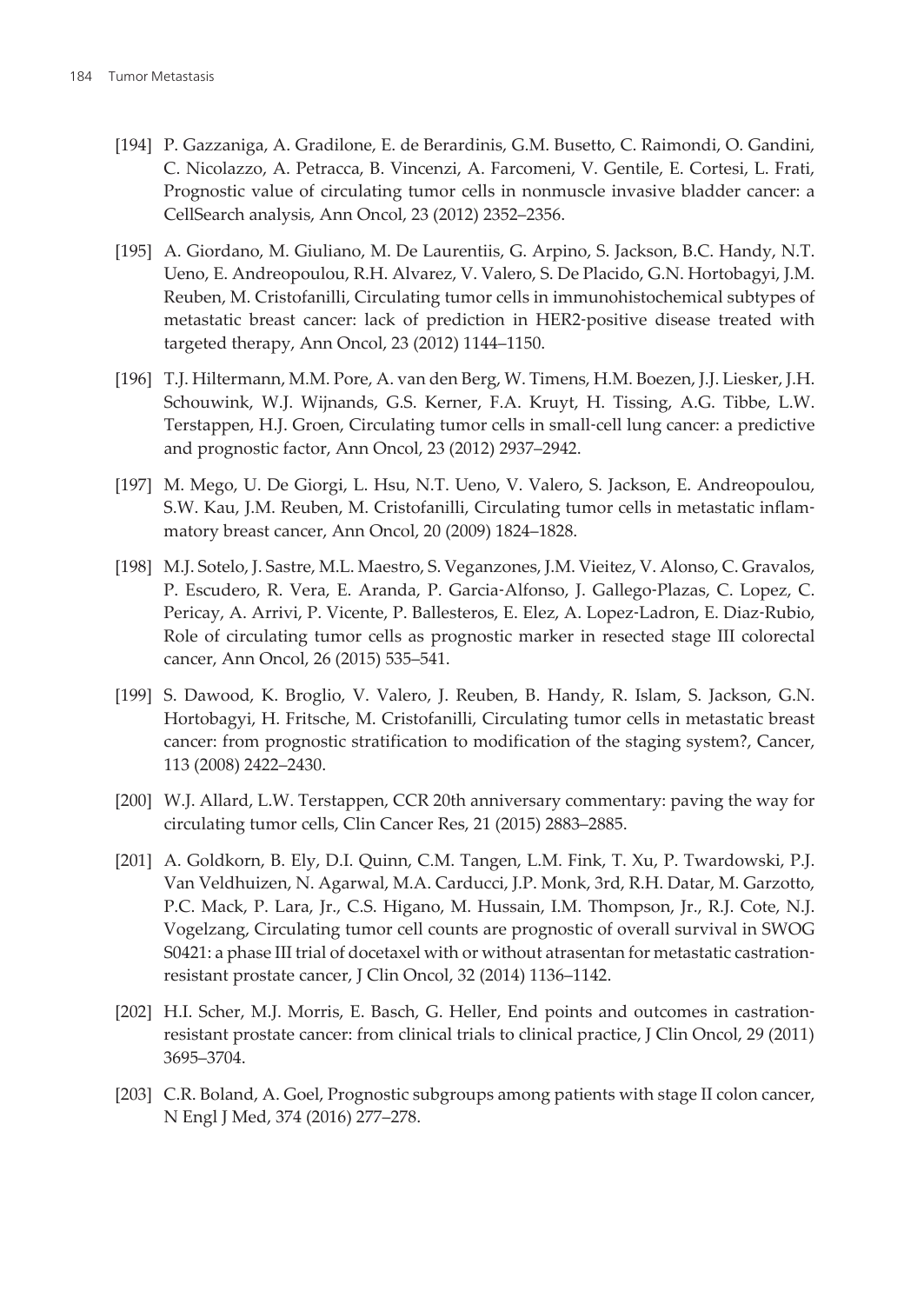- <span id="page-40-0"></span>[204] A.C. Voogd, K. van Gestel, M.F. Ernst, Circulating epithelial cells in breast cancer, N Engl J Med, 351 (2004) 2452–2454; author reply 2452–2454.
- [205] Z. Dombovari, B. Molnar, J. Bocsi, I. Lang, K. Papik, J. Feher, Z. Tulassay, Biologic detection methods in the comparison of circulating tumor cells and micrometastases, Orv Hetil, 139 (1998) 1793–1797.
- [206] X.C. Hu, Y. Wang, D.R. Shi, T.Y. Loo, L.W. Chow, Immunomagnetic tumor cell enrichment is promising in detecting circulating breast cancer cells, Oncology, 64 (2003) 160–165.
- [207] R. Konigsberg, M. Gneist, D. Jahn-Kuch, G. Pfeiler, G. Hager, M. Hudec, C. Dittrich, R. Zeillinger, Circulating tumor cells in metastatic colorectal cancer: efficacy and feasibil‐ ity of different enrichment methods, Cancer Lett, 293 (2010) 117–123.
- [208] Z.S. Lalmahomed, J. Kraan, J.W. Gratama, B. Mostert, S. Sleijfer, C. Verhoef, Circulating tumor cells and sample size: the more, the better, J Clin Oncol, 28 (2010) e288–289; author reply e290.
- [209] T. Yeo, S.J. Tan, C.L. Lim, D.P. Lau, Y.W. Chua, S.S. Krisna, G. Iyer, G.S. Tan, T.K. Lim, D.S. Tan, W.T. Lim, C.T. Lim, Microfluidic enrichment for the single cell analysis of circulating tumor cells, Sci Rep, 6 (2016) 22076.
- [210] Y. Deng, Y. Zhang, S. Sun, Z. Wang, M. Wang, B. Yu, D.M. Czajkowsky, B. Liu, Y. Li, W. Wei, Q. Shi, An integrated microfluidic chip system for single-cell secretion profiling of rare circulating tumor cells, Sci Rep, 4 (2014) 7499.
- [211] R.L. Eifler, J. Lind, D. Falkenhagen, V. Weber, M.B. Fischer, R. Zeillinger, Enrichment of circulating tumor cells from a large blood volume using leukapheresis and elutria‐ tion: proof of concept, Cytometry B Clin Cytom, 80 (2011) 100–111.
- [212] H. Kim, H. Terazono, Y. Nakamura, K. Sakai, A. Hattori, M. Odaka, M. Girault, T. Arao, K. Nishio, Y. Miyagi, K. Yasuda, Development of on-chip multi-imaging flow cytometry for identification of imaging biomarkers of clustered circulating tumor cells, PLoS One, 9 (2014) e104372.
- [213] L.E. Lowes, D. Goodale, M. Keeney, A.L. Allan, Image cytometry analysis of circulating tumor cells, Methods Cell Biol, 102 (2011) 261–290.
- [214] S.K. Lee, G.S. Kim, Y. Wu, D.J. Kim, Y. Lu, M. Kwak, L. Han, J.H. Hyung, J.K. Seol, C. Sander, A. Gonzalez, J. Li, R. Fan, Nanowire substrate‐based laser scanning cytometry for quantitation of circulating tumor cells, Nano Lett, 12 (2012) 2697–2704.
- [215] S.I. Han, K.H. Han, Electrical detection method for circulating tumor cells using graphene nanoplates, Anal Chem, 87 (2015) 10585–10592.
- [216] D.J. Kim, W.Y. Lee, N.W. Park, G.S. Kim, K.M. Lee, J. Kim, M.K. Choi, G.H. Lee, W. Han, S.K. Lee, Drug response of captured BT20 cells and evaluation of circulating tumor cells on a silicon nanowire platform, Biosens Bioelectron, 67 (2015) 370–378.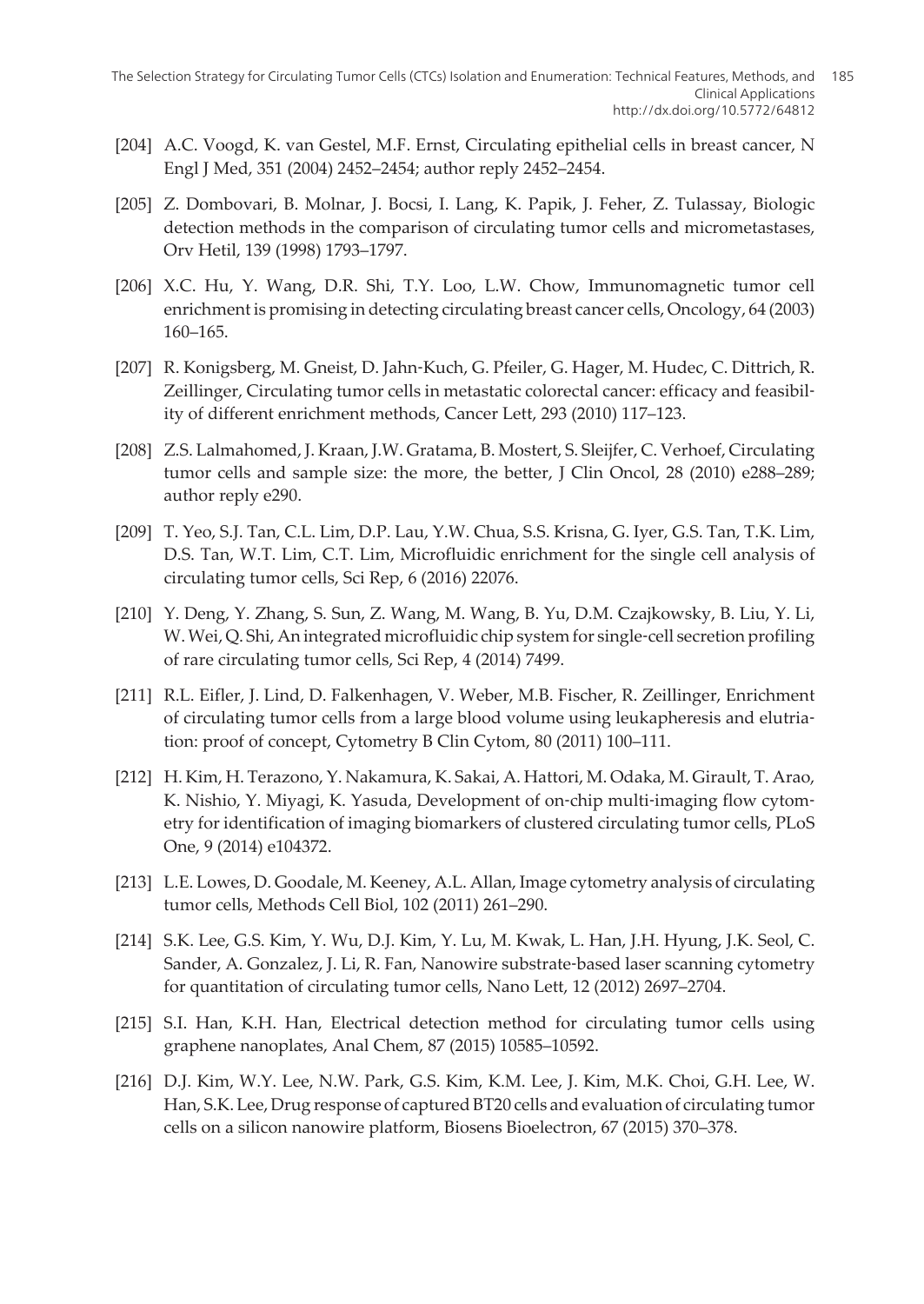- <span id="page-41-0"></span>[217] Z. Liu, A. Fusi, E. Klopocki, A. Schmittel, I. Tinhofer, A. Nonnenmacher, U. Keilholz, Negative enrichment by immunomagnetic nanobeads for unbiased characterization of circulating tumor cells from peripheral blood of cancer patients, J Transl Med, 9 (2011) 70.
- [218] B. Naume, New methods for early detection of breast cancer metastasis, Tidsskr Nor Laegeforen, 118 (1998) 354.
- [219] P. Balasubramanian, L. Yang, J.C. Lang, K.R. Jatana, D. Schuller, A. Agrawal, M. Zborowski, J.J. Chalmers, Confocal images of circulating tumor cells obtained using a methodology and technology that removes normal cells, Mol Pharm, 6 (2009) 1402– 1408.
- [220] C. Alix‐Panabieres, J.P. Vendrell, M. Slijper, O. Pelle, E. Barbotte, G. Mercier, W. Jacot, M. Fabbro, K. Pantel, Full‐length cytokeratin‐19 is released by human tumor cells: a potential role in metastatic progression of breast cancer, Breast Cancer Res, 11 (2009) R39.
- [221] E. Deneve, S. Riethdorf, J. Ramos, D. Nocca, A. Coffy, J.P. Daures, T. Maudelonde, J.M. Fabre, K. Pantel, C. Alix‐Panabieres, Capture of viable circulating tumor cells in the liver of colorectal cancer patients, Clin Chem, 59 (2013) 1384–1392.
- [222] S. Kruck, G. Gakis, A. Stenzl, Disseminated and circulating tumor cells for monitoring chemotherapy in urological tumors, Anticancer Res, 31 (2011) 2053–2057.
- [223] K. Pantel, E. Deneve, D. Nocca, A. Coffy, J.P. Vendrell, T. Maudelonde, S. Riethdorf, C. Alix‐Panabieres, Circulating epithelial cells in patients with benign colon diseases, Clin Chem, 58 (2012) 936–940.
- [224] J.M. Ramirez, T. Fehm, M. Orsini, L. Cayrefourcq, T. Maudelonde, K. Pantel, C. Alix‐ Panabieres, Prognostic relevance of viable circulating tumor cells detected by EPISPOT in metastatic breast cancer patients, Clin Chem, 60 (2014) 214–221.
- [225] M.J. Magbanua, E.V. Sosa, R. Roy, L.E. Eisenbud, J.H. Scott, A. Olshen, D. Pinkel, H.S. Rugo, J.W. Park, Genomic profiling of isolated circulating tumor cells from metastatic breast cancer patients, Cancer Res, 73 (2013) 30–40.
- [226] C. Alix‐Panabieres, J.P. Brouillet, M. Fabbro, H. Yssel, T. Rousset, T. Maudelonde, G. Choquet‐Kastylevsky, J.P. Vendrell, Characterization and enumeration of cells secreting tumor markers in the peripheral blood of breast cancer patients, J Immunol Methods, 299 (2005) 177–188.
- [227] C. Alix-Panabieres, S. Riethdorf, K. Pantel, Circulating tumor cells and bone marrow micrometastasis, Clin Cancer Res, 14 (2008) 5013–5021.
- [228] S. Wu, Z. Liu, S. Liu, L. Lin, W. Yang, J. Xu, Enrichment and enumeration of circulating tumor cells by efficient depletion of leukocyte fractions, Clin Chem Lab Med, 52 (2014) 243–251.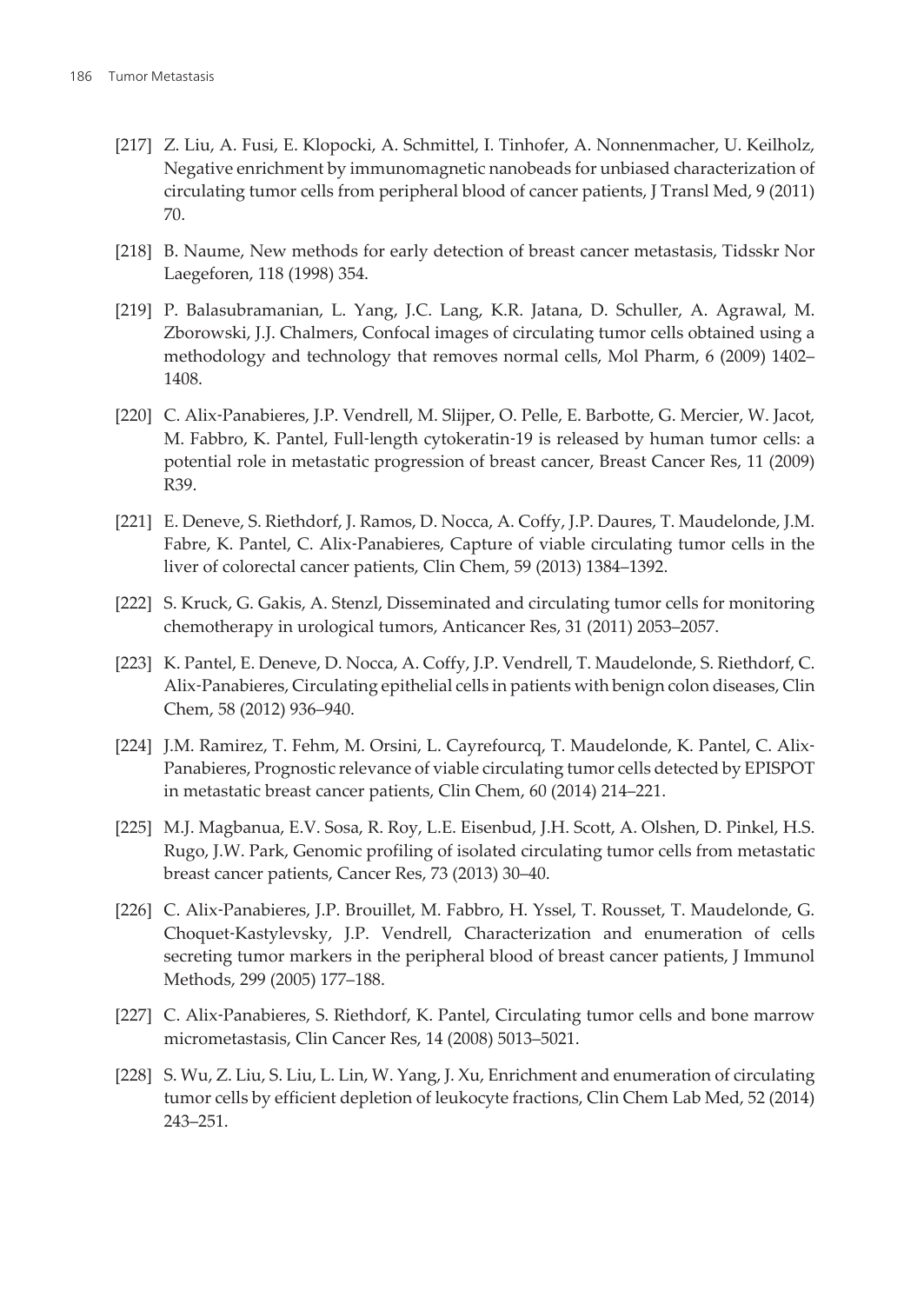- <span id="page-42-0"></span>[229] H.C. Lin, H.C. Hsu, C.H. Hsieh, H.M. Wang, C.Y. Huang, M.H. Wu, C.P. Tseng, A negative selection system PowerMag for effective leukocyte depletion and enhanced detection of EpCAM positive and negative circulating tumor cells, Clin Chim Acta, 419 (2013) 77–84.
- [230] H.C. Lin, M.J. Liou, H.L. Hsu, J.C. Hsieh, Y.A. Chen, C.P. Tseng, J.D. Lin, Combined analysis of circulating epithelial cells and serum thyroglobulin for distinguishing disease status of the patients with papillary thyroid carcinoma, Oncotarget, 7 (2016) 17242–17253.
- [231] J.C. Hsieh, H.C. Lin, C.Y. Huang, H.L. Hsu, T.M. Wu, C.L. Lee, M.C. Chen, H.M. Wang, C.P. Tseng, Prognostic value of circulating tumor cells with podoplanin expression in patients with locally advanced or metastatic head and neck squamous cell carcinoma, Head Neck, 37 (2015) 1448–1455.
- [232] F.R. Li, Q. Li, H.X. Zhou, H. Qi, C.Y. Deng, Detection of circulating tumor cells in breast cancer with a refined immunomagnetic nanoparticle enriched assay and nested‐RT‐ PCR, Nanomedicine, 9 (2013) 1106–1113.
- [233] S.A. Hosseini, M. Abdolahad, S. Zanganeh, M. Dahmardeh, M. Gharooni, H. Abiri, A. Alikhani, S. Mohajerzadeh, O. Mashinchian, Nanoelectromechanical chip (NELMEC) combination of nanoelectronics and microfluidics to diagnose epithelial and mesenchymal circulating tumor cells from leukocytes, Small, 12 (2016) 883–891.
- [234] S. Zhao, Y. Liu, Q. Zhang, H. Li, M. Zhang, W. Ma, W. Zhao, J. Wang, M. Yang, The prognostic role of circulating tumor cells (CTCs) detected by RT‐PCR in breast cancer: a meta‐analysis of published literature, Breast Cancer Res Treat, 130 (2011) 809–816.
- [235] W.J. Janni, B. Rack, L.W. Terstappen, J.Y. Pierga, F.A. Taran, T. Fehm, C. Hall, M.R. de Groot, F.C. Bidard, T.W. Friedl, P.A. Fasching, S.Y. Brucker, K. Pantel, A. Lucci, Pooled analysis of the prognostic relevance of circulating tumor cells in primary breast cancer, Clin Cancer Res, 22 (2016) 2583–2593.
- [236] Y. Zhou, B. Bian, X. Yuan, G. Xie, Y. Ma, L. Shen, Prognostic value of circulating tumor cells in ovarian cancer: a meta‐analysis, PLoS One, 10 (2015) e0130873.
- [237] Q. Lv, L. Gong, T. Zhang, J. Ye, L. Chai, C. Ni, Y. Mao, Prognostic value of circulating tumor cells in metastatic breast cancer: a systemic review and meta‐analysis, Clin Transl Oncol, 18 (2016) 322–330.
- [238] R. Konigsberg, E. Obermayr, G. Bises, G. Pfeiler, M. Gneist, F. Wrba, M. de Santis, R. Zeillinger, M. Hudec, C. Dittrich, Detection of EpCAM positive and negative circulating tumor cells in metastatic breast cancer patients, Acta Oncol, 50 (2011) 700–710.
- [239] I.J. Diel, M. Kaufmann, R. Goerner, S.D. Costa, S. Kaul, G. Bastert, Detection of tumor cells in bone marrow of patients with primary breast cancer: a prognostic factor for distant metastasis, J Clin Oncol, 10 (1992) 1534–1539.
- [240] B. Naume, E. Borgen, G. Kvalheim, R. Karesen, H. Qvist, T. Sauer, T. Kumar, J.M. Nesland, Detection of isolated tumor cells in bone marrow in early‐stage breast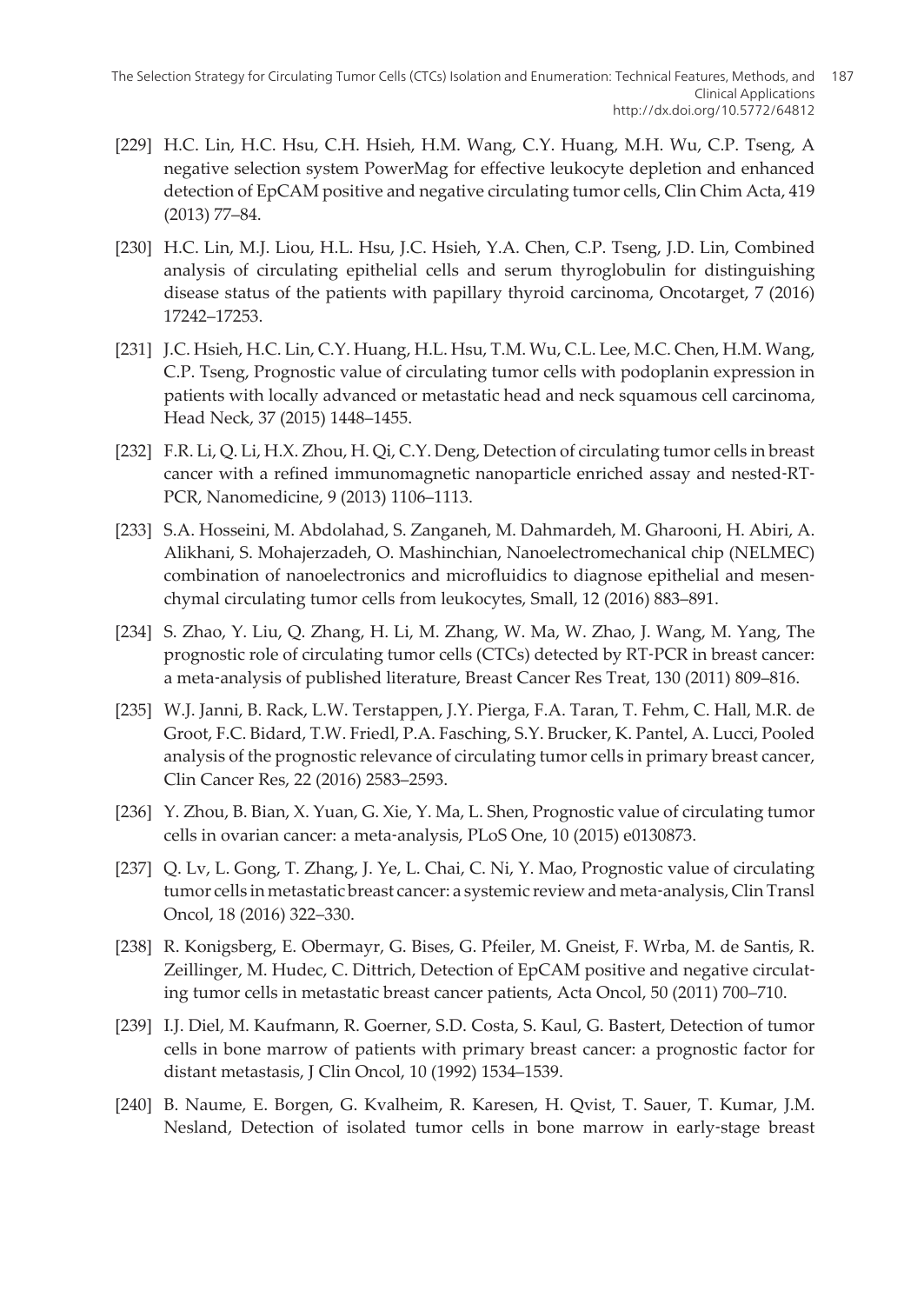<span id="page-43-0"></span>carcinoma patients: comparison with preoperative clinical parameters and primary tumor characteristics, Clin Cancer Res, 7 (2001) 4122–4129.

- [241] R.J. Cote, P.P. Rosen, M.L. Lesser, L.J. Old, M.P. Osborne, Prediction of early relapse in patients with operable breast cancer by detection of occult bone marrow micrometastases, J Clin Oncol, 9 (1991) 1749–1756.
- [242] K. Pantel, G. Schlimok, M. Angstwurm, D. Weckermann, W. Schmaus, H. Gath, B. Passlick, J.R. Izbicki, G. Riethmuller, Methodological analysis of immunocytochemical screening for disseminated epithelial tumor cells in bone marrow, J Hematother, 3 (1994) 165–173.
- [243] S. Maheswaran, L.V. Sequist, S. Nagrath, L. Ulkus, B. Brannigan, C.V. Collura, E. Inserra, S. Diederichs, A.J. Iafrate, D.W. Bell, S. Digumarthy, A. Muzikansky, D. Irimia, J. Settleman, R.G. Tompkins, T.J. Lynch, M. Toner, D.A. Haber, Detection of mutations in EGFR in circulating lung‐cancer cells, N Engl J Med, 359 (2008) 366–377.
- [244] J.P. Gleghorn, E.D. Pratt, D. Denning, H. Liu, N.H. Bander, S.T. Tagawa, D.M. Nanus, P.A. Giannakakou, B.J. Kirby, Capture of circulating tumor cells from whole blood of prostate cancer patients using geometrically enhanced differential immunocapture (GEDI) and a prostate‐specific antibody, Lab Chip, 10 (2010) 27–29.
- [245] S.L. Stott, C.H. Hsu, D.I. Tsukrov, M. Yu, D.T. Miyamoto, B.A. Waltman, S.M. Rothenberg, A.M. Shah, M.E. Smas, G.K. Korir, F.P. Floyd, Jr., A.J. Gilman, J.B. Lord, D. Winokur, S. Springer, D. Irimia, S. Nagrath, L.V. Sequist, R.J. Lee, K.J. Isselbacher, S. Maheswaran, D.A. Haber, M. Toner, Isolation of circulating tumor cells using a microvortex‐generating herringbone‐chip, Proc Natl Acad Sci USA, 107 (2010) 18392– 18397.
- [246] S. Wang, A. Thomas, E. Lee, S. Yang, X. Cheng, Y. Liu, Highly efficient and selective isolation of rare tumor cells using a microfluidic chip with wavy-herringbone micropatterned surfaces, Analyst, 141 (2016) 2228–2237.
- [247] M. Tang, C.Y. Wen, L.L. Wu, S.L. Hong, J. Hu, C.M. Xu, D.W. Pang, Z.L. Zhang, A chip assisted immunomagnetic separation system for the efficient capture and in situ identification of circulating tumor cells, Lab Chip, 16 (2016) 1214–1223.
- [248] J. Chudziak, D.J. Burt, S. Mohan, D.G. Rothwell, B. Mesquita, J. Antonello, S. Dalby, M. Ayub, L. Priest, L. Carter, M.G. Krebs, F. Blackhall, C. Dive, G. Brady, Clinical evalua‐ tion of a novel microfluidic device for epitope‐independent enrichment of circulating tumour cells in patients with small cell lung cancer, Analyst, 141 (2016) 669–678.
- [249] M. Zhao, B. Wei, W.C. Nelson, P.G. Schiro, D.T. Chiu, Simultaneous and selective isolation of multiple subpopulations of rare cells from peripheral blood using ensemble‐decision aliquot ranking (eDAR), Lab Chip, 15 (2015) 3391–3396.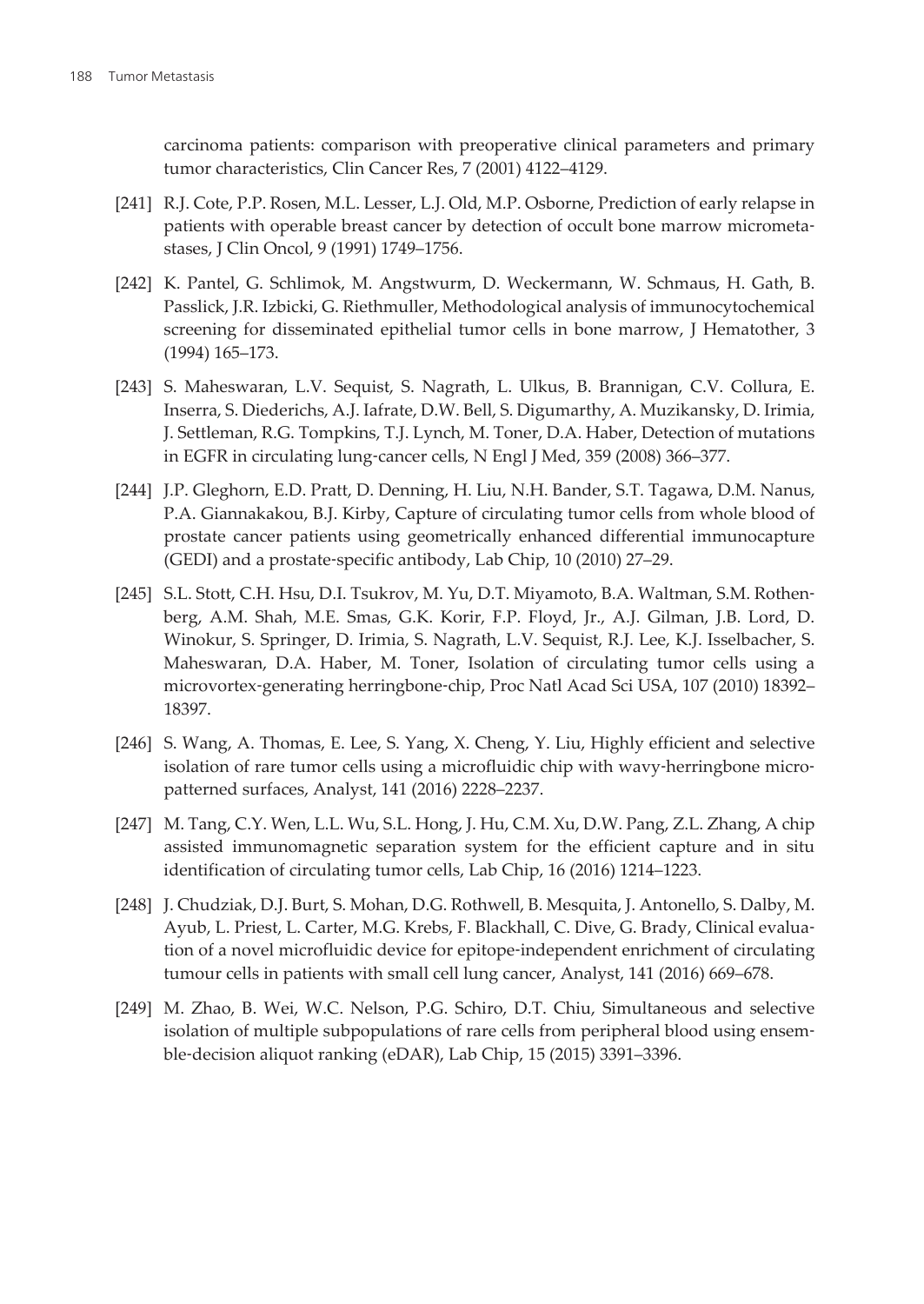- [250] Y. Yang, H.S. Rho, M. Stevens, A.G. Tibbe, H. Gardeniers, L.W. Terstappen, Microfluidic device for DNA amplification of single cancer cells isolated from whole blood by self‐seeding microwells, Lab Chip, 15 (2015) 4331–4337.
- [251] P. Xue, Y. Wu, J. Guo, Y. Kang, Highly efficient capture and harvest of circulating tumor cells on a microfluidic chip integrated with herringbone and micropost arrays, Biomed Microdevices, 17 (2015) 39.
- [252] C. Wang, M. Ye, L. Cheng, R. Li, W. Zhu, Z. Shi, C. Fan, J. He, J. Liu, Z. Liu, Simultaneous isolation and detection of circulating tumor cells with a microfluidic silicon-nanowirearray integrated with magnetic upconversion nanoprobes, Biomaterials, 54 (2015) 55– 62.
- [253] C.E. Nwankire, A. Venkatanarayanan, T. Glennon, T.E. Keyes, R.J. Forster, J. Ducree, Label‐free impedance detection of cancer cells from whole blood on an integrated centrifugal microfluidic platform, Biosens Bioelectron, 68 (2015) 382–389.
- [254] D. Nieto, R. Couceiro, M. Aymerich, R. Lopez‐Lopez, M. Abal, M.T. Flores‐Arias, A laser‐based technology for fabricating a soda‐lime glass based microfluidic device for circulating tumour cell capture, Colloids Surf B Biointerfaces, 134 (2015) 363–369.
- [255] N.G. Maremanda, K. Roy, R.K. Kanwar, V. Shyamsundar, V. Ramshankar, A. Krishnamurthy, S. Krishnakumar, J.R. Kanwar, Quick chip assay using locked nucleic acid modified epithelial cell adhesion molecule and nucleolin aptamers for the capture of circulating tumor cells, Biomicrofluidics, 9 (2015) 054110.
- [256] D. Issadore, Point-of-care rare cell cancer diagnostics, Methods Mol Biol, 1256 (2015) 123–137.
- [257] I. Freitag, C. Matthaus, A. Csaki, J.H. Clement, D. Cialla-May, K. Weber, C. Krafft, J. Popp, Differentiation of MCF‐7 tumor cells from leukocytes and fibroblast cells using epithelial cell adhesion molecule targeted multicore surface-enhanced Raman spectroscopy labels, J Biomed Opt, 20 (2015) 55002.
- [258] R. Burger, D. Kurzbuch, R. Gorkin, G. Kijanka, M. Glynn, C. McDonagh, J. Ducree, An integrated centrifugo‐opto‐microfluidic platform for arraying, analysis, identification and manipulation of individual cells, Lab Chip, 15 (2015) 378–381.
- [259] X. Zheng, L. Jiang, J. Schroeder, A. Stopeck, Y. Zohar, Isolation of viable cancer cells in antibody‐functionalized microfluidic devices, Biomicrofluidics, 8 (2014) 024119.
- [260] J.P. Winer-Jones, B. Vahidi, N. Arquilevich, C. Fang, S. Ferguson, D. Harkins, C. Hill, E. Klem, P.C. Pagano, C. Peasley, J. Romero, R. Shartle, R.C. Vasko, W.M. Strauss, P.W. Dempsey, Circulating tumor cells: clinically relevant molecular access based on a novel CTC flow cell, PLoS One, 9 (2014) e86717.
- [261] M. Watanabe, M. Serizawa, T. Sawada, K. Takeda, T. Takahashi, N. Yamamoto, F. Koizumi, Y. Koh, A novel flow cytometry‐based cell capture platform for the detection,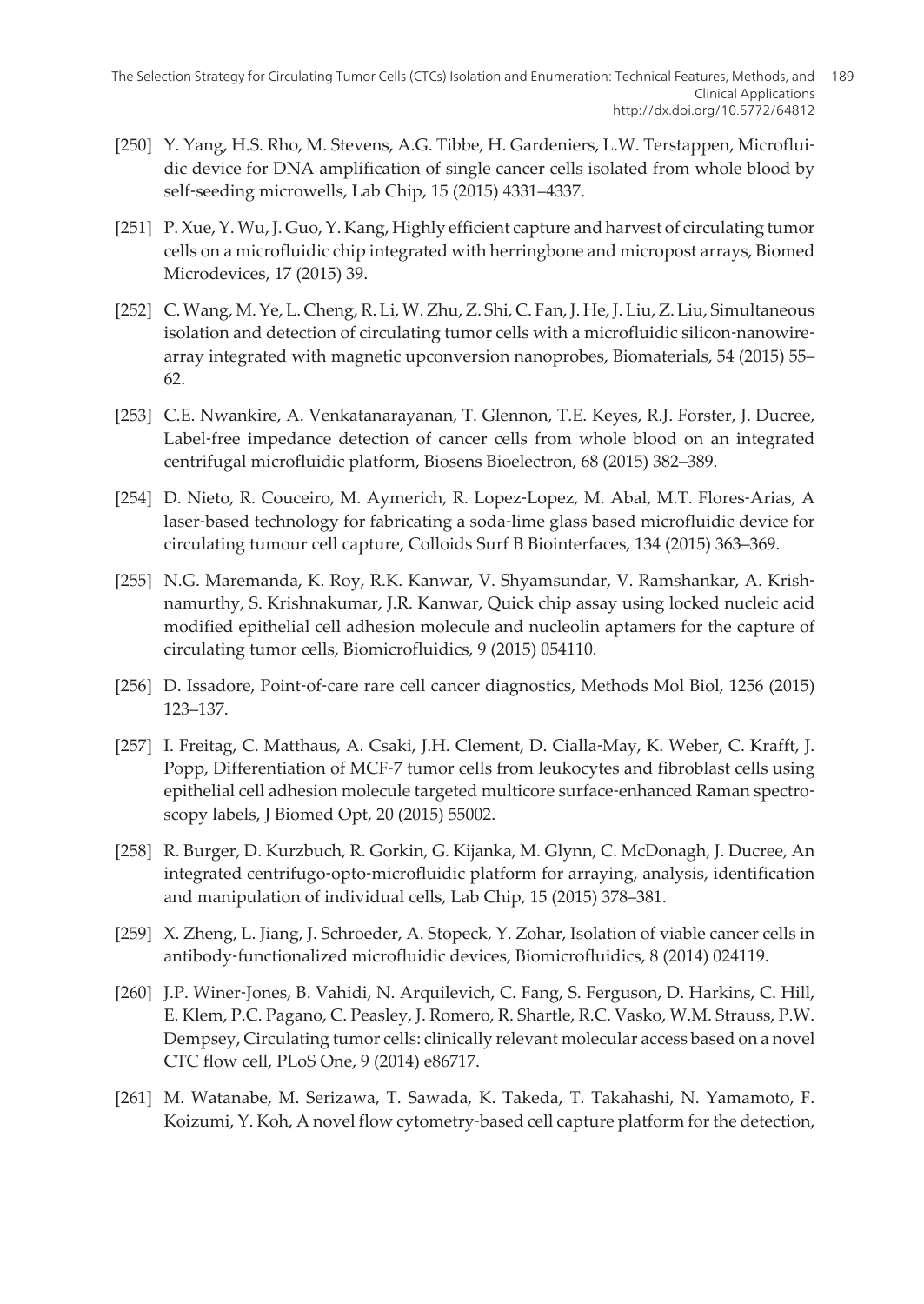<span id="page-45-0"></span>capture and molecular characterization of rare tumor cells in blood, J Transl Med, 12 (2014) 143.

- [262] F.I. Thege, T.B. Lannin, T.N. Saha, S. Tsai, M.L. Kochman, M.A. Hollingsworth, A.D. Rhim, B.J. Kirby, Microfluidic immunocapture of circulating pancreatic cells using parallel EpCAM and MUC1 capture: characterization, optimization and downstream analysis, Lab Chip, 14 (2014) 1775–1784.
- [263] Z. Svobodova, J. Kucerova, J. Autebert, D. Horak, L. Bruckova, J.L. Viovy, Z. Bilkova, Application of an improved magnetic immunosorbent in an Ephesia chip designed for circulating tumor cell capture, Electrophoresis, 35 (2014) 323–329.
- [264] Y.J. Kim, G.B. Koo, J.Y. Lee, H.S. Moon, D.G. Kim, D.G. Lee, J.Y. Lee, J.H. Oh, J.M. Park, M.S. Kim, H.G. Woo, S.I. Kim, P. Kang, W. Choi, T.S. Sim, W.Y. Park, J.G. Lee, Y.S. Kim, A microchip filter device incorporating slit arrays and 3‐D flow for detection of circulating tumor cells using CAV1‐EpCAM conjugated microbeads, Biomaterials, 35 (2014) 7501–7510.
- [265] B.L. Khoo, M.E. Warkiani, D.S. Tan, A.A. Bhagat, D. Irwin, D.P. Lau, A.S. Lim, K.H. Lim, S.S. Krisna, W.T. Lim, Y.S. Yap, S.C. Lee, R.A. Soo, J. Han, C.T. Lim, Clinical validation of an ultra high‐throughput spiral microfluidics for the detection and enrichment of viable circulating tumor cells, PLoS One, 9 (2014) e99409.
- [266] S. Jeon, W. Hong, E.S. Lee, Y. Cho, High-purity isolation and recovery of circulating tumor cells using conducting polymer-deposited microfluidic device, Theranostics, 4 (2014) 1123–1132.
- [267] K.A. Hyun, H.I. Jung, Advances and critical concerns with the microfluidic enrichments of circulating tumor cells, Lab Chip, 14 (2014) 45–56.
- [268] M.L. Hupert, J.M. Jackson, H. Wang, M.A. Witek, J. Kamande, M.I. Milowsky, Y.E. Whang, S.A. Soper, Arrays of high‐aspect ratio microchannels for high‐throughput isolation of circulating tumor cells (CTCs), Microsyst Technol, 20 (2014) 1815–1825.
- [269] C. Huang, J.P. Smith, T.N. Saha, A.D. Rhim, B.J. Kirby, Characterization of microfluidic shear‐dependent epithelial cell adhesion molecule immunocapture and enrichment of pancreatic cancer cells from blood cells with dielectrophoresis, Biomicrofluidics, 8 (2014) 044107.
- [270] T. Ohnaga, Y. Shimada, K. Takata, T. Obata, T. Okumura, T. Nagata, H. Kishi, A. Muraguchi, K. Tsukada, Capture of esophageal and breast cancer cells with polymeric microfluidic devices for CTC isolation, Mol Clin Oncol, 4 (2016) 599–602.
- [271] G. Galletti, M.S. Sung, L.T. Vahdat, M.A. Shah, S.M. Santana, G. Altavilla, B.J. Kirby, P. Giannakakou, Isolation of breast cancer and gastric cancer circulating tumor cells by use of an anti HER2‐based microfluidic device, Lab Chip, 14 (2014) 147–156.
- [272] M.C. Chang, Y.T. Chang, J.Y. Chen, Y.M. Jeng, C.Y. Yang, Y.W. Tien, S.H. Yang, H.L. Chen, T.Y. Liang, C.F. Wang, E.Y. Lee, Y.C. Chang, W.H. Lee, Clinical significance of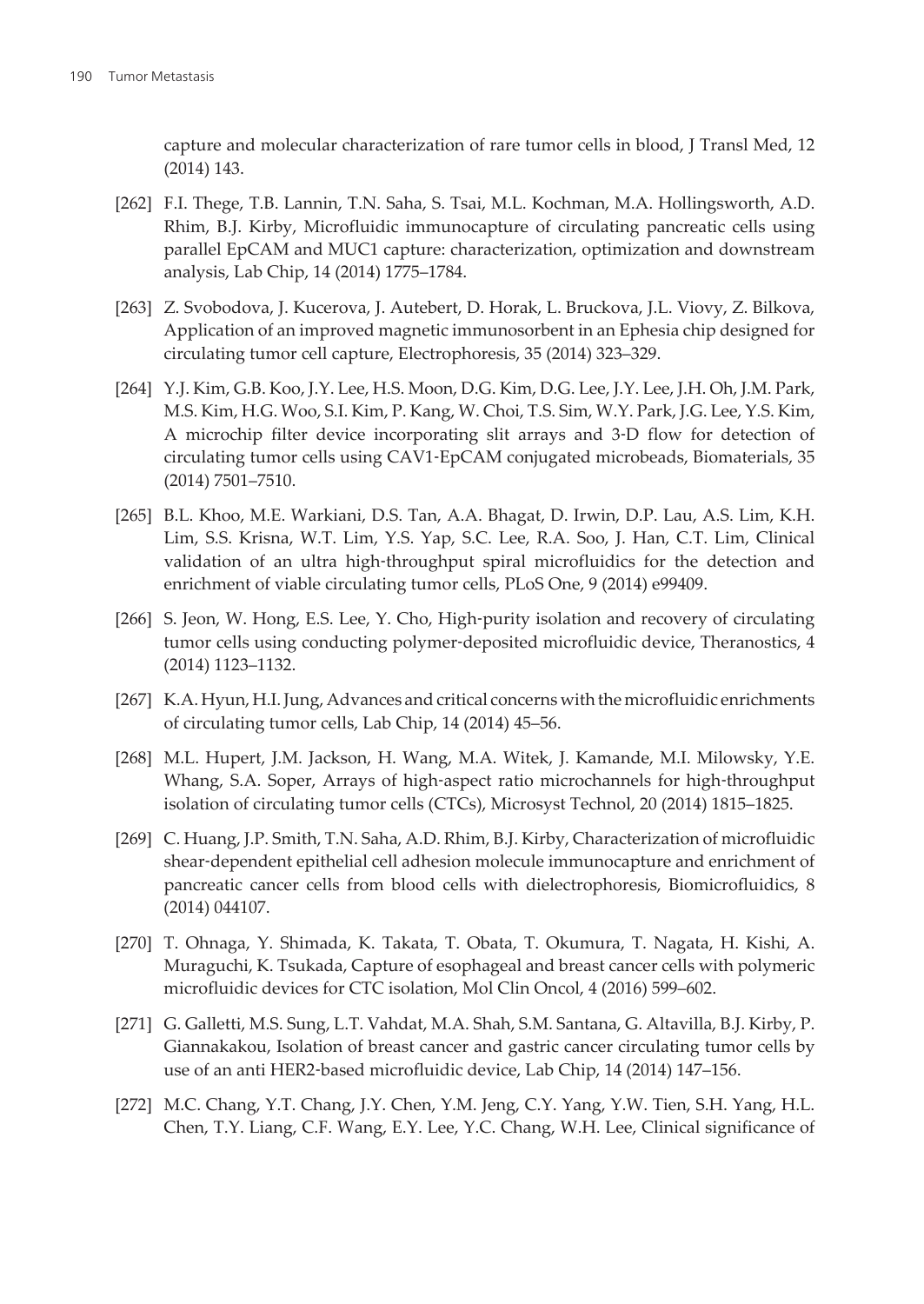<span id="page-46-0"></span>circulating tumor microemboli as a prognostic marker in patients with pancreatic ductal adenocarcinoma, Clin Chem, 62 (2016) 505–513.

- [273] R.J. Torphy, C.J. Tignanelli, J.W. Kamande, R.A. Moffitt, S.G. Herrera Loeza, S.A. Soper, J.J. Yeh, Circulating tumor cells as a biomarker of response to treatment in patient‐ derived xenograft mouse models of pancreatic adenocarcinoma, PLoS One, 9 (2014) e89474.
- [274] Z. Zhao, Y. Yang, Y. Zeng, M. He, A microfluidic ExoSearch chip for multiplexed exosome detection towards blood‐based ovarian cancer diagnosis, Lab Chip, 16 (2016) 489–496.
- [275] J. Li, S.G. Gregory, M.A. Garcia‐Blanco, A.J. Armstrong, Using circulating tumor cells to inform on prostate cancer biology and clinical utility, Crit Rev Clin Lab Sci, 52 (2015) 191–210.
- [276] J. Coget, F. Borrini, S. Susman, J.C. Sabourin, Colorectal carcinomas in 2013: the search for powerful prognostic markers is still on the go!, Cancer Biomark, 14 (2014) 145–150.
- [277] S.H. Lu, W.S. Tsai, Y.H. Chang, T.Y. Chou, S.T. Pang, P.H. Lin, C.M. Tsai, Y.C. Chang, Identifying cancer origin using circulating tumor cells, Cancer Biol Ther, 17 (2016) 430– 438.
- [278] J. Autebert, B. Coudert, J. Champ, L. Saias, E.T. Guneri, R. Lebofsky, F.C. Bidard, J.Y. Pierga, F. Farace, S. Descroix, L. Malaquin, J.L. Viovy, High purity microfluidic sorting and analysis of circulating tumor cells: towards routine mutation detection, Lab Chip, 15 (2015) 2090–2101.
- [279] S.D. Mikolajczyk, L.S. Millar, P. Tsinberg, S.M. Coutts, M. Zomorrodi, T. Pham, F.Z. Bischoff, T.J. Pircher, Detection of EpCAM-negative and cytokeratin-negative circulating tumor cells in peripheral blood, J Oncol, 2011 (2011) 252361.
- [280] C. Paoletti, J.M. Larios, M.C. Muniz, K. Aung, E.M. Cannell, E.P. Darga, K.M. Kidwell, D.G. Thomas, N. Tokudome, M.E. Brown, M.C. Connelly, D.A. Chianese, A.F. Schott, N.L. Henry, J.M. Rae, D.F. Hayes, Heterogeneous estrogen receptor expression in circulating tumor cells suggests diverse mechanisms of fulvestrant resistance, Mol Oncol, (2016). DOI: 10.1016/j.molonc.2016.04.006
- [281] J. Wang, K. Wang, J. Xu, J. Huang, T. Zhang, Prognostic significance of circulating tumor cells in non‐small‐cell lung cancer patients: a meta‐analysis, PLoS One, 8 (2013) e78070.
- [282] C. Bayarri-Lara, F.G. Ortega, A. Cueto Ladron de Guevara, J.L. Puche, J. Ruiz Zafra, D. de Miguel‐Perez, A.S. Ramos, C.F. Giraldo‐Ospina, J.A. Navajas Gomez, M. Delgado‐ Rodriguez, J.A. Lorente, M.J. Serrano, Circulating tumor cells identify early recurrence in patients with non‐small cell lung cancer undergoing radical resection, PLoS One, 11 (2016) e0148659.
- [283] J. Zhang, H.T. Wang, B.G. Li, Prognostic significance of circulating tumor cells in small-cell lung cancer patients: a meta‐analysis, Asian Pac J Cancer Prev, 15 (2014) 8429–8433.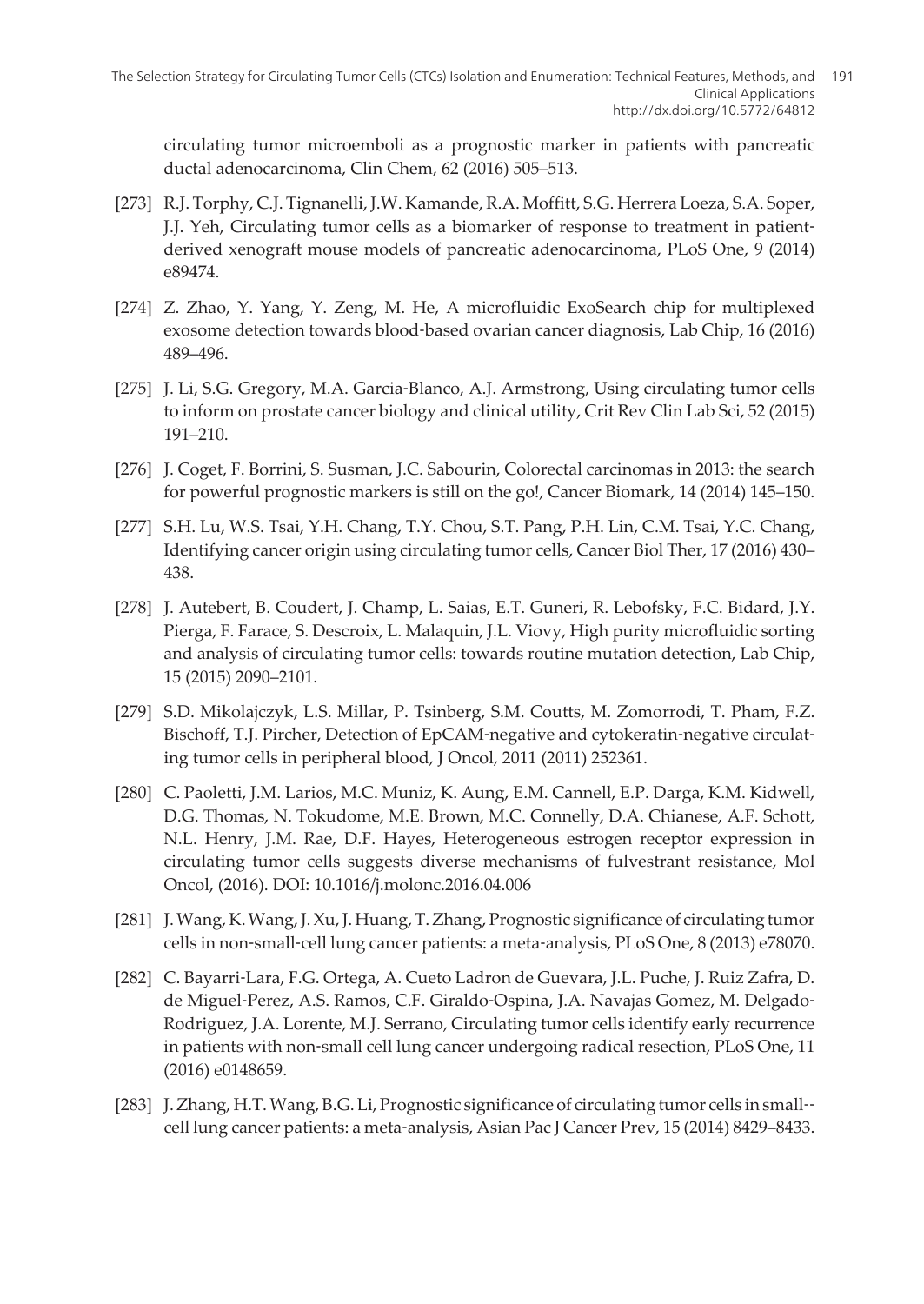- <span id="page-47-0"></span>[284] M. Yanagita, A.J. Redig, C.P. Paweletz, S.E. Dahlberg, A. O'Connell, N. Feeney, M. Taibi, D. Boucher, G.R. Oxnard, B.E. Johnson, D.B. Costa, D.M. Jackman, P.A. Janne, A prospective evaluation of circulating tumor cells and cell‐free DNA in EGFR mutant non‐small cell lung cancer patients treated with erlotinib on a phase II trial, Clin Cancer Res, (2016). DOI: 10.1158/1078-0432.CCR‐16‐0909
- [285] E. Pailler, J. Adam, A. Barthelemy, M. Oulhen, N. Auger, A. Valent, I. Borget, D. Planchard, M. Taylor, F. Andre, J.C. Soria, P. Vielh, B. Besse, F. Farace, Detection of circulating tumor cells harboring a unique ALK rearrangement in ALK‐positive non‐ small‐cell lung cancer, J Clin Oncol, 31 (2013) 2273–2281.
- [286] G. Hamilton, B. Rath, L. Klameth, M.J. Hochmair, Small cell lung cancer: Recruitment of macrophages by circulating tumor cells, Oncoimmunology, 5 (2016) e1093277.
- [287] Z.Y. Zhang, Z.L. Dai, X.W. Yin, S.H. Li, S.P. Li, H.Y. Ge, Meta-analysis shows that circulating tumor cells including circulating microRNAs are useful to predict the survival of patients with gastric cancer, BMC Cancer, 14 (2014) 773.
- [288] D. Yuan, L. Chen, M. Li, H. Xia, Y. Zhang, T. Chen, R. Xia, Q. Tang, F. Gao, X. Mo, M. Liu, F. Bi, Isolation and characterization of circulating tumor cells from human gastric cancer patients, J Cancer Res Clin Oncol, 141 (2015) 647–660.
- [289] S.J. Cohen, C.J. Punt, N. Iannotti, B.H. Saidman, K.D. Sabbath, N.Y. Gabrail, J. Picus, M.A. Morse, E. Mitchell, M.C. Miller, G.V. Doyle, H. Tissing, L.W. Terstappen, N.J. Meropol, Prognostic significance of circulating tumor cells in patients with metastatic colorectal cancer, Ann Oncol, 20 (2009) 1223–1229.
- [290] H. Iinuma, T. Watanabe, K. Mimori, M. Adachi, N. Hayashi, J. Tamura, K. Matsuda, R. Fukushima, K. Okinaga, M. Sasako, M. Mori, Clinical significance of circulating tumor cells, including cancer stem‐like cells, in peripheral blood for recurrence and prognosis in patients with Dukes' stage B and C colorectal cancer, J Clin Oncol, 29 (2011) 1547– 1555.
- [291] C. Aggarwal, N.J. Meropol, C.J. Punt, N. Iannotti, B.H. Saidman, K.D. Sabbath, N.Y. Gabrail, J. Picus, M.A. Morse, E. Mitchell, M.C. Miller, S.J. Cohen, Relationship among circulating tumor cells, CEA and overall survival in patients with metastatic colorectal cancer, Ann Oncol, 24 (2013) 420–428.
- [292] N.A. Mohamed Suhaimi, Y.M. Foong, D.Y. Lee, W.M. Phyo, I. Cima, E.X. Lee, W.L. Goh, W.Y. Lim, K.S. Chia, S.L. Kong, M. Gong, B. Lim, A.M. Hillmer, P.K. Koh, J.Y. Ying, M.H. Tan, Non‐invasive sensitive detection of KRAS and BRAF mutation in circulating tumor cells of colorectal cancer patients, Mol Oncol, 9 (2015) 850–860.
- [293] M.E. Buim, M.F. Fanelli, V.S. Souza, J. Romero, E.A. Abdallah, C.A. Mello, V. Alves, L.M. Ocea, N.B. Mingues, P.N. Barbosa, C.J. Tyng, R. Chojniak, L.T. Chinen, Detection of KRAS mutations in circulating tumor cells from patients with metastatic colorectal cancer, Cancer Biol Ther, 16 (2015) 1289–1295.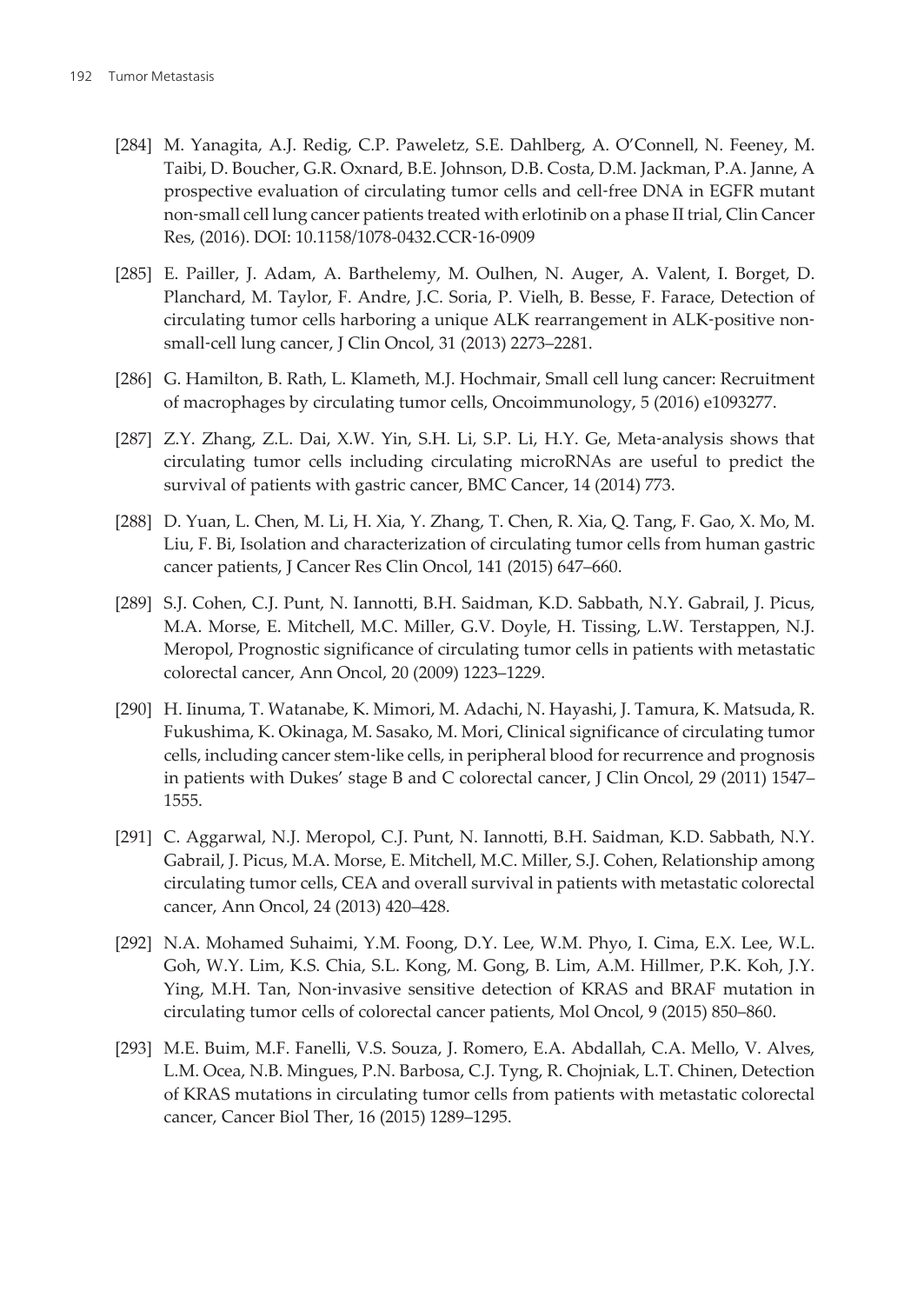- <span id="page-48-0"></span>[294] Q. Li, X. Zhi, J. Zhou, R. Tao, J. Zhang, P. Chen, O.D. Roe, L. Sun, L. Ma, Circulating tumor cells as a prognostic and predictive marker in gastrointestinal stromal tumors: a prospective study, Oncotarget, 7 (2016) 36645‐26654.
- [295] J.P. Oliveira‐Costa, A.F. de Carvalho, G.G. da Silveira da, P. Amaya, Y. Wu, K.J. Park, M.P. Gigliola, M. Lustberg, M.E. Buim, E.N. Ferreira, L.P. Kowalski, J.J. Chalmers, F.A. Soares, D.M. Carraro, A. Ribeiro-Silva, Gene expression patterns through oral squamous cell carcinoma development: PD‐L1 expression in primary tumor and circulating tumor cells, Oncotarget, 6 (2015) 20902–20920.
- [296] X.L. Wu, Q. Tu, G. Faure, P. Gallet, C. Kohler, C. Bittencourt Mde, Diagnostic and Prognostic Value of Circulating Tumor Cells in Head and Neck Squamous Cell Carcinoma: a systematic review and meta‐analysis, Sci Rep, 6 (2016) 20210.
- [297] J.L. Fan, Y.F. Yang, C.H. Yuan, H. Chen, F.B. Wang, Circulating tumor cells for predicting the prognostic of patients with hepatocellular carcinoma: a meta analysis, Cell Physiol Biochem, 37 (2015) 629–640.
- [298] K. Schulze, C. Gasch, K. Staufer, B. Nashan, A.W. Lohse, K. Pantel, S. Riethdorf, H. Wege, Presence of EpCAM‐positive circulating tumor cells as biomarker for systemic disease strongly correlates to survival in patients with hepatocellular carcinoma, Int J Cancer, 133 (2013) 2165–2171.
- [299] F. Salvianti, C. Orlando, D. Massi, V. De Giorgi, M. Grazzini, M. Pazzagli, P. Pinzani, Tumor-related methylated cell-free DNA and circulating tumor cells in melanoma, Front Mol Biosci, 2 (2015) 76.
- [300] F.C. Bidard, J. Madic, P. Mariani, S. Piperno‐Neumann, A. Rampanou, V. Servois, N. Cassoux, L. Desjardins, M. Milder, I. Vaucher, J.Y. Pierga, R. Lebofsky, M.H. Stern, O. Lantz, Detection rate and prognostic value of circulating tumor cells and circulating tumor DNA in metastatic uveal melanoma, Int J Cancer, 134 (2014) 1207–1213.
- [301] S. Hoshimoto, M.B. Faries, D.L. Morton, T. Shingai, C. Kuo, H.J. Wang, R. Elashoff, N. Mozzillo, M.C. Kelley, J.F. Thompson, J.E. Lee, D.S. Hoon, Assessment of prognostic circulating tumor cells in a phase III trial of adjuvant immunotherapy after complete resection of stage IV melanoma, Ann Surg, 255 (2012) 357–362.
- [302] N. Romero‐Laorden, D. Olmos, T. Fehm, J. Garcia‐Donas, I. Diaz‐Padilla, Circulating and disseminated tumor cells in ovarian cancer: a systematic review, Gynecol Oncol, 133 (2014) 632–639.
- [303] K. Kolostova, R. Matkowski, M. Jedryka, K. Soter, M. Cegan, M. Pinkas, A. Jakabova, J. Pavlasek, J. Spicka, V. Bobek, The added value of circulating tumor cells examination in ovarian cancer staging, Am J Cancer Res, 5 (2015) 3363–3375.
- [304] K. Kolostova, J. Spicka, R. Matkowski, V. Bobek, Isolation, primary culture, morphological and molecular characterization of circulating tumor cells in gynecological cancers, Am J Transl Res, 7 (2015) 1203–1213.